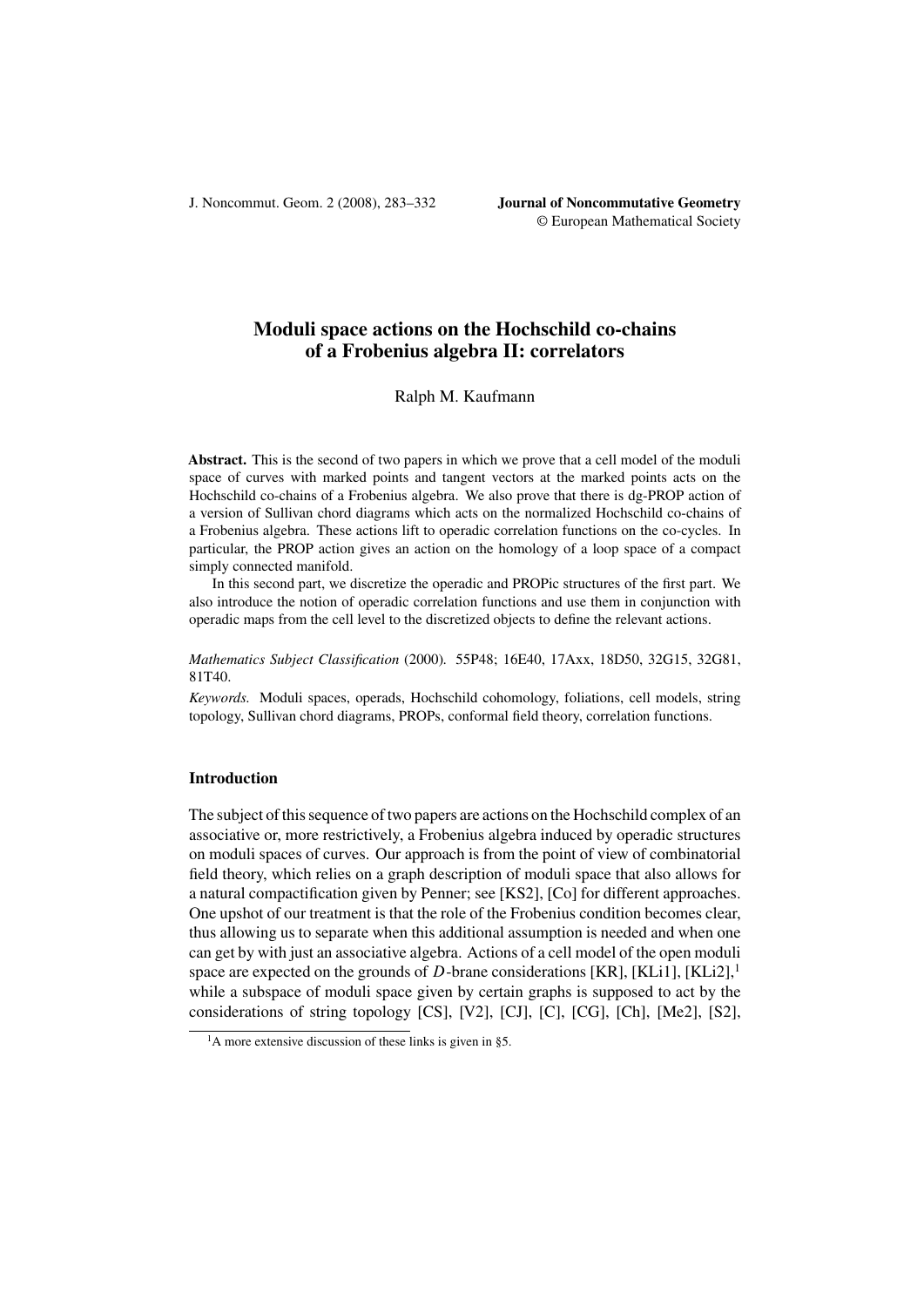<span id="page-1-0"></span>[\[S1\]](#page-48-0). The archetype of these actions was established with the proofs of Deligne's conjecture [\[Ko4\]](#page-47-0), [\[T\]](#page-48-0), [\[MS1\]](#page-48-0), [\[MS2\]](#page-48-0), [\[MS3\]](#page-48-0), [\[V1\]](#page-48-0), [\[KS1\]](#page-47-0), [\[MS2\]](#page-48-0), [\[BF\]](#page-46-0), [\[K4\]](#page-47-0), and its generalizations to the  $A_{\infty}$  case [\[KS1\]](#page-47-0), [\[KSch\]](#page-47-0), and to the cyclic case [\[K2\]](#page-47-0). The essential role of the topological operad in this "classical" case was clearly assigned to the little discs and the framed little discs operads. In the present setup the first objective is to establish the existence of the topological and cellular operads needed to make the above expectations into provable statements. This task was completed in the first part [\[K5\]](#page-47-0). For instance one of the results of *loc. cit.* is that there is a rational operad structure on the chains of the moduli space  $M_{g,n+1}^{1^{n+1}}$  of genus g curves with n punctures and a tangent vector at each of these punctures which induces a chain  $n$  punctures and a tangent vector at each of these punctures which induces a chain level operad. This result can be seen as a presentation of a combinatorial version of conformal field theory (CFT) in terms of foliations [\[KP\]](#page-47-0). As explained in the first part [\[K5\]](#page-47-0), in our setup the operad structure for the moduli space on the topological level cannot be expected to be strict, since it is only well defined almost everywhere. This is captured by the notion "rational". We also showed that there are topological and chain level operads/PROPs for the subspaces of Sullivan chord diagrams which are at the heart of string topology like operations. Here for the PROP structure we need a weakening to a "quasi"-PROP, which means that the associativity only needs to hold up to homotopy. An important result of the first part is that these weaker structures nevertheless induce the strict operad/PROP structures on the cell level.

In the present second part, we establish that the cell level structures indeed act on the Hochschild co-chains. Our main tool is the notion of operadic correlation functions, which should be understood as a suitable definition of a dg algebra  $(A, d)$ over a cyclic operad. Another way to phrase this is that these correlation functions reflect the fact that OPEs in physics are actually only defined within correlators and only on BRST closed fields.

In particular, using the results of [\[K5\]](#page-47-0), we prove the following theorem announced in *loc. cit.*:

**Theorem A.** The moduli space  $M_{g,n+1}^{1^{n+1}}$  of genus g curves with n punctures and a<br>tangent vector at each of these punctures has the structure of a rational cyclic operad *tangent vector at each of these punctures has the structure of a rational cyclic operad. This structure induces a cyclic dg operad structure on a cell model computing the*  $\frac{1}{g}$  *cohomology of*  $M_{g,n+1}^{1^{n+1}}$ .<br>Furthermore the cell

*Furthermore the cell level operad operates on the Hochschild co-chains of a Frobenius algebra. It also yields correlation functions on the tensor algebra of the co-cycles of a differential algebra*  $(A, d)$  with a cyclically invariant trace  $\int : A \to k$ <br>which satisfies  $\int da = 0$  and whose induced pairing on  $H = H(A, d)$  turns H into *which satisfies*  $\int da = 0$  *and whose induced pairing on*  $H = H(A, d)$  *turns* H *into a Frobenius algebra.*

As stipulated in [\[K5\]](#page-47-0), there is also a PROPic version of this action involving (a partial compactification of) a subspace. The corresponding theorem pertaining to string topology type operations is again proved in this second part.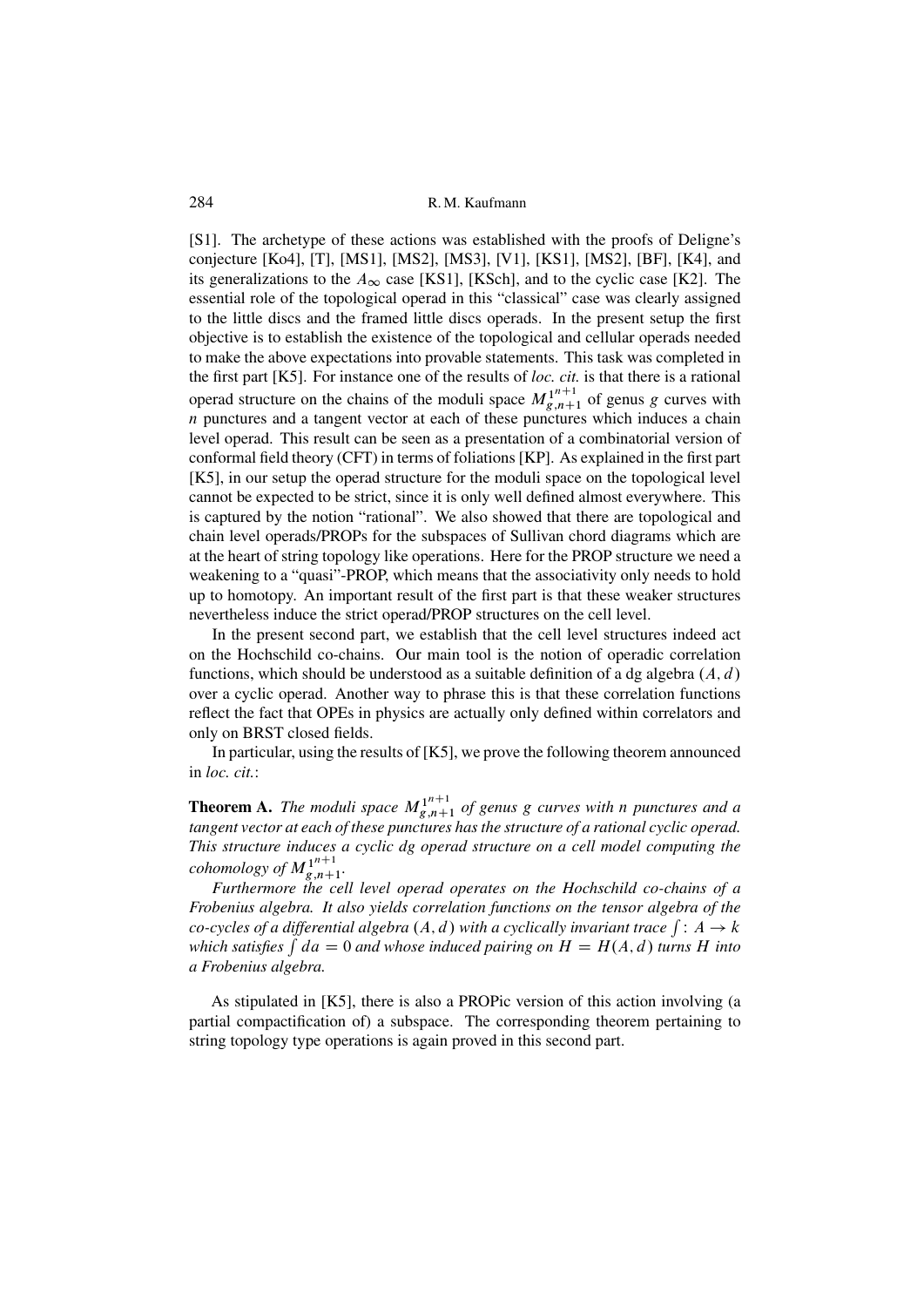**Theorem B.** *There is a rational topological quasi-PROP which is homotopic to a CW complex whose cellular chains are isomorphic as a free Abelian group to a certain type of Sullivan chord diagrams. These chains form a dg-PROP and hence induce this structure on the chord diagrams. Furthermore if* H *is a Frobenius algebra there is a PROPic action on the Hochschild co-chains of* H *that is a dg action. This dg action of a dg-PROP on the dg algebra of Hochschild co-chains naturally descends to an action of the homology of the CW-complex on the Hochschild cohomology of a Frobenius algebra.*

Moreover, for  $(A,d,\int ,H)$  as in Theorem [A,](#page-1-0) the action on  $H$  is induced by corre*lation functions on the tensor algebra of* A *that yield operadic correlation functions on the tensor algebra of the co-cycles of A for any*  $(A, d)$  *as above.* 

*Finally, the BV operator, which is given by the action of the sub-PROP equivalent to the framed little discs operad, acts as in* [\[K2\]](#page-47-0)*. Thus the BV operator for the action on the Hochschild cohomology of* H *is identified with Connes operator* B *under the identification of the Hochschild cohomology of a Frobenius algebra with its cyclic cohomology of* H*.*

The application to the homology of the loop space of a simply connected manifold then comes as an immediate consequence using Jones' [\[J\]](#page-46-0) cyclic description of the free loop space.

**Corollary.** *When taking field coefficients, the above action gives a dg action of a dg-PROP of Sullivan chord diagrams on the* E1*-term of a spectral sequence converging* to  $H_*(LM)$ , the homology of the loop space of a simply connected compact manifold,<br>and haves induses operations on the homology of the loop space. *and hence induces operations on the homology of the loop space.*

If we are not dealing with an algebra A but only with a dg vector space  $(V, d)$ that has a pairing  $\langle , \rangle$  which is symmetric and satisfies for all  $v, w \in V$ :  $\langle dv, w \rangle$  +  $\langle v, dw \rangle = 0$ , such that  $H = H(V, d)$  is finite and the induced pairing on it is non-degenerate, there is a still an action.

**Theorem C.** *The operads and PROPs above also act on the tensor algebra TV of a triple*  $(V, d, \langle , \rangle)$  as specified above and yield operadic correlation functions for the *co-cycles of TV.*

This action is different from the algebra case of Theorems A and B, making the result interesting in its own right. It seems that there are two basic strategies to obtain correlators from graphs on surfaces, a "multiplicative" action for an algebra and an "additive" action for a vector space. One added feature of this action "descends" to an action of the stabilized arc operad, which forms a spectrum [\[K6\]](#page-47-0).

As mentioned above, the proof of these facts consists mainly of two steps: first defining the respective topological objects and then defining their actions. The first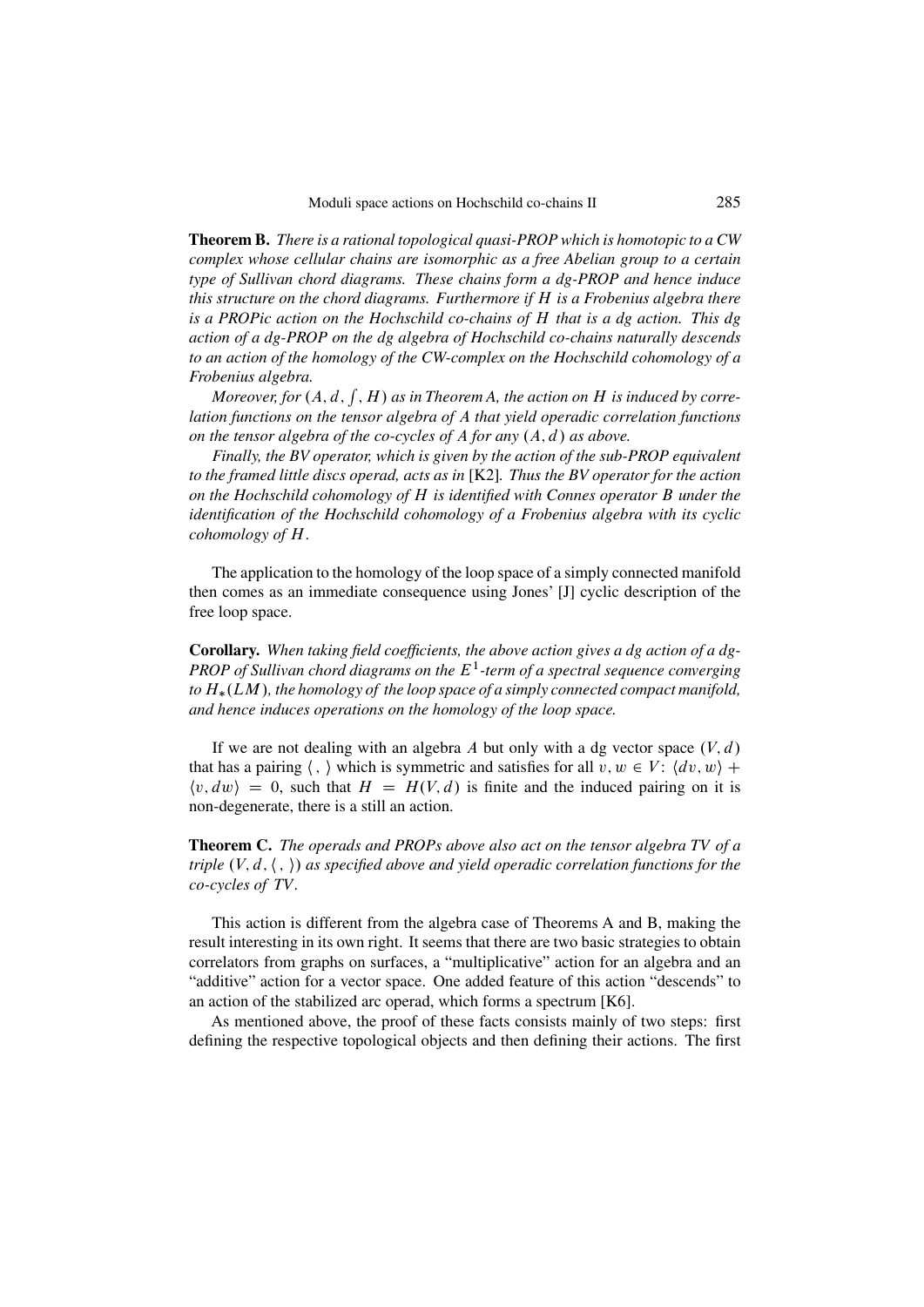step is contained in [\[K5\]](#page-47-0) and the second one is the content of this article, in which we define the actions of the various objects. The definition of the action itself again breaks down into two parts.

The first part of this paper is the very definition of the operations. In this aspect the paper is completely self-contained. The approach we use is to first introduce discretized versions of the topological operads and PROPs of [\[K5\]](#page-47-0) and then to let these operate via correlation functions. In this completely cyclic setting it is more natural to define multilinear maps to k rather than maps in Hom $(V^{\otimes n}, V)$ . The problem with this approach is that maps to  $k$  are not easily composed which is why we introduce the notion of operadic correlation functions. The method of using correlation functions also mixes well with the ideas of physics where these objects are fundamental. Taking a physics perspective, anything which does not change a correlation function is not physical; in other words, OPEs live only inside correlators. In one of our main examples, namely that of a quasi-Frobenius algebra, this means that we can lift the constructions from the cohomology to the co-cycle level.

The second part is to show that this action has the desired operadic or PROPic properties. For this we use the operadic correlation functions to get the results on the discretized level. The last step, which is the one that requires the results of  $[K5]$ , is to relate the operadic/PROPic structure of the discretized/graph level to the cell level operations of the chain model operads introduced in *loc. cit*. The relevant facts are reviewed in the first paragraph. The language we use is that of arc graphs on surfaces. This ties in with the description of the arc operad A*rc* of [\[KLP\]](#page-47-0). In the special case of quasi-filling arcs, that is the subspace  $Arc<sub>#</sub><sup>0</sup>$  of  $Arc$  which corresponds to the moduli space  $M_{g,n+1}^{1^{n+1}}$ , there are actually two formalisms which one can use: the arc<br>graphs and their dual ribbon graphs. We write out the details in both of these pictures. graphs and their dual ribbon graphs. We write out the details in both of these pictures, so that the reader more familiar with ribbon graphs can more easily understand the constructions. They are however different from the usual known constructions and they do not generalize to the boundary, that is to the more general, non-quasi-filling case, which is needed to define the string topology type operations.

When dealing with the operadic/PROPic properties, one has to be very careful about the operations on the side of the endomorphism operad H*om* of the relevant linear spaces. This is a subtlety which is known from Deligne's conjecture. When being precise about the signs, one actually does not prove that one has an algebra over the relevant operad but rather an operadic morphism to the operad B*race* which is formed by subspaces of the endomorphism operad, but has different sign rules and hence a twisted operad structure. When dealing with our actions, a similar situation arises which is slightly more complicated. We again obtain an operadic morphism to an operad which is formed by subspaces of the endomorphism operad. These spaces have a grading and the induced suboperad structure respects the associated filtration, but not the grading. Projecting to the associated graded operad structure and correcting the sign according to the grading, we obtain operadic actions as operadic morphisms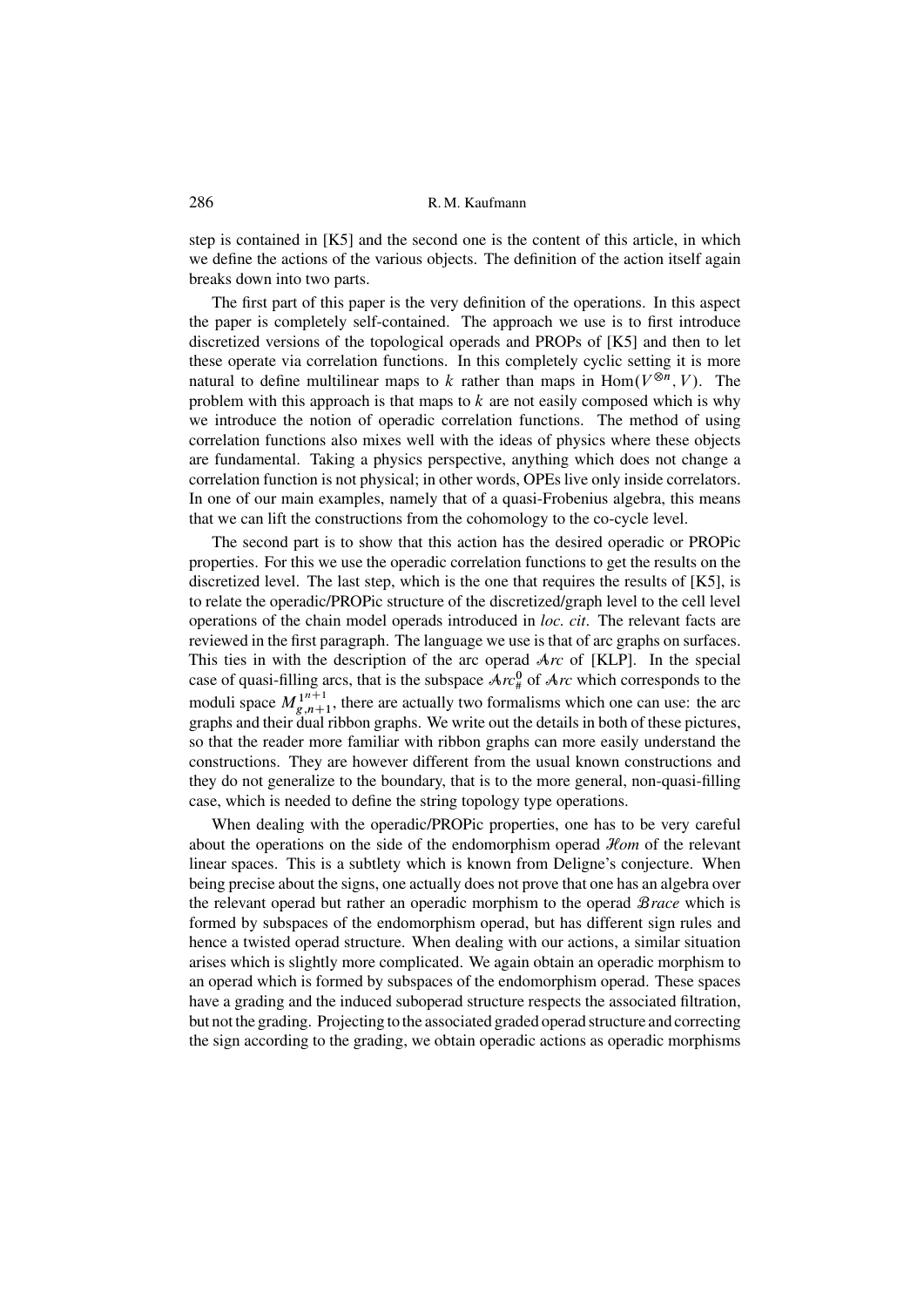to these "twisted" endomorphism suboperads.

The paper is organized as follows. In the first paragraph, we review the necessary facts we need from the first part and then define the "discretized" versions of the spaces we will consider. These "discretized" versions are free Abelian groups of graphs on surfaces, so-called partitioned arc graphs. We then define operad and PROP structures on these graphs and go on to show that partitioning an arc graph, which can be thought of as indexing a cell of an operadic cell complex, is an operadic morphism. This is actually quite subtle, since different types of graphs require different types of cell operads. The principal choices are filtered or graded versions. There is an intricate interplay between the discrete data associated to the graphs and the geometry they realize. In §2 we define the notion of operadic correlation functions and give several examples including the action on the tensor algebra of a vector space. Paragraph §3 is dedicated to defining correlation functions, also known as correlators, for an all encompassing class of graphs, the angle marked partitioned arc graphs. These correlators are actually defined on the tensor algebra of a quasi-Frobenius algebra. In §4 we show that the correlators become operadic in several different settings. Notably for  $Arc^{\circ}$  and for  $Arc_{\#}^0$ , whose definition is reviewed in [§1.1.5](#page-7-0) below. In the latter case, we have to be careful about the operadic structure of the spaces the operations take values in. The relevant subset of the H*om* operad is graded and hence filtered. As mentioned above, the correlators define an operadic map to the associated graded of this filtration. A priori the operadic compositions in the H*om* operad and the discretized graphs only agree up to lower order terms in the associated filtration. A posteriori these terms agree for the action of  $Arc^{\sim}$ . The last paragraph §5 contains concluding remarks about the link to D-branes and future research directions.

**Acknowledgments.** We would like to thank the Max-Planck-Institute for Mathematics where this work was started, a good portion of it was written in the summer of 2005 and the finishing touches were put on in the summer of 2006. The two papers received their final form at the MSRI, which we would like to thank for its hospitality in May 2006. It is a pleasure to thank Bob Penner, Ralph Cohen, Jim McClure, Dev Sinha and Craig Westerland for discussions on various details during various stages of this project.

**Conventions.** We fix  $k$  to be a field of arbitrary characteristic. Also in this part of the paper we always assume that the number of punctures is zero. That is  $s = 0$  for all operads and suboperads.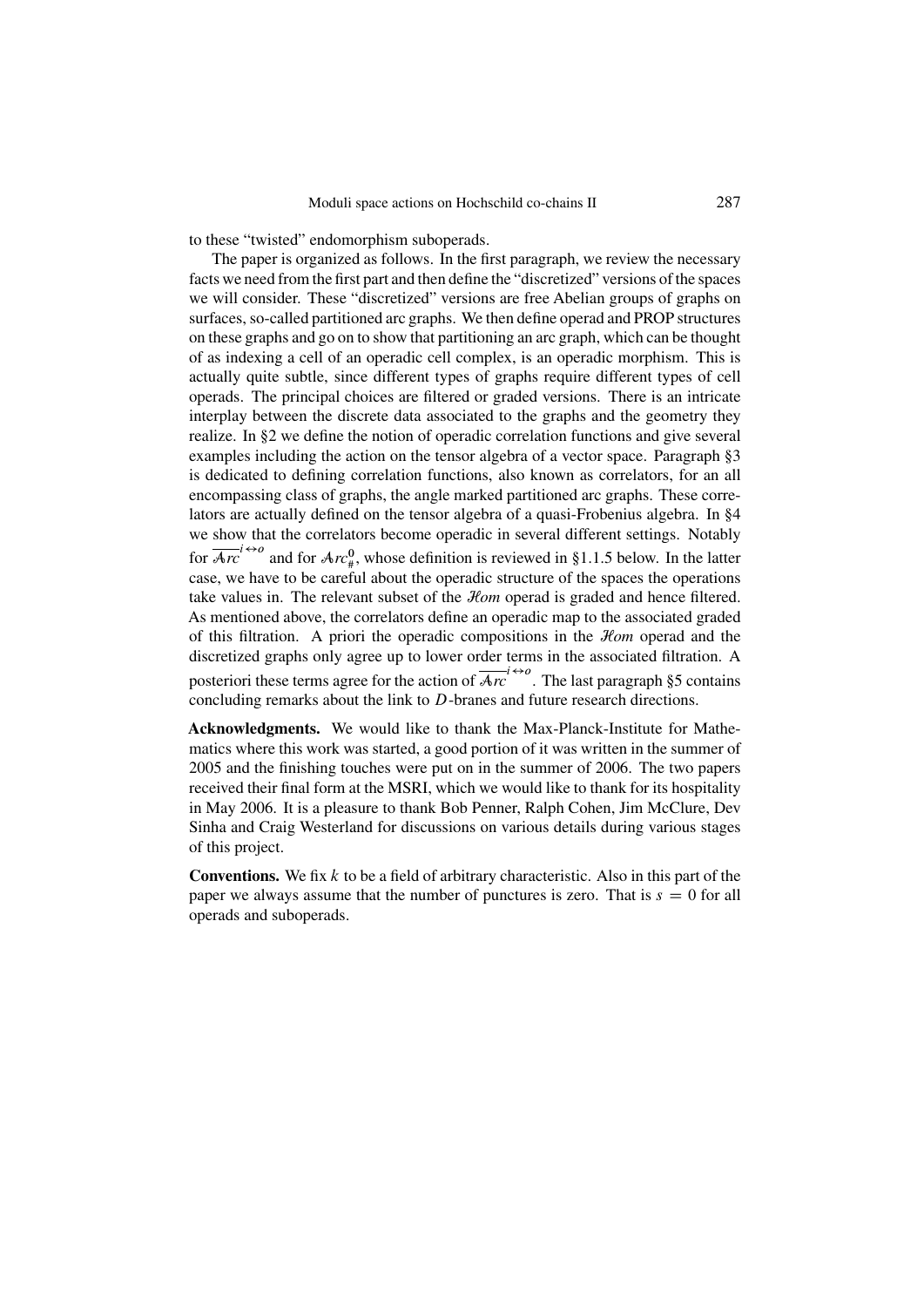## <span id="page-5-0"></span>**1. Discretizing the** A*rc* **operad and its cousins**

**1.1. Brief review.** Without going into the details, which are contained in [\[K5\]](#page-47-0), we wish to point out the basic definitions of the graphs underlying the various versions and generalizations of the A*rc* operad. On a proper subset of A*rc*, the quasi-filling arc families  $\mathcal{A}r c_\#^0$  there are two pictures, one in terms of arc graphs and one in terms of the dual ribbon graphs. Although this subset is not big enough, even for our purposes – for instance to define the string topology type operations – we include both pictures, since ribbon graphs are commonly used to describe moduli spaces and are hence predominant in the literature.

**1.1.1. Graphs.** A graph is a tuple  $\Gamma = (V(\Gamma), F(\Gamma), i_{\Gamma}, \partial_G)$  where  $V(\Gamma)$  is a set whose elements are called the vertices.  $F(\Gamma)$  is a set whose elements are called whose elements are called the vertices,  $F(\Gamma)$  is a set whose elements are called the flags or "half edges",  $i_{\Gamma} : F(\Gamma) \to F(\Gamma)$  pairs the "half edges" to edges and<br> $\partial_{\Gamma} : F(\Gamma) \to V(\Gamma)$  gives the vertex of a flag. An edge in this setting is an orbit of t  $\partial_{\Gamma} : F(\Gamma) \to V(\Gamma)$  gives the vertex of a flag. An edge in this setting is an orbit of t<br>that is a set of flags { f t (f)}. An oriented edge is a pair of flags ( f t (f)). The set that is a set of flags  $\{f, \iota(f)\}$ . An oriented edge is a pair of flags  $(f, \iota(f))$ . The set of flags incident to a vertex v is called  $F_v(\Gamma)$ .<br>Possibly that a ribbon graph is a graph with a

Recall that a ribbon graph is a graph with a cyclic order of each of the sets of flags incident to a fixed vertex. Such a ribbon graph has natural bijections  $\sim_v : F_v \to F_v$ where  $\bigcirc_v(f)$  is the next flag in the cyclic order. Since  $F = \Pi F_v$  one obtains a map  $\gamma$ :  $F \to F$ . The orbits of the map  $N := \gamma \circ i$  are called the cycles or the boundaries of the graph. These sets have the induced cyclic order. Due to the cyclic order a ribbon graph also can be "fattened" to a surface with boundary, by realizing the graph as a CW complex and then thickening the edges to bands. In this fashion one obtains a surface whose boundary components correspond to the cycles. The genus of such a graph is given by the genus of this surfaces. Explicitly,  $2 - 2g(\Gamma) = |V(\Gamma)| - |E(\Gamma)| + \text{\#cycles. An } S \text{ marking of a ribbon graph } \Gamma \text{ is a  
biiection } f(x) \geq S$ bijection {cycles( $\Gamma$ )}  $\rightarrow$  S.<br>An angle is a pair of flagg

An angle is a pair of flags  $(f, \varphi(f))$ , we denote the set of angles by  $\varphi_{\Gamma}$ . It is clear<br> $f \mapsto (f \varphi(f))$  yields a bijection between  $F_{\Gamma}$  and  $\varphi_{\Gamma}$ . An angle marking by that  $f \mapsto (f, \neg(f))$  yields a bijection between  $F_{\Gamma}$  and  $\angle_{\Gamma}$ . An angle marking by<br>a set T is a man  $mk^{\angle}$ :  $\angle_F \rightarrow T$ . We will call a (not necessarily connected) ribbon a set T is a map  $mk^2$ :  $\angle_{\Gamma} \rightarrow T$ . We will call a (not necessarily connected) ribbon<br>graph with an angle marking by  $\mathbb{Z}/2\mathbb{Z}$  simply an angle marked ribbon graph graph with an angle marking by  $\mathbb{Z}/2\mathbb{Z}$  simply an angle marked ribbon graph.

**1.1.2. Arc graphs.** Fix an oriented surface  $F = F_{g,r}^s$  of genus g, with s punctures and r labelled boundary components that each contain one marked point. We usually and r labelled boundary components that each contain one marked point. We usually label the boundaries from 0 to  $r - 1$ . An arc graph on F is a particular class of graphs<br>on F whose vertices coincide with the marked points on the boundary. We frequently on  $F$  whose vertices coincide with the marked points on the boundary. We frequently call these edges of these graphs "arcs". Since a vertex of the arc graph corresponds to a boundary component, the vertices are labelled. We will write  $v_i$  for the vertex labelled by  $i$ , that is the unique vertex lying on the boundary  $i$  of the surface.

There are certain other conditions on the graphs namely: there is at least one arc, there are no parallel arcs (by homotopy fixing the endpoints) and no arcs are parallel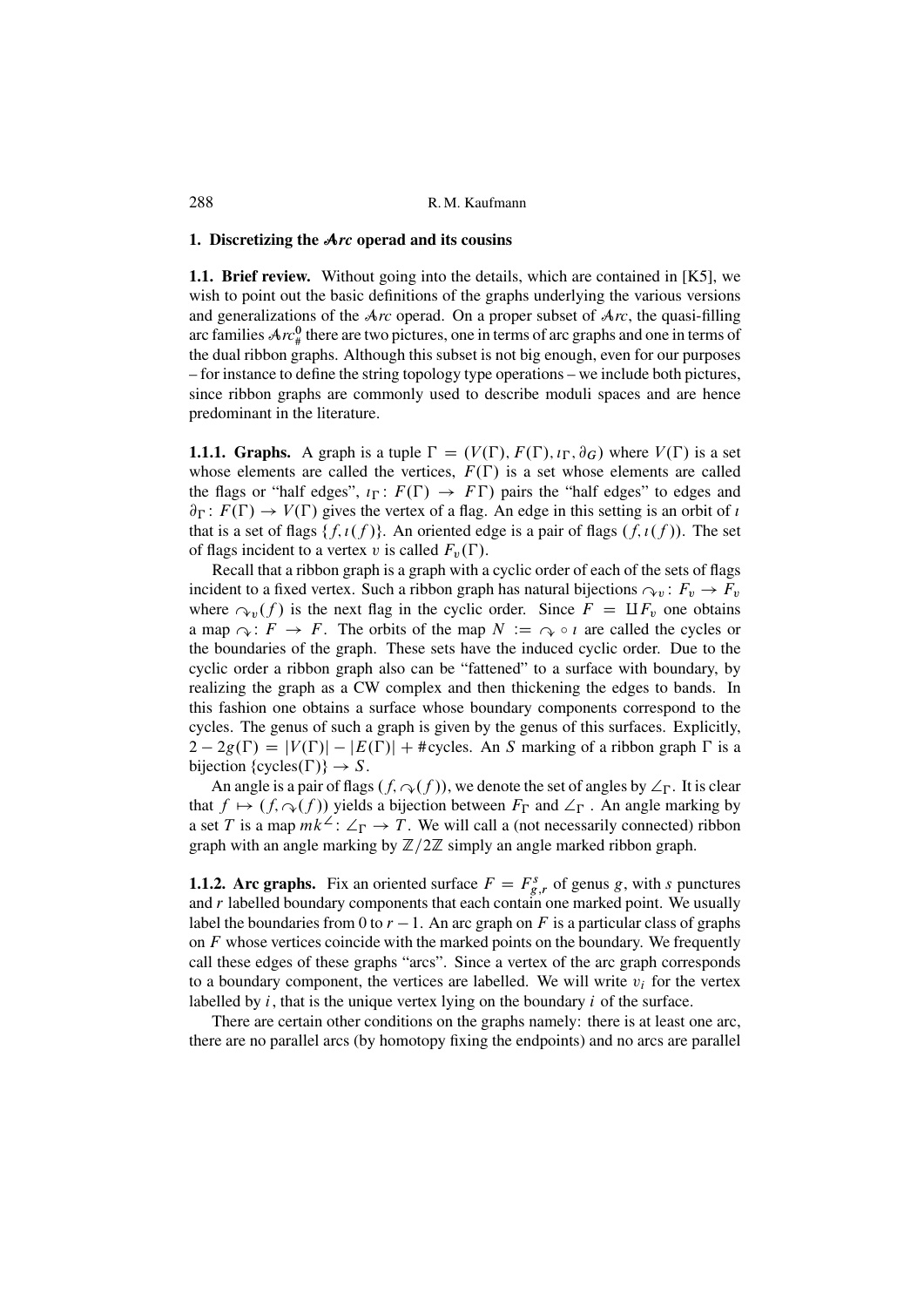to a boundary component (again using a homotopy fixing the endpoint); see [\[K5\]](#page-47-0), Section 2.1.1, for the full details.

More precisely, by [\[K5\]](#page-47-0), Definition 2.1, a graph  $\gamma$  on a surface is a triple  $(F,\Gamma,[i])$ where  $[i]$  is an equivalence class of embeddings of the realization of a graph  $\Gamma$  into that surface. Here equivalence classes are taken under homotopies fixing the images of the vertices which are required to map surjectively to the marked points on the boundaries.

The pure mapping class group *PMC* which fixes the marked points and punctures and otherwise fixes the boundaries setwise acts on each the classes  $\nu$  and gives rise to new equivalence class under this action. The equivalence class of  $\gamma = (F, \Gamma, [i])$ <br>under the action of *PMC* denoted by  $\bar{\nu}$  and is called an *arc graph*. We will denote the under the action of *PMC* denoted by  $\bar{v}$  and is called an *arc graph*. We will denote the isomorphism class of complementary regions by  $\text{Comp}(\bar{y})$ ; that is the components of  $F \setminus \gamma$  for any choice of representative  $\gamma$  up to the bijections induced by changing the representative. We will also set  $|\bar{y}| = |E_{\Gamma}|$ .<br>Eiving E, the main alones of graphs and

| Graphs                                     | Name          | Definition                                                                   |
|--------------------------------------------|---------------|------------------------------------------------------------------------------|
| $\mathcal G$                               | arc graphs    | equivalence classes of graphs under<br><i>PMC</i> action                     |
| $\bar{\mathcal{G}}^e$                      | exhaustive    | there are no vertices with valence 0                                         |
| $\bar{\mathcal{G}}_{\scriptscriptstyle\#}$ | quasi-filling | the complementary regions of the arcs are<br>at most once-punctured polygons |

Fixing  $F$ , the main classes of graphs and subclasses are:

**1.1.3. Inner and outer angles, twisted arc graphs, and Ins and Outs.** An arc graph has a linear order of all the flags at a vertex due to the induced orientation of the surface and hence a total order on all flags, by first enumerating the flags according to their labelled boundary components and then according to their linear order at that component. The last and first flag at a vertex form a distinguished angle which is called the *outside angle* at that vertex. All angles besides the outside angles are called *inner angles*.

An arc graph is called *twisted at the boundary* i if the first and last arc incident to i are homotopic in  $F$ , when one allows homotopies that move the endpoint on the boundary component i.

We will also consider arc graphs in which the set of boundaries of the surface is partitioned into the sets In and Out. This partitioning is encoded in a map  $i/\sigma: V(\Gamma) \to \mathbb{Z}/2\mathbb{Z}$ , where the value 1 stands for "in" and 0 stands for "out". Recall that the set of vertices of the arc graph can naturally be identified with the boundary that the set of vertices of the arc graph can naturally be identified with the boundary components of the surface.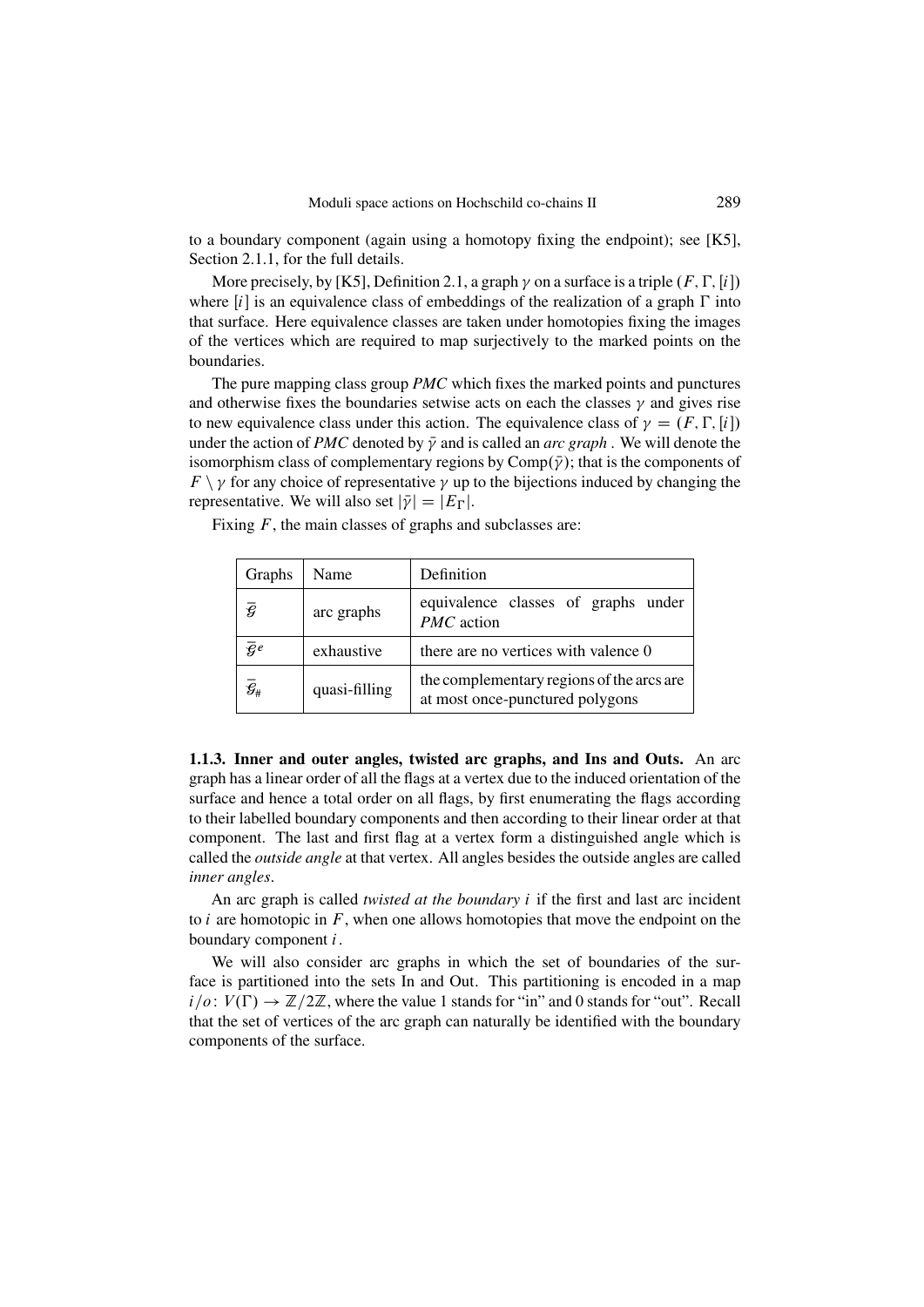<span id="page-7-0"></span>**1.1.4. Dual ribbon graphs.** For a graph in  $\overline{\mathcal{G}}_{\#}$  there is a natural dual ribbon graph. We will briefly review the case with no punctures  $s = 0$ . The case with punctures is treated in [\[K5\]](#page-47-0), Section 3.3.3. The map L*oop* of [\[KLP\]](#page-47-0) gives a generalization of the dual graph to the non-quasi-filling case. This is important for the stabilization of [\[K6\]](#page-47-0).

By using the orientation on the surface an arc graph is actually a (possibly disconnected) ribbon graph. To this we associate a dual graph which is a marked ribbon graph (see Definition [1.1\)](#page-9-0) that is defined as follows: Choose a representative  $\gamma$ , decompose the surface into the complementary regions. Now associate a vertex to each complementary region and an edge to each arc. Each edge connects the vertices (or vertex) representing the regions on the two sides of the arc the edge represents. This graph is again a ribbon graph, by using the orientation of the arc graph to give the arcs bordering a polygonal complementary region a cyclic structure. Each cycle of this dual ribbon graph corresponds to a boundary component of the surface and hence has a *linear* order. That is for each cycle there is a distinguished flag which is the first in this cycle.

Vice versa, we can "fatten" a given marked ribbon graph to a surface and consider the graph as the spine of this surface. Applying a dual graph construction in this setting produces an inverse to the construction of the dual graph of an arc graph.

Note that in the dual ribbon graph picture, "in" and "out" are marked by a labelling of the *cycles* by  $\mathbb{Z}/2\mathbb{Z}$ .

**1.1.5. Spaces of graphs.** We obtain the space of a given class of graphs by looking at the set of projective metrics, that is equivalence classes of maps  $w_{\Gamma}: E(\Gamma) \to \mathbb{R}_{>0}$ <br>under the action of  $\mathbb{R}_{\geq 0}$  by a global rescaling; that is the action given by  $\lambda \in \mathbb{R}_{\geq 0}$ . under the action of  $\mathbb{R}_{>0}$  by a global rescaling; that is the action given by  $\lambda \in \mathbb{R}_{>0}$ :  $(\lambda w)(e) = \lambda w(e)$ . The set of all graphs of a given class with projective metric basically gets a topology by identifying the limit in which  $w(e) \rightarrow 0$  for some edge with the graph in which  $e$  is deleted. We usually call elements of these spaces projectively weighted arc families in keeping with [\[KLP\]](#page-47-0) and the work of Penner.

The most important spaces are:

- $Arc_{\#}^0$  the space defined by quasi-filling graphs. This space is isomorphic to  $M_{g,n+1}^{1^{n+1}}$ , the moduli of curves of genus g with n marked points and one tangent<br>vector at each of these points vector at each of these points.
- $Arc'$  the space of arc graphs with a projective metric, together with a partitioning  $i/\sigma$  into In and Out, which satisfy the following conditions: (1) there are only arcs between "in" and "out"; (2) each "in" boundary vertex has valence at least 1. This space plays the role of Sullivan chord diagrams.

A reference list of the spaces that will make an appearance are:

 A the space of all arc graphs with a projective metric. This is a CW complex whose cells are indexed by the arc graphs.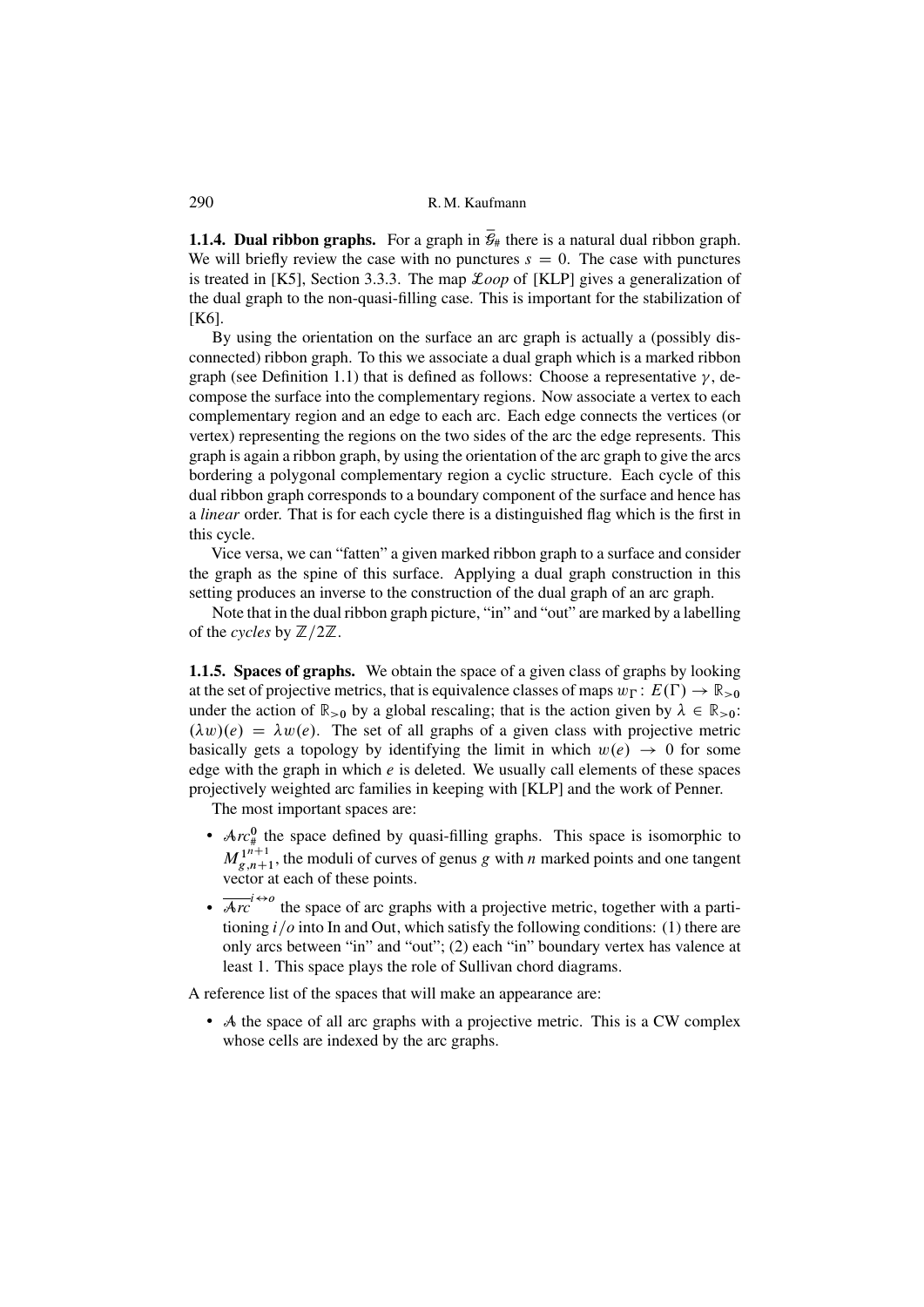- A*rc* the subspace of all exhaustive arc graphs with a projective metric.
- $A^{\angle}$  the space of all elements of A with an additional angle marking.
- $\cdot$   $Arc<sup>2</sup>$  the space of all the exhaustive arc graphs together with a projective metric and an angle marking by  $\mathbb{Z}/2\mathbb{Z}$ . We will consider  $Arc$  as a subspace of  $Arc^2$ by choosing the constant marking  $mk^2 \equiv 1$ .
- $\cdot$   $\mathcal{A}^{i/o}$  the space of arc graphs with projective metric which have an additional marking  $i/\sigma$  of the boundaries distinguishing inputs and outputs. We will consider this space again as a subspace of  $A^2$  by marking all outside angles and all inner angles of the In boundaries by 1 while marking all inner angles of the Out boundaries by 0.
- $\blacklozenge$   $\mathcal{A}^{i \leftrightarrow o}$  the subspace of  $\mathcal{A}^{i/o}$  which is comprised of the arc graphs with a projective metric that additionally satisfy the condition that there are only arcs between In boundaries and the Out boundaries.
- $\cdot$  Arc<sup>i $\leftrightarrow$ o</sup> the subspace whose underlying arc graphs are exhaustive and all of whose arcs only run from In boundaries to Out boundaries.
- $Arc$  is the subspace of  $A^{t\leftrightarrow o}$  whose underlying arc graphs hit all the In boundaries.

The spaces above naturally come as disjoint union over the number of boundary components, which we usually think of as labelled by  $\{0, \ldots, n\}$ . In the case of  $\mathcal{A}^{i/o}$ we first label the boundaries and In and Out, and then label these boundaries separately, say, by  $\{1, \ldots, n\}$  and  $\{1, \ldots, m\}$ . There are natural actions of the permutation groups on these labels. In the first part, we showed essentially that  $A^2$  and its subspaces are operads and that  $Arc$  is a quasi-PROP. Actually some of these spaces, notably  $Arc_{\#}^{0}$ , are only rational operads, viz. defined on an open dense set. The full details are quite elaborate and make up the bulk of [\[K5\]](#page-47-0).

**1.1.6. Operads/PROPs of arc graphs.** Each of these spaces has an associated graph complex cell model given by considering the free Abelian groups generated the underlying graphs. The natural differential is given by restricting the differential of the CW complex A. This differential applied to a graph is the sum of the arc graphs obtained by removing one arc with the appropriate sign. The differential for the open cells of a subspace is defined to be the sum over only those graphs which correspond to elements in the subspace. In other words these complexes are the relative complexes of the subspaces in A. These complexes inherit algebraic operad and/or PROP structures by treating the graphs as "open cells". Here an open cell is constituted by elements corresponding to the possible projective metrics of a fixed arc graph, and we label the generator corresponding to an open cell by the respective graph. Then there are induced gluing operations from the topological level on the "open cells", see [\[K5\]](#page-47-0), Section 2.3.2. These cells are graded by their dimension, which is the number of edges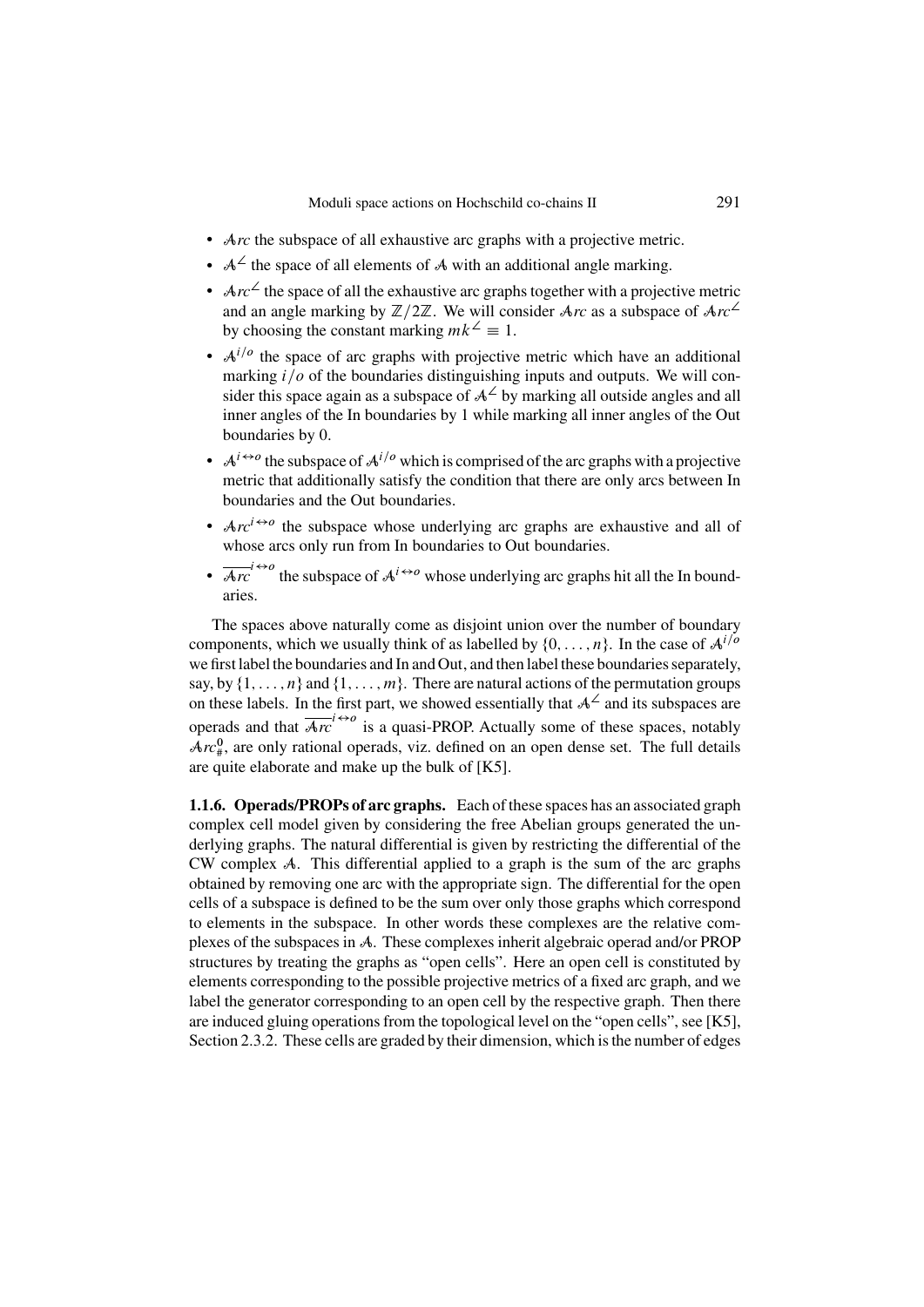<span id="page-9-0"></span>of the graph minus one. We note that the number of edges is also twice the number of flags, which coincides with the number of angles. The gluing operations respect the filtration induced by the grading and accordingly we obtain two versions of cell operads on the graph complex. The first is the induced structure on the "open cells" which we denote by  $\mathcal{C}_{o}^{*}(\cdot)$ , and second one is the one induced by the first structure<br>on the associated graded of the filtration by dimension. The latter is again of course on the associated graded of the filtration by dimension. The latter is again of course additively isomorphic to the former and both are isomorphic to the graph complex. The operations differ however. To make this distinction clear we denote the graph complexes with the operations corresponding to the associated graded by  $\operatorname{Gr} \mathcal{C}_o^*(\cdot)$ .<br>On the cell level possibly after passing to the associated graded, we always obtain On the cell level possibly after passing to the associated graded, we always obtain the honest structure, which is not the up to homotopy or a rational version. Most importantly:

- The associated graded cell complex Gr  $\mathcal{C}_o^*(\mathcal{A}rc_v^0)$  is a dg operad and  $G_v^*(\mathcal{A}rc_v^0)$  is  $\mathcal{A}^*(\mathcal{A}v^0)$  and the colored to constant  $\mathcal{A}^*(\mathcal{A}^*v^0)$ Gr  $\mathcal{C}_o^*(\mathcal{A}rc^0_+)$  calculates the cohomology of  $M^{1^{n+1}}_{g,n+1}$ . By using the angle marking  $mV^2 = 1$  the angred  $Cr\mathcal{C}^*(4m^0)$  embods into  $Cr\mathcal{C}^*(4m^2)$  $mk^2 \equiv 1$  the operad Gr  $\mathcal{C}_o^*(\mathcal{A}rc^0_+)$  embeds into Gr  $\mathcal{C}_o^*(\mathcal{A}rc^2)$ .
- The cell complex  $\mathcal{C}_o^*(\mathcal{A}r\mathcal{C}^*)$  is a PROP and Gr  $\mathcal{C}_o^*(\mathcal{A}r\mathcal{C}^*)$  isomorphic to the cellular chains  $CC_*(Arc_1^{\bullet})$  of a CW-complex  $Arc_1^{\bullet}$ , and these chains<br>have the structure of a dg-PROP This PROP can be thought of as the PROP of have the structure of a dg-PROP. This PROP can be thought of as the PROP of Sullivan chord diagrams.

The details are quite involved, and they are carefully spelled out in [\[K5\]](#page-47-0).

# **1.2. Partitioned ribbon graphs**

**1.2.1. Inserting points into edges.** To define the operations on the Hochschild cochains, we will systematically deal with unstable graphs, i.e., graphs which have vertices of valence two. For this we will need the operation of inserting vertices of valence 2 into edges and also the reverse operation of removing them.

First, we recall the notion of a marked ribbon graph, viz. the type of stable graphs we consider.

**Definition 1.1.** A *marked ribbon graph* is a ribbon graph together with a map mk: {cycles}  $\rightarrow F_{\Gamma}$  satisfying the conditions:

- i) For every cycle c the directed edge  $mk(c)$  belongs to the cycle.
- ii) All vertices of valence two are in the image of mk, that is, for all v, val $(v) = 2$ implies that  $v \in \text{Im}(\partial \circ \text{mk}).$

We called the set and the Abelian group generated by these graphs R*ib*. It is naturally the disjoint union over the graphs  $\mathcal{R}ib(n)$  which have n cycles. We showed in the first part that if we think of R*ib* as labelled graphs, they form an operad by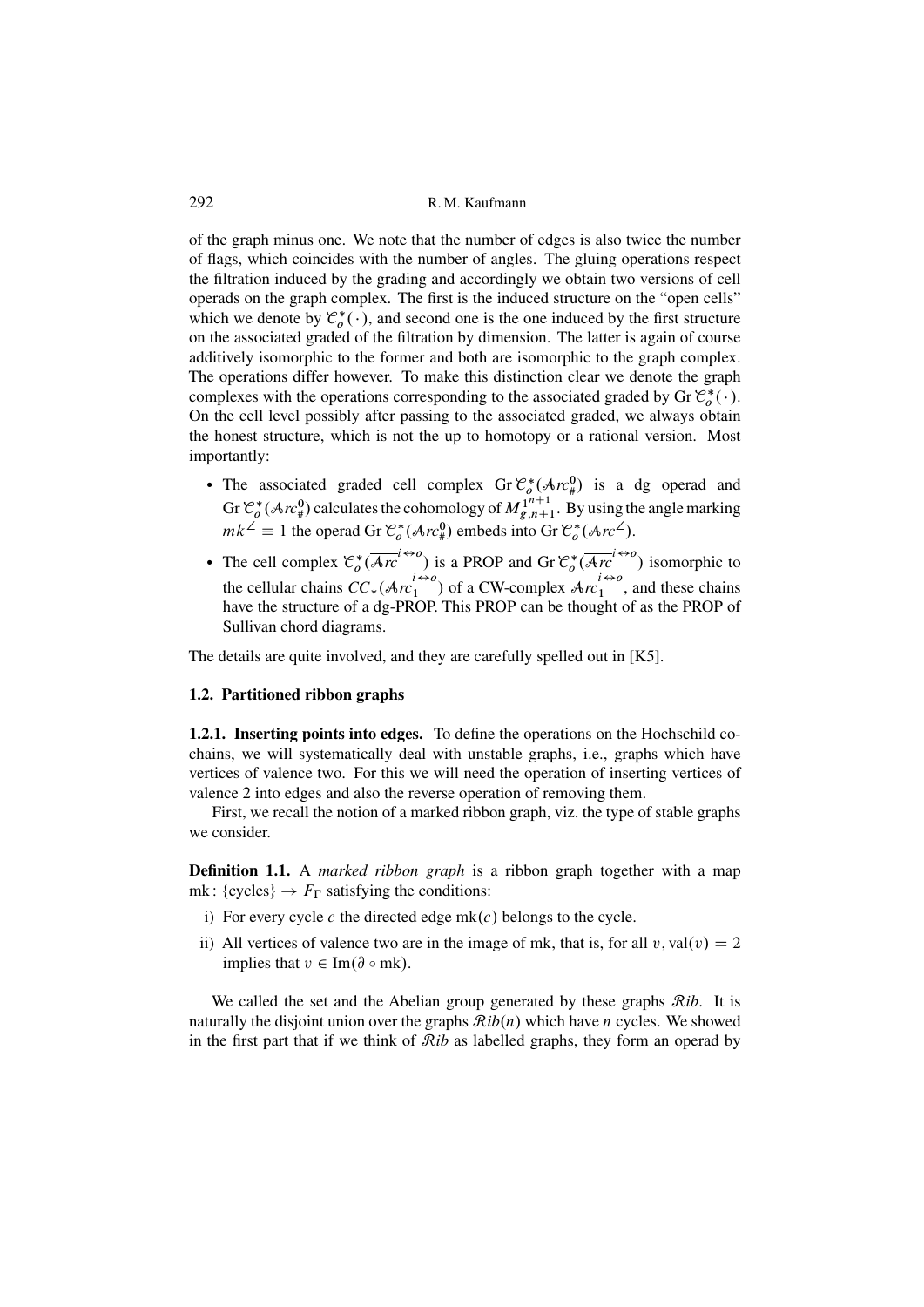<span id="page-10-0"></span>inducing said structure via the isomorphism  $\mathcal{R}ib \cong Gr \mathcal{C}_o^*(\mathcal{A}rc^0_{\#})$  induced by the dual graph construction graph construction.

**Definition 1.2.** Given a graph  $\Gamma$  and an edge  $e = \{f_1, f_2\} \in \Gamma$ , we let  $\Gamma(e')$  be the graph whose vertices are  $V_{\Gamma}$  II  $\{v_2\}$  with flags  $F_{\Gamma}$  II  $\{u_1, u_2\}$  such that  $\partial(u_i) = v_2$ graph whose vertices are  $V_{\Gamma} \amalg \{v_2\}$  with flags  $F_{\Gamma} \amalg \{n_1, n_2\}$  such that  $\partial(n_i) = v_2$ <br>and  $\iota(f_i) = n_i$ . We say  $\Gamma(e')$  is obtained from  $\Gamma$  by inserting a vertex into e. Notice and  $\iota(f_i) = n_i$ . We say  $\Gamma(e')$  is obtained from  $\Gamma$  by inserting a vertex into e. Notice that this insertion does no disturb the cycles, that is, there is a canonical identification that this insertion does no disturb the cycles, that is, there is a canonical identification of the cycles before and after the insertions. If  $\Gamma$  has a marking on its cycles this marking will simply be retained.

Vice versa, if  $v_2$  is a vertex of valence 2 with flags  $n_1, n_2$  such that  $i(n_i) = f_i$ , then we let  $\Gamma/v_2$  be the graph whose vertices are  $V_{\Gamma} \setminus \{v_2\}$ , whose flags are  $F_{\Gamma} \setminus \{n_1, n_2\}$ <br>and whose new relation for *t* is  $I_{\Gamma}(u) = f_2$ . In case  $n_i = m k/c$  for the cycle c and whose new relation for  $i$  is  $i_{\Gamma/v_2}(f_1) = f_2$ . In case  $n_i = mk(c)$  for the cycle  $c$  it lies on we set  $m_{\Gamma(v_1)} = (n_{\Omega_v})^{-1}(n_v)$ it lies on, we set  $m k_{\Gamma \setminus \nu_2} = (n \circ i)^{-1} (n_i)$ .<br>We write  $\Gamma' \triangleright \Gamma$  if  $\Gamma$  is obtained from

We write  $\Gamma' \triangleright \Gamma$  if  $\Gamma$  is obtained from  $\Gamma$  by repeatedly inserting vertices, i.e., if<br>re is a sequence  $\Gamma^0$   $\Gamma^n$   $\Gamma^i = \Gamma'^{i-1}(e)$  for some  $e \in E_{\Gamma(i-1)}$  and  $\Gamma' = \Gamma^n$ there is a sequence  $\Gamma^0, \ldots, \Gamma^n, \Gamma^i = \Gamma^{n-1}(e)$  for some  $e \in E_{\Gamma^{i-1}}$ , and  $\Gamma' = \Gamma^n$ ,  $\Gamma = \Gamma^0$  $\Gamma = \Gamma^0$ .

**Definition 1.3.** A *partitioned marked ribbon graph* is a ribbon graph together with a map mk: {cycles}  $\rightarrow F_{\Gamma}$  which satisfies the condition that for every cycle c the flag mk(c) belongs to that cycle  $mk(c)$  belongs to that cycle.

We let  $V_2(\Gamma) = \{v \in V_\Gamma \mid val(v) = 2\}$  be the vertices of valence two and set  $v = V_2 \setminus Im(\partial \circ mk)$  to be the partitioning vertices  $V_{\text{part}} = V_2 \setminus \text{Im}(\partial \circ \text{mk})$  to be the partitioning vertices.

**Notation 1.4.** Let  $\mathcal{R}ib^{part}$  be the set of all partitioned marked ribbon graphs. To avoid cluttered notation, following [\[K5\]](#page-47-0), we abuse notation and denote by  $\mathcal{R}ib^{\text{part}}$  the set of graphs, the Abelian group generated by it, as well as the collection  $\{\mathcal{R}ib^{\text{part}}(n)\}\$ where  $Rib<sup>part</sup>(n)$  is the Abelian group generated by the subset of  $Rib<sup>part</sup>$  of graphs which have  $n + 1$  cycles that are labelled by  $\{0, \ldots, n\}$  together with the  $\mathcal{S}_{n+1}$  action permuting these labels. The various meanings will always be clear from the context.

For a marked ribbon graph  $\Gamma$  we will consider  $\mathcal{P} \colon \mathcal{R}ib \to \mathcal{R}ib^{\text{part}},$ 

$$
\mathcal{P}(\Gamma) = \sum_{\Gamma' \triangleright \Gamma} \pm \Gamma',\tag{1.1}
$$

and call it the partitioning of  $\Gamma$ . The right-hand side is infinite, but it is graded by the number of partitioning vertices  $|V_{part}|$ . The fastidious reader hence may take the  $\mathcal{P}(\Gamma)$  to lie in  $\mathcal{R}ib^{\text{part}}[[t]]$ , where t is a variable whose power corresponds the number of partitioning vertices. The sign is explained in [§1.3.4.](#page-12-0)

**Remark 1.5.** This construction can be seen as the generalization of the foliage operator of [\[K4\]](#page-47-0), [\[K2\]](#page-47-0) from the setting of treelike ribbon graphs to the setting of general ribbon graphs.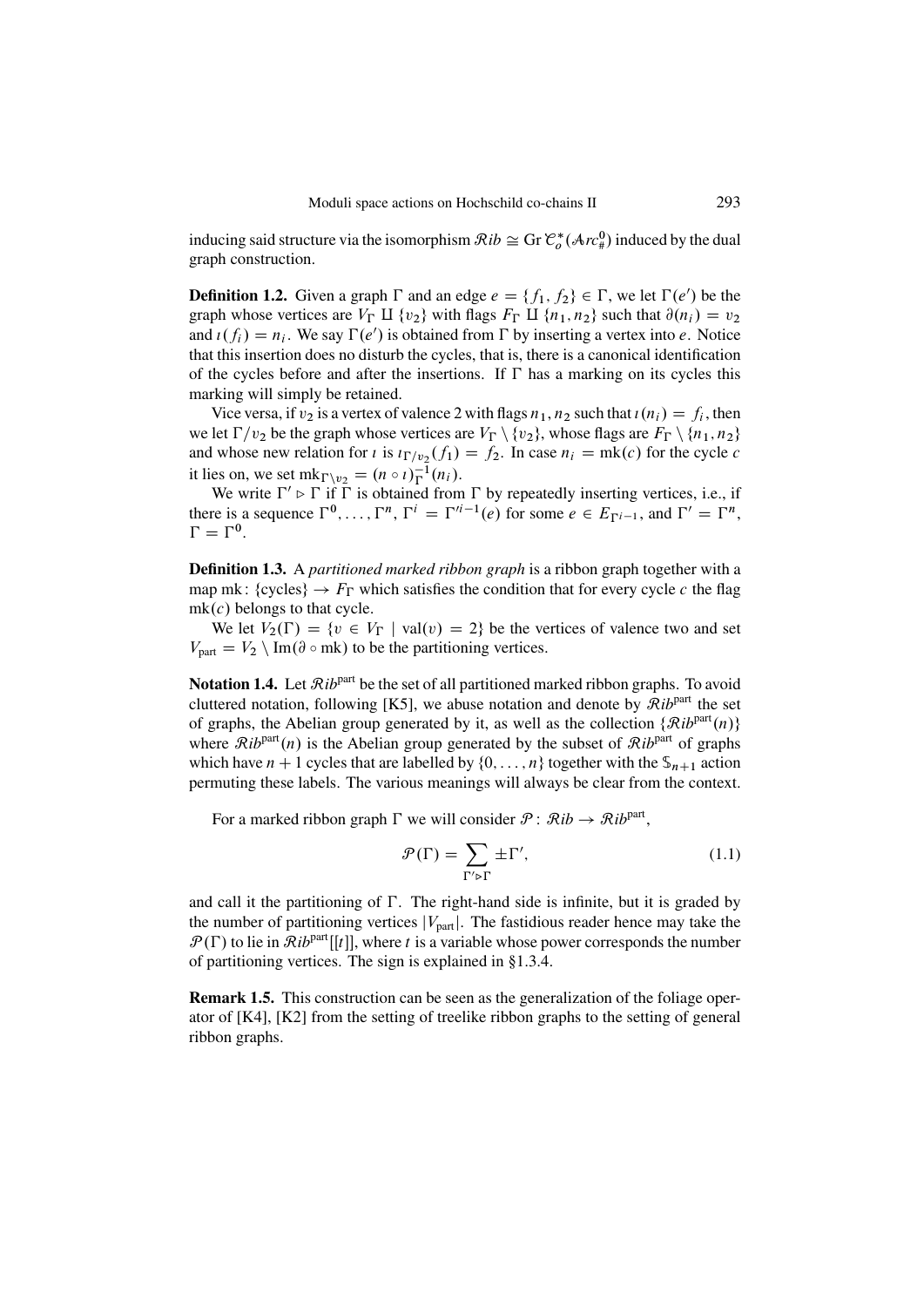<span id="page-11-0"></span>**1.3. Discretizing the Arc operad.** Given a tuple  $\alpha = (F, \Gamma, [i])$ , we will consider a series of embedded graphs which are obtained by drawing parallel arcs a series of embedded graphs which are obtained by drawing parallel arcs.

**Notation 1.6.** Let  $p = (n_1, \ldots, n_k)$  be an ordered partition of  $n \in \mathbb{N}$  with each  $n_i > 0$ , and denote the set of all these partitions by  $P(n, k)$ .

Let  $\alpha \in \mathcal{G}^e$ . Recall that all edges  $E(\alpha) = E_{\Gamma(\alpha)}$  are linearly ordered by enu-<br>rating the flags in the following order: first according to their boundary and then merating the flags in the following order: first according to their boundary and then according to the linear order at that boundary component induced by the orientation of the surface. Let  $k = |E(\alpha)|$  and  $p \in P(n, k)$ . We define  $\alpha^p$  to be the embedded graph obtained from  $(F, \Gamma, [i])$  by inserting  $n_i - 1$  parallel edges to the *i*-th edge  $e_i$ <br>and ombodding them parallel to  $e_i$ . We call the result of this operation a partitioned , [*i*]) by inserting  $n_i$  –<br>llel to e: We call the i and embedding them parallel to  $e_i$ . We call the result of this operation a partitioned<br>are graph and danote the set of these by  $\mathcal{P}\overline{\mathcal{E}}e$ . And again we use the conventions arc graph and denote the set of these by  $\mathcal{P}\overline{\mathcal{G}}e$ . And again we use the conventions explained in [§1.4.](#page-10-0)

**1.3.1. Drawing arc graphs.** An example of such a graph is given in Figure 1. In



Figure 1. A partitioned arc graph for the partition  $(4, 5, 3, 3)$ .

this figure and in all other figures, we have taken the liberty to depict the arc graphs in a more suitable way. By definition, all edges of a graph are incident to the vertices, which would clutter the pictures. We therefore move the endpoints along the boundary component that they are incident slightly apart. This is done in such a fashion that they (1) all are distinct and distinct from the original vertex, and (2) their linear order along the boundary component starting at the original vertex coincides with their original linear order. We could have even defined the arc graphs in this manner; see, e.g., [\[KLP\]](#page-47-0) for all topologically equivalent ways to define the space A. We will therefore henceforth use both pictures: the one with the edges apart as in Figure 1 and the true graph picture, where all the edges are incident to their vertices. The advantage of the latter lies in the more direct definition, and the advantage of the former is twofold: first one obtains nicer pictures and secondly, the boundaries of the complementary regions are 2k-gons whose sides alternatingly correspond to boundary components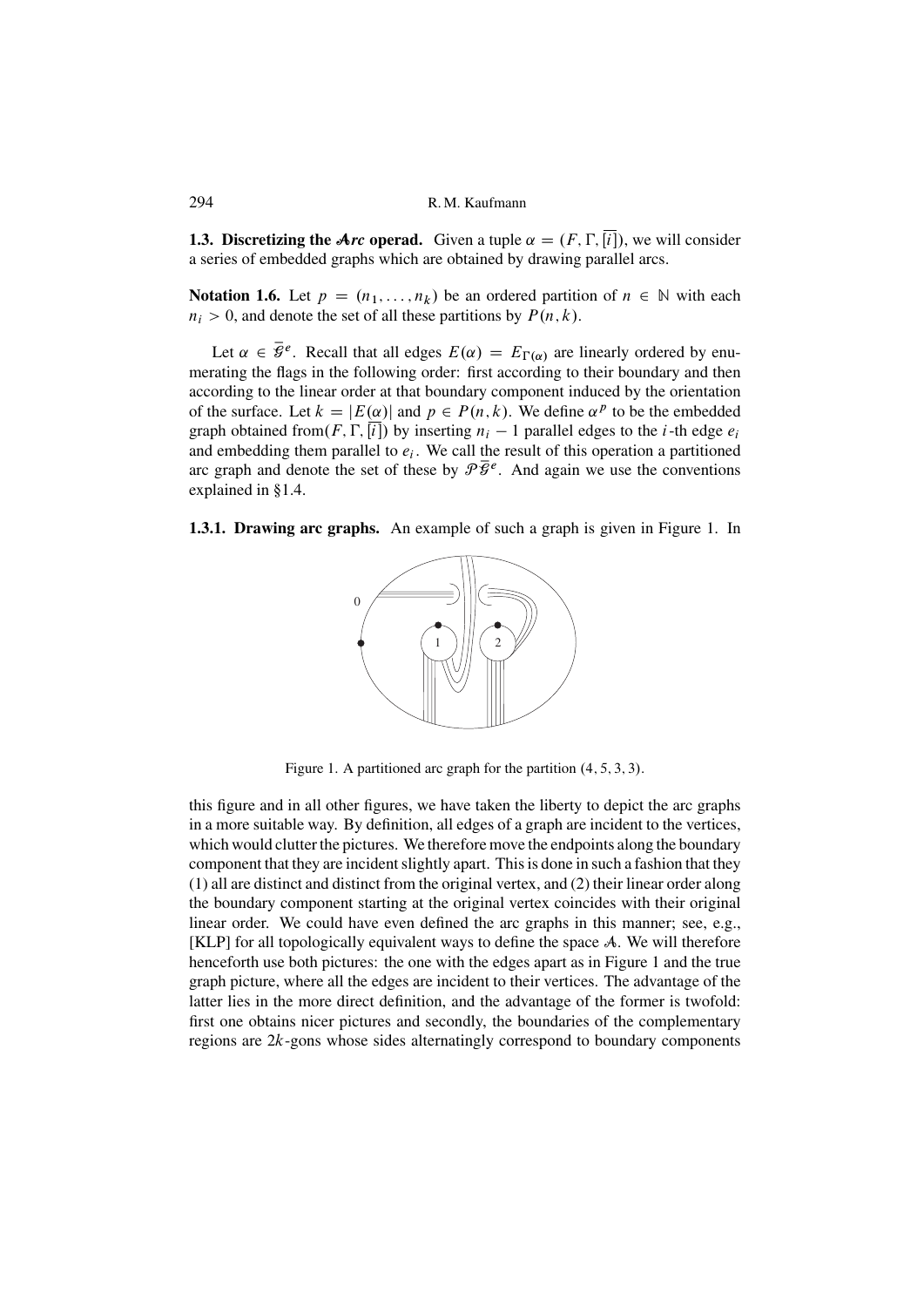<span id="page-12-0"></span>and arcs. This last observation will make the definition of the action of these graphs on the Hochschild co-chains more transparent.

We define

$$
\mathcal{P}(\alpha) = \sum_{n \ge k} \sum_{p \in P(n,k)} \pm \alpha^p.
$$
 (1.2)

As always when dealing with this type of object, one can use a formal variable  $t$  to keep track of the total number of edges and consider the expression of equation (1.2) as a formal power series in  $\mathbb{R}\ddot{\mathcal{R}}$ *ib*[[*t*]]. The sign is explained in §1.3.4.

**1.3.2. The underlying arc graph.** Given a partitioned arc graph  $\gamma \in \mathcal{PG}$  it is nossible to recover a unique  $\alpha \in \overline{\mathcal{G}}$  such that  $\gamma$  is a summand on  $\mathcal{P}(\alpha)$ . Namely possible to recover a unique  $\alpha \in \mathcal{G}$  such that  $\gamma$  is a summand on  $\mathcal{P}(\alpha)$ . Namely,<br>for  $\gamma \in \mathcal{P}\overline{\mathcal{G}}$  we define the underlying arc graph  $\overline{\mathcal{U}}(\gamma)$  to be the graph obtained by for  $\gamma \in \mathcal{P}\bar{\mathcal{G}}$ , we define the underlying arc graph  $\bar{\mathcal{U}}(\gamma)$  to be the graph obtained by gathering all parallel edges into one edge. Formally we introduce an equivalence relation on  $E(y)$  where  $e_1 \sim e_2$  if  $e_1$  and  $e_2$  are parallel – as arcs in the surface via a homotopy fixing the endpoints – and then take the quotient by this relation. This is well defined since if  $e_1 \sim e_2$  then  $\partial(e_1) = \partial(e_2)$ .

We call a partitioned arc graph *quasi-filling* if the complementary regions are either polygons or once-punctured polygons. Notice that a partitioned arc graph is quasi-filling if and only if its underlying arc graph is quasi-filling.

**1.3.3. Grading.** Let  $\mathcal{P}\overline{\mathcal{G}}^e(n)^k$  be the set of those graphs whose underlying arc graph has  $k + 1$ -edges which "live" on surfaces with  $n + 1$  boundaries labelled from  $\{0, \ldots, n\}$ . We let  $\mathcal{P}\mathcal{G}^e(n) := \bigoplus_k \mathcal{P}\mathcal{G}^e(n)^k$ . This space is then graded by k and hence filtered by the elements of degree  $\leq k$ and hence filtered by the elements of degree  $\leq k$ .

**Remark 1.7.** We can view  $\mathcal{P}\overline{\mathcal{G}}^e$  as a discretized version of  $\mathcal{A}_{rc}$  in the following two ways:  $\mathcal{P}(\alpha)$  can be thought of as either (A) as a sampling by the numbers  $\frac{\bar{i}}{h}$ of the boundary considered as the interval defined by the window on the boundary (see  $[KLP]$ ,  $[KP]$  for the formalism of windowed surfaces) or equivalently  $(B)$  as a cosimplicial realization of the arc graph  $\alpha$ . We wish to pursue the latter point of view elsewhere (see also the comments [§5](#page-44-0) below).

**1.3.4. Signs.** In this paragraph, we wish to fix our sign conventions once and for all. As in [\[K4\]](#page-47-0), we do this by using tensor products indexed by sets in the spirit of [\[KS1\]](#page-47-0), which makes all signs completely natural. We will henceforth not bother with them again. For other different explicit sign fixing schemes for operations of cell operads, we refer to [\[K4\]](#page-47-0).

First notice that for any arc graph partitioned or not, there is a natural linear order on all the flags and hence on all the edges. So we can use these linear orders to fix the signs. In general one can do this quite nicely by considering the tensor product over  $\mathbb Z$  of the generator given by the graphs  $\alpha$  with copies of a "line of degree 1" that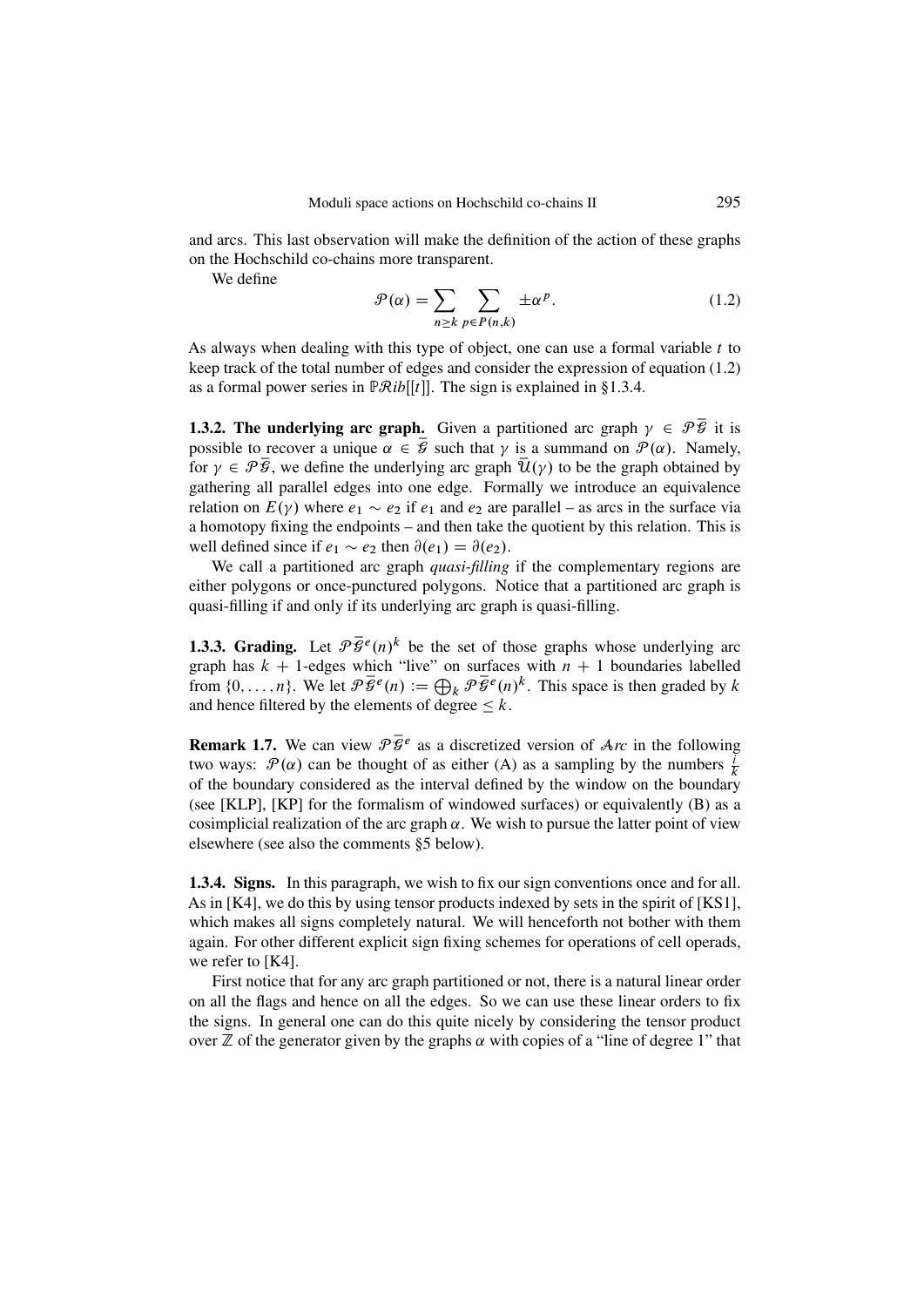## <span id="page-13-0"></span>296 R. M. Kaufmann

is a freely generated Abelian group generated by an element of degree 1. Thus we replace  $\alpha$  with the expressions  $\alpha \otimes L^{\otimes S}$  where S is an indexing set. In the cyclic replace  $\alpha$  with the expressions  $\alpha \otimes L^{\otimes S}$  where S is an indexing set. In the cyclic operad setting we will use  $S = F'(\Gamma)$  the set of edges without the last edge in the operad setting we will use  $S = E'(\Gamma)$ , the set of edges without the last edge in the linear order. This gives a universal way to fix the signs. It also assigns the correct linear order. This gives a universal way to fix the signs. It also assigns the correct degree to  $\alpha$  if  $\alpha$  is thought of as an element of the various cellular chain complexes introduced in [\[K5\]](#page-47-0). For the expression above this results in the sign obtained from the shuffle  $L^{\otimes E'(\alpha)} \otimes L^{\otimes n}$  to  $\tilde{L}^{\otimes E'(\alpha^p)}$  for the summand indexed by  $p \in P(n, k)$ .<br>In the PROP setting the natural indexing set will be  $S = \sqrt{p}$ . (F) the set of inner

In the PROP setting the natural indexing set will be  $S = \angle_{\text{inner}}^{\text{in}}(\Gamma)$  the set of inner<br>les on the inputs. This again corresponds to the dimension of the cells when we angles on the inputs. This again corresponds to the dimension of the cells when we consider the CW complex  $Arc^{\cdots}$ .

Of course one of the two sign conventions can be obtained from the other by shifting the complexes. Alternatively, one could grade by shifting by the dimension of the corresponding spaces to get rid of the signs for top dimensional cells, as was done to obtain the Hopf algebra of Connes and Kreimer in [\[K4\]](#page-47-0). Or one could shift by the number of all the boundaries. In this vein, we can consider the use of  $E'$  as the shift from the grading of DA*rc* by a line associated to the operadically distinguished boundary 0.

**1.4. Compatibility of the two constructions in the quasi-filling case.** Recall that for a quasi-filling arc graph  $\Gamma$  we defined a dual ribbon graph  $\Gamma$  in [\[K5\]](#page-47-0) as outlined<br>in 8.1.1. This construction assily consmiting to suse filling  $\Gamma \in \mathcal{Q}^{\overline{E}e}$ . Moreover, in [§1.1.](#page-5-0) This construction easily generalizes to quasi-filling  $\Gamma \in \mathcal{PG}^e$ . Moreover, since we are simply inserting parallel edges, on can see that  $\Gamma \in \mathcal{PG}^e$  is quasi-filling since we are simply inserting parallel edges, on can see that  $\Gamma \in \mathcal{P}\mathcal{G}^e$  is quasi-filling<br>if and only if  $\Gamma$  is a summand of  $\mathcal{P}(\Gamma')$  for some quasi-filling are graph  $\Gamma'$ if and only if  $\Gamma$  is a summand of  $\mathcal{P}(\Gamma')$  for some quasi-filling arc graph  $\Gamma'$ .

**Lemma 1.8.** *Denoting the dual ribbon graph of a quasi-filling* ( *partitioned* ) *arc*  $graph \alpha$  by  $\Gamma(\alpha)$  and extending this construction linearly to give a map of the respec-<br>  $\Gamma(\alpha)$  and the fill with constituted by the set of the set of the set of the set of the set of the set of the s *tive Abelian groups, the following equality holds:*

$$
\hat{\Gamma}(\mathcal{P}(\alpha)) = \mathcal{P}(\hat{\Gamma}(\alpha)).
$$

*Proof.* The insertion of parallel edges corresponds to adding rectangles into the set of complementary regions and this corresponds to inserting vertices into the edges of the dual ribbon graph.  $\Box$ 

For an example of a partitioned graph and its dual see Figure [2.](#page-14-0)

**1.4.1. The operad structure.** The set of Abelian groups generated by the  $\mathcal{P}\overline{\mathcal{G}}(n)$ has a natural cyclic operad structure, where the  $\mathcal{S}_{n+1}$  action is given by permutation of the boundary labels.

Given two elements  $\alpha \in \mathcal{P}\overline{\mathcal{G}}(m)$  and  $\beta \in \mathcal{P}\overline{\mathcal{G}}(n)$ , we will call them *matched* at the boundaries i and 0 if the number of arcs incident to  $\alpha$  at the boundary i is equal to the number of arcs incident to  $\beta$  at the boundary 0. In case  $\alpha$  and  $\beta$  are matched at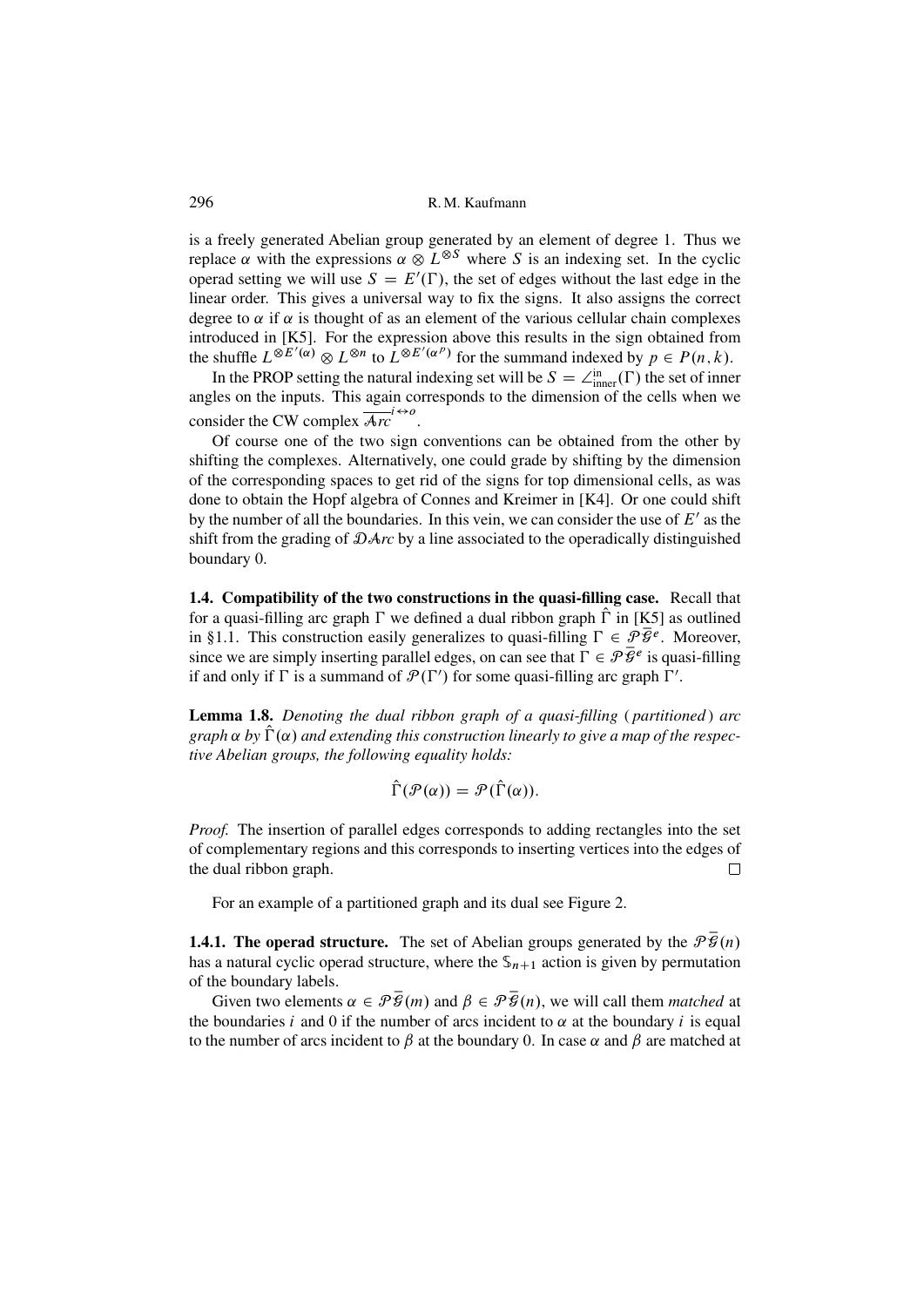Moduli space actions on Hochschild co-chains II 297

<span id="page-14-0"></span>

Figure 2. A quasi-filling partitioned arc graph and it dual partitioned marked ribbon graph.

the boundaries i and 0, we define  $\alpha \circ_i \beta$  to be the graph obtained by gluing the edges of  $\alpha$  incident to i to those of  $\beta$  incident to 0 matching them according to their linear order. As usual this means that we reverse the linear order at  $i$ , that is, read off last to first, and match this order with the linear order on 0. If there is no matching at the boundaries, we set  $\alpha \circ_i \beta = 0$ . There are two final steps:

- (1) if both  $\alpha$  and  $\beta$  are twisted at their boundaries 0 and i, we set their composition zero, and
- (2) if there are any closed loops, that is, embedded arcs that do not touch any boundary as edges, we set the product zero.

If we omit step (1) we also call the gluing the algebraic gluing and in contrast call the gluing with both steps (1) and (2) the geometric gluing; see [§1.19](#page-18-0) for comments.

It is clear that this gives an operad structure and that the subset  $\mathcal{P}\bar{\mathcal{G}}(n) \subset \mathcal{P}\bar{\mathcal{G}}(n)$ . of exhaustive graphs is a suboperad.

**Lemma 1.9.** *The map*  $\mathcal P$  *is an operadic morphism; that is, we have the following formula for the compatibility between the partitioning of arc families and the operad compositions:*

$$
\mathcal{P}(\alpha \circ_i \beta) = \pm \mathcal{P}(\alpha) \circ_i \mathcal{P}(\beta) \tag{1.3}
$$

*for*  $\alpha$ ,  $\beta \in \overline{G}$  *where the sign is the sign discussed in* [§1.3.4](#page-12-0)*.* 

*Proof.* This is simply the observation that first discretizing and then gluing corresponds to the same combinatorics as first gluing and then discretizing. This fact becomes clear if one cuts the graphs occurring on the right-hand side along the simple separating curve which corresponds to the image of the two glued boundaries. If there are no closed loops and not both of the boundaries are twisted, the result is immediate. If both of the boundaries are twisted this would yield 0 in the open cell cellular chains of A and hence on  $\bar{g}$  by definition. We see, however, that it is not possible to set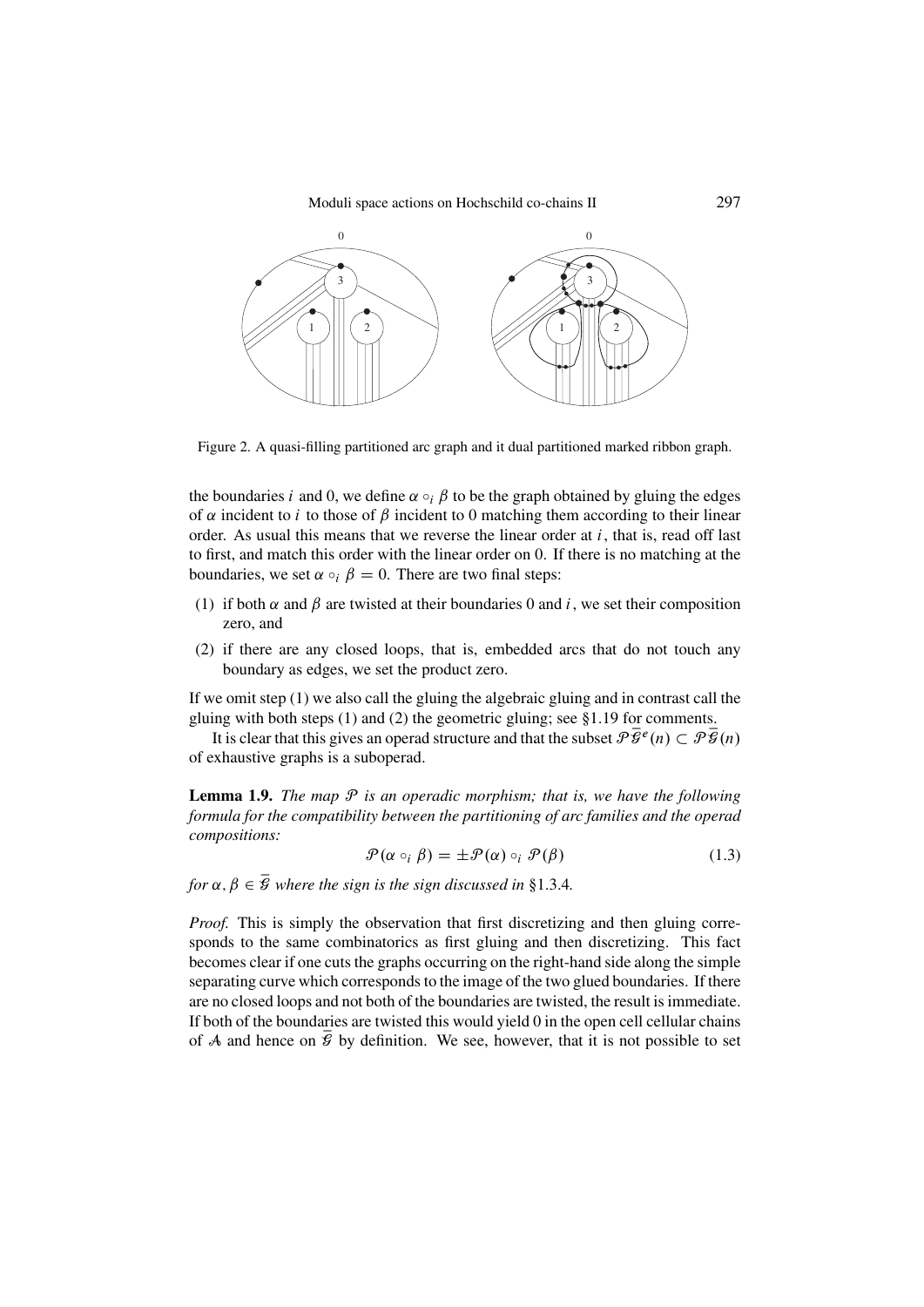<span id="page-15-0"></span>them zero and discretize them. This would again result in the gluing of discretized twisted arc graphs, so that the condition of being twisted in the partitioned case and the non-partitioned case agree, and in both cases the relevant contributions are set zero. The same reasoning applies when we erase closed loops. See §2.3 of [\[K5\]](#page-47-0) for the definition of the open cell gluing.  $\Box$ 

**1.4.2. Self-gluing, modular operads and PROPs.** In the above procedures for gluing partitioned arc graphs, we do not have to assume that the two boundaries we glue actually lie on the same surface.

**Proposition 1.10.** Allowing self-gluing, the gluing operations of [§1.4.1](#page-13-0) *turn*  $\mathcal{P}\mathcal{G}(n)$ *into a modular operad. Here the additional modular grading variable "*g*" is given by the genus* g*.* 2

**1.4.3. Partitioned graphs with In and Out markings.** Just like for arc graphs, we can look at partitioned arc graphs together with a  $\mathbb{Z}/2\mathbb{Z}$  marking of their boundaries, viz. a partitioning of their cycles into In and Out.

**Notation 1.11.** To avoid introducing yet other symbols for the classes of graphs indexing the cells of the different subspaces of A, we simply denote the partitioned graphs by using the prefix  $P$ , e.g.,  $\overline{P \cdot Arc}^{\cdots}$ ,  $\overline{P \cdot Arc}^{i \leftrightarrow i}$  and  $\overline{P \cdot Arc}^0$ .

**Proposition 1.12.** *Restricting the modular operad structure and iterating it by gluing all* In *boundaries to all* Out *boundaries of two collections of elements of*  $\mathcal{P} A^{i/\delta}$ *impose a PROP structure on*  $\mathcal{P} A^{i/o}$ .

*Also, similarly, there is a PROP structure – which we call the algebraic PROP structure – imposed on*  $\mathcal{P}A^{i/o}$  *which is obtained from the definition of the gluing* [§1.4.1](#page-13-0) *by omitting the final step*  $(1)$ .<sup>3</sup>

*Finally, the map*  $P$  *is operadic, or in the PROP case is PROPic.* 

*Proof.* The conditions of associativity are again straightforward if one cuts the glued surface in two different ways. The operadic properties are verified as above.  $\Box$ 

**1.4.4. Partitioning angles, grading and the preservation of the filtration.** An angle is a *partitioning angle* if its two *edges*,  $e_1 = \{f, i(f)\}$  and  $e_2 = \{\varphi(f), i(\varphi(f))\}$ , are parallel. In the opposite case we call it non-partitioning.

With this definition, we can rewrite the grading of  $\mathcal{P}\bar{\mathcal{G}}$  as given by half the number of non-partitioning angles minus one. The number of non-partitioning angles is precisely the number of edges of the underlying arc graph.

<sup>&</sup>lt;sup>2</sup>We do not enforce the stability condition  $3g - 3 + n \ge 0$ .<br><sup>3</sup>The situation of step (2) actually never occurs.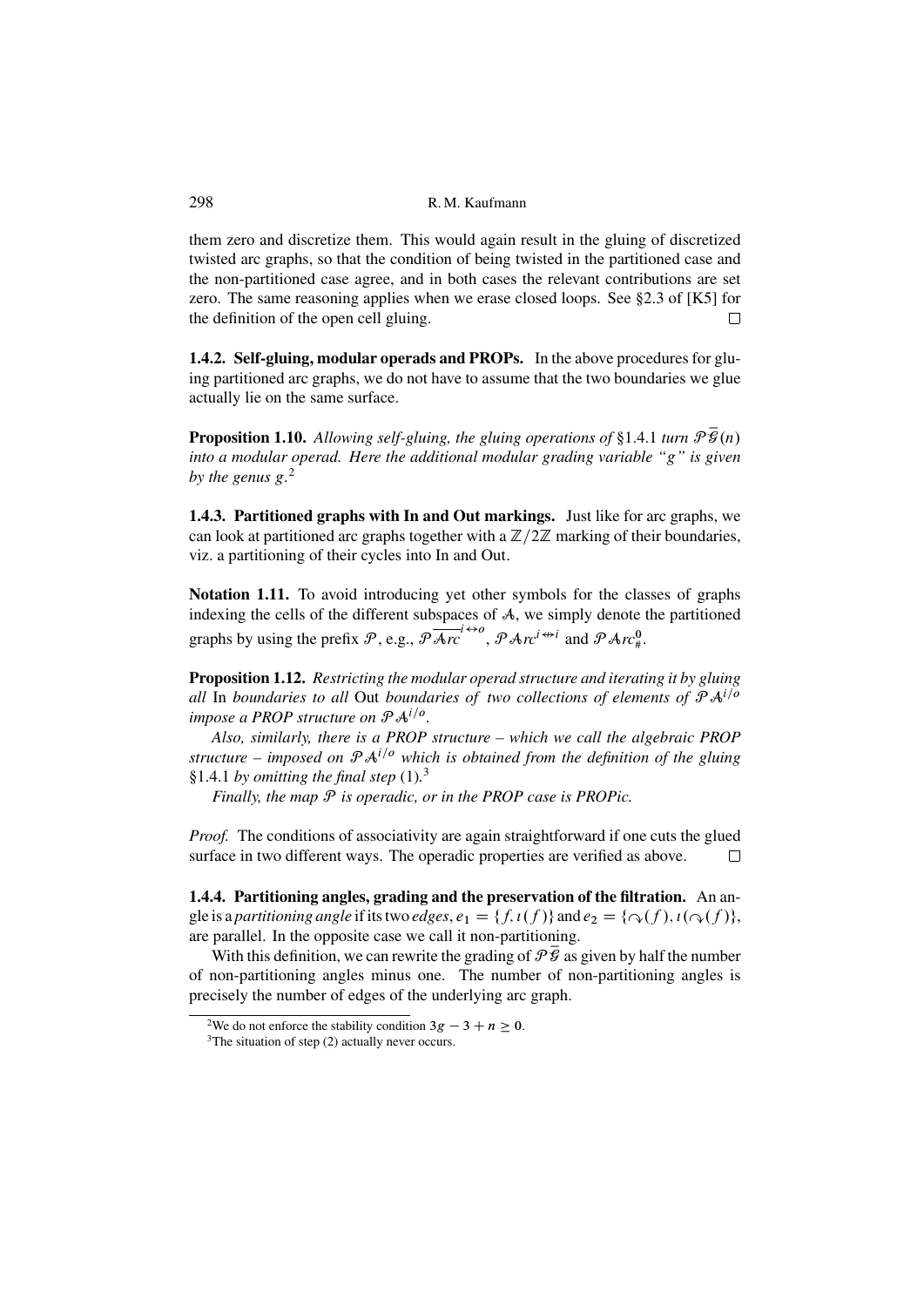Furthermore, it is clear that the degree in the composition in  $\mathcal{P}\bar{\mathcal{G}}^e$  goes down by one each time two non-partitioning angles (other that the outside angles) are glued, as this will decrease the number of non-partitioning angles by two. In all the other cases – gluing partitioning to partitioning and non-partitioning to partitioning – the number of partitioning angles is preserved. Lastly, erasing closed loops also only decreases the number of partitioning angles.

Therefore the following holds:

**Lemma 1.13.** *The filtration given by the degree*  $\leq k$  *graded components on*  $\mathcal{P}\bar{\mathcal{G}}^e$ *is respected by the gluings*  $\circ_i$ *. Moreover, the filtration is respected for all gluings in*<br> $\mathcal{P}\overline{\mathcal{B}}$  which do not glue an empty boundary to an empty boundary. P G which do not glue an empty boundary to an empty boundary.

**1.4.5. Graded version.** We also have the same type of statement as in Lemma [1.9](#page-14-0) in the graded case. Recall that we have a grading on  $\mathcal{P}\overline{\mathcal{G}}^e$  and one on  $\overline{\mathcal{G}}^e$ , the latter is graded by the dimension of the cells which is the number of edges  $-1$ . This grading is of course respected by  $\mathcal{P}$  Also, in both cases the induced filtration is respected, so is of course respected by  $\mathcal P$ . Also, in both cases the induced filtration is respected, so we get an operad structures on the associated graded.

**Corollary 1.14.** *The map* P *of* [1.9](#page-14-0) *induces an operadic morphism of the associated*  $g$ raded objects  $\mathcal{P} \colon \mathop{\mathrm{Gr}}\nolimits \mathcal{C}_o^*(\mathcal{A}r) \to \mathop{\mathrm{Gr}}\nolimits \mathcal{P}\mathcal{G}^e$ . Moreover, the same holds true for all<br>subonerads, di-onerads or PROPs whose compositions do not include a gluing of an *suboperads, di-operads or PROPs whose compositions do not include a gluing of an empty boundary to an empty boundary.*  $\Box$ 

**Remark 1.15.** Notice that in this graded version all the contributions from the gluing, which involve deleting closed loops, are set zero. This is true for both sides since deleting a closed loop decreases the grading. Moreover if the condition of step (1) is met, that is, if both boundaries are twisted, the gluing procedure of the algebraic gluing also decreases the grading, so that the associated graded of the topological gluing and the algebraic gluing agree.

**1.4.6. Angle marked partitioned graphs.** We will also consider the constructions of the last paragraphs in the case of angle marked graphs. An angle marked partitioned arc graph is a partitioned arc graph with an angle marking.

We let  $\mathcal{P}^{\angle} \overline{\mathcal{G}}(n)^k$  be the angle marked partitioned arc graphs on a surface with  $n+1$  boundaries labelled by  $\{0, \ldots, n\}$  whose underlying graph has  $k+1$  edges. Put  $n+1$  boundaries labelled by  $\{0, \ldots, n\}$  whose underlying graph has  $k+1$  edges. Put  $\varphi \angle \overline{e}(n) = \bigoplus_{k=1}^{\infty} \varphi \angle \overline{e}(n)^k$ . Then  $\zeta_{k+1}$  acts by permutation on the labels, and we call  $\mathcal{P}^{\perp} \mathcal{G}(n) = \bigoplus_{k} \mathcal{P}^{\perp} \mathcal{G}(n)^{k}$ . Then  $\mathbb{S}_{n+1}$  acts by permutation on the labels, and we call the collection of  $\mathbb{S}_{n+1}$  -modules  $\mathcal{P}^{\perp} \overline{\mathcal{G}}$  simply  $\mathcal{P}^{\perp} \overline{\mathcal{G}}$ . A gain, w the collection of  $\mathbb{S}_{n+1}$ -modules  $\mathcal{P}^{\angle}\overline{\mathcal{G}}$  simply  $\mathcal{P}^{\angle}\overline{\mathcal{G}}$ . Again, we use the same notation for the set and the free Abelian group generated by it. Also keeping the standard notational conventions, we call  $\mathcal{P}^{\angle}\bar{\mathcal{G}}^e$  the subset/subgroup of exhaustive partitioned arc graphs. These spaces have a grading by  $k$  and hence an induced filtration by elements of degree  $\leq k$ .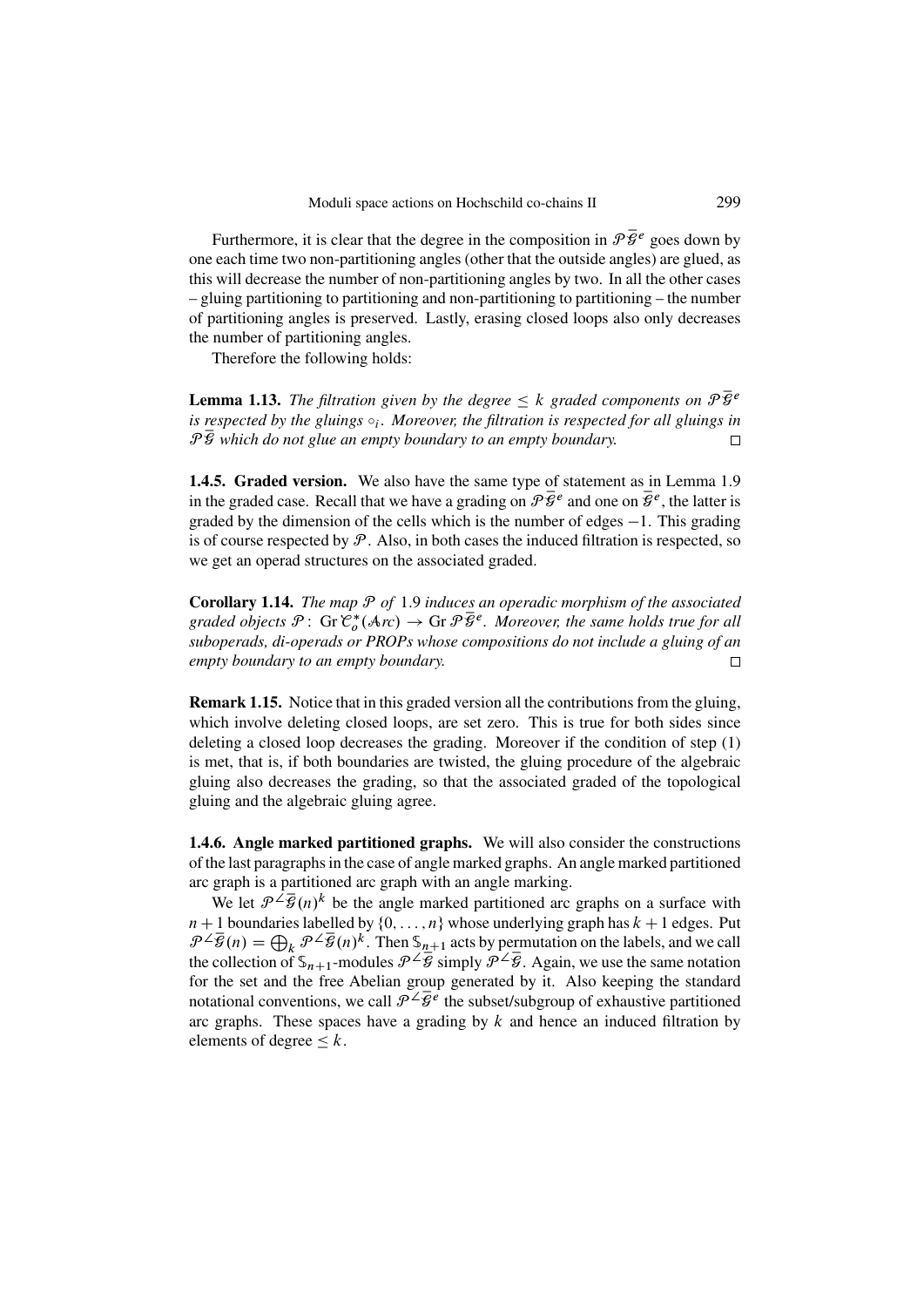## 300 R. M. Kaufmann

Analogously to  $P$  there is a partitioning operator for angle marked arc graphs. Keeping the notation  $a^p$  for a particularly partitioned graph as in [§1.3,](#page-11-0) set

$$
\mathcal{P}(\alpha, mk^{\angle}) = \sum \pm (a^p, mk_{\alpha^p}^{\angle}), \qquad (1.4)
$$

where  $(mk^2)^p$  is the angle marking which marks every new partitioning angle by 1 and keeps the other markings of  $\alpha$ .

If  $\alpha \in C_o^*(\mathcal{A}^{1/0})$ , where we identify the cell with the arc graph, then  $\alpha$  has a light data angle marking IR51 defined by marking all outside angles and all angles at standard angle marking [\[K5\]](#page-47-0) defined by marking all outside angles and all angles at the boundaries In by one and the rest, that is, the inner angles at the boundaries Out, by 0. Likewise there is a standard marking for arc graphs  $\alpha \in \mathcal{G} = CC_*(\mathcal{A})$ , which is simply the constant marking by 1. For an  $\alpha$  of one of the two types above, we denote by 0. Likewise there is a standard marking for arc graphs  $\alpha \in \mathcal{G} = CC_*(\mathcal{A})$ , which is  $\alpha$  together with its standard angle marking by  $\alpha^2 \in \overline{G}^2$ , and define

$$
\mathcal{P}^{\angle}(\alpha) := \mathcal{P}(\alpha^{\angle}). \tag{1.5}
$$

Using the rationale of [\[K5\]](#page-47-0), we identify a relative cell  $\alpha \in C_o^*(\mathcal{A}rc^{1/\sigma})$  with the angle marked arc graph  $\alpha^{\angle}$  that labels a cell of  $\mathcal{A}^{\angle}$ , the CW-complex of angle marked arc graphs.

**Notation 1.16.** Extending the Notation [1.11](#page-15-0) we denote the embedding of a class of partitioned graphs into  $\mathcal{P}^{\angle} \mathcal{G}$  by the prefix  $\mathcal{P}^{\angle}$ , viz.  $\mathcal{P}^{\angle} A r c^{i \sim \circ}$ ,  $\mathcal{P}^{\angle} A r c^{i \leftrightarrow i}$  and  $\mathcal{P}^{\angle}$ Arc<sup>o</sup><sub>#</sub>.

For the gluing we will need a new matching condition. Given an angle marking, we partition the set of flags  $F = F(v)$  at a given boundary into subsets  $F = F<sub>1</sub>$   $\Box$  $\cdots$  LI  $F_{k+1}$ , where k is the number of markings by 1 by collecting all the flags between which the angle marking is zero. Notice that  $F$  has a linear order and we also think of the subsets as linearly ordered.

**Definition 1.17.** Two angle marked partitioned arc graphs  $(\alpha^p, mk^2)$  and  $(\alpha'^p, mk^{\prime\prime})$  are *angle matched* at the boundaries i and i' if the number of angles with an angle marking 1 agree for these two boundaries. We say that an angle marked partitioned arc graph is *twisted at the boundary* i if the underlying arc graph has this property and each of the two edges forming the outer angle in the underlying graph has at least one more parallel edge.

In case two angle marked arc graphs are angle matched at the boundaries  $i$  and  $i'$ there are equally many sets, say k, in the partitions of  $F(v_i)$  and  $F(v_{i'})$ . We say that the graphs are *perfectly* angle matched if  $|F(v_i)| > 1$  implies that  $|F(v_i)|_{k-i} = 1$ , and  $|F(v_{i'})| > 1$  implies that  $|F(v_i)|_{k-i} = 1$ .

We will give the rigorous combinatorial definition of the gluing below. Geometrically, we move the edges on the boundaries slightly apart if the angle marking between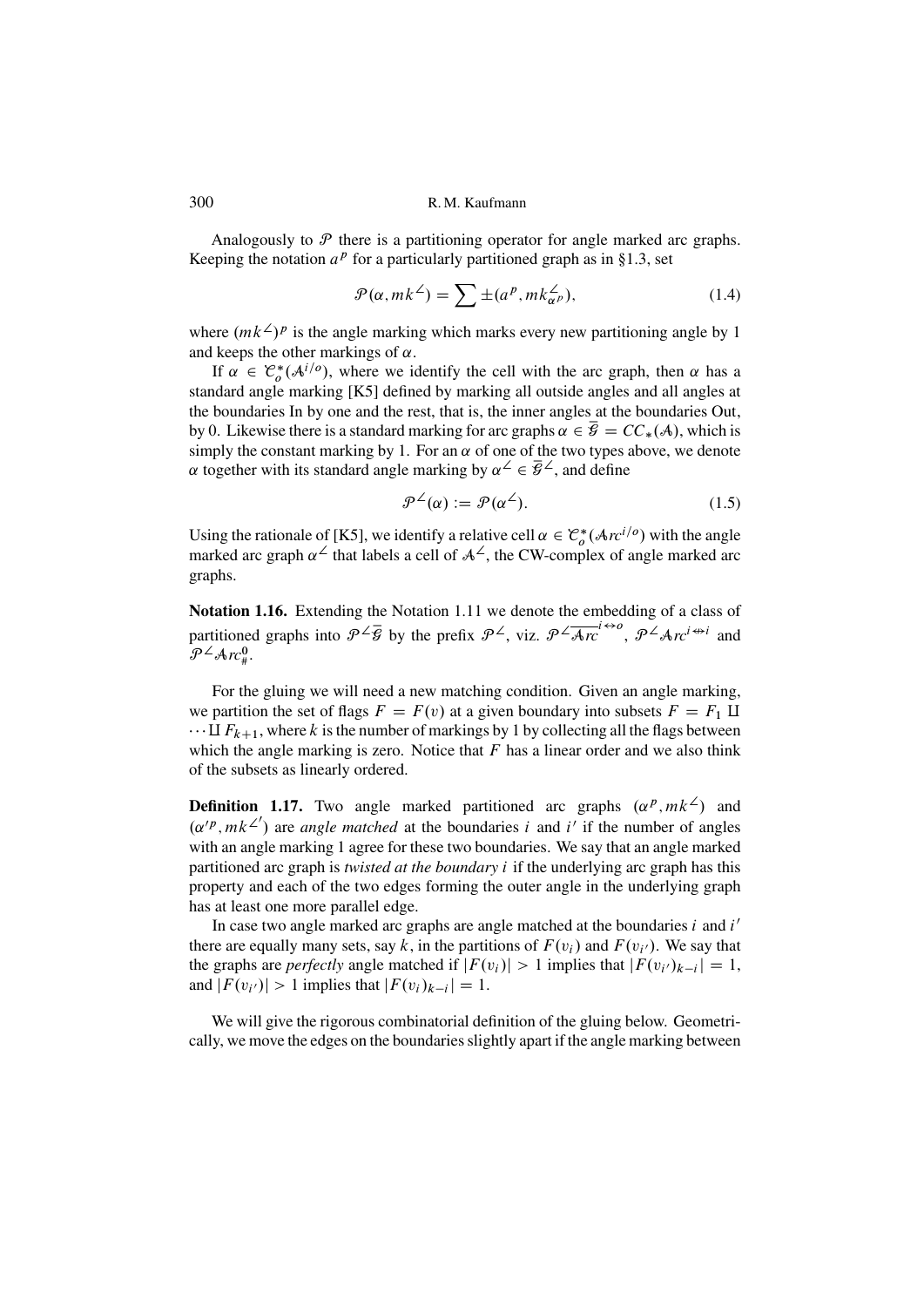<span id="page-18-0"></span>them is 1. Now the number of endpoints of these edges on the boundaries which are to be glued will coincide precisely if they are angle matched. In this case, we want to identify these vertices. The condition of perfect matching ensures that at any given vertex, there is at most one side which has more than one vertex.

**Definition 1.18.** For angle marked arc families  $(\alpha^p, mk^{\perp})$  and  $(\alpha^{p'}, mk^{\perp})$  which are perfectly angle matched at the boundaries i and 0, we define  $(\alpha^p, mk^{\prime\prime}) \circ_i (\alpha'^p, mk^{\prime\prime})$ <br>as follows. Let  $F_n$ ,  $(\alpha^p)$  and  $F_n$ ,  $(\alpha^p')$  be the sets of flags at these boundaries. Add as follows. Let  $F_{v_0}(\alpha^p)$  and  $F_{v_i}(\alpha^p)$  be the sets of flags at these boundaries. Add new vertices to all the flags and identify two vertices if two flags make up an angle with angle marking 0. Now each of the sets of vertices obtained from  $F_{v0}(\alpha^p)$  and  $F_{\nu_i}(\alpha^{p})$  comes in a linear order by which we enumerate them, where we actually<br>enumerate the new vertices obtained from  $F_{\nu_i}(\alpha^{p_i})$  in the inverse order that is less to enumerate the new vertices obtained from  $F_{v_0}(\alpha^p)$  in the inverse order, that is, last to first. Now we identify all the vertices with the same number from the enumeration. We call the flags of  $F_{v_0}(\alpha^p)$  and  $F_{v_i}(\alpha^p)$  flags from different sides, since they lie on<br>connecte sides of the separating curve that is the image of the two glued boundaries. opposite sides of the separating curve that is the image of the two glued boundaries. Notice that since we are in the perfectly matched case, there are equally many vertices, and if such a vertex has more than two flags, only one side has more than two flags. If there are only two flags  $\{f_1, f_2\}$  at a vertex, we delete the vertex and glue the edges by removing the two flags { $f_1, f_2$ } and setting  $\iota(\iota_{\alpha}(\iota_{f1})) := \iota_{\alpha}(\iota_{f2})$ . In the case that there are more flags, say f on one side and  $(f_1, \ldots, f_l)$  on the other side enumerated in their linear order, we duplicate  $(l - 1)$ -times the flag f and glue the l copies to the f-<br>f- in the obvious linear order. In this way, we obtain new angles, namely the angles  $f_i$  in the obvious linear order. In this way, we obtain new angles, namely the angles between the various copies of  $f$ . We mark all these angles by 0. We furthermore forget all the angle markings at  $v_i$  and  $v_0$  and retain all other markings.

Again, there are two more steps:

- (1) if the arc graphs are twisted at the respective boundaries, we set the composition zero;
- (2) if the gluing results in closed loops, that is, embedded arcs that do not touch any boundary as edges, set the contribution zero.

As above we call this gluing the topological gluing and call the gluing which omits step (1) the algebraic gluing.

**Self-gluing.** The conditions of two boundaries being perfectly matched translate in a straightforward fashion to the case of two boundaries of the same partitioned arc graphs. We define the self-gluing by the same procedure.

An example of such a gluing is given in Figure [3.](#page-19-0)

**Remark 1.19.** The second condition is needed in order to stay inside the current framework. It is interesting to observe what these closed loops correspond to in different settings. In the geometric setup they can be understood in terms of general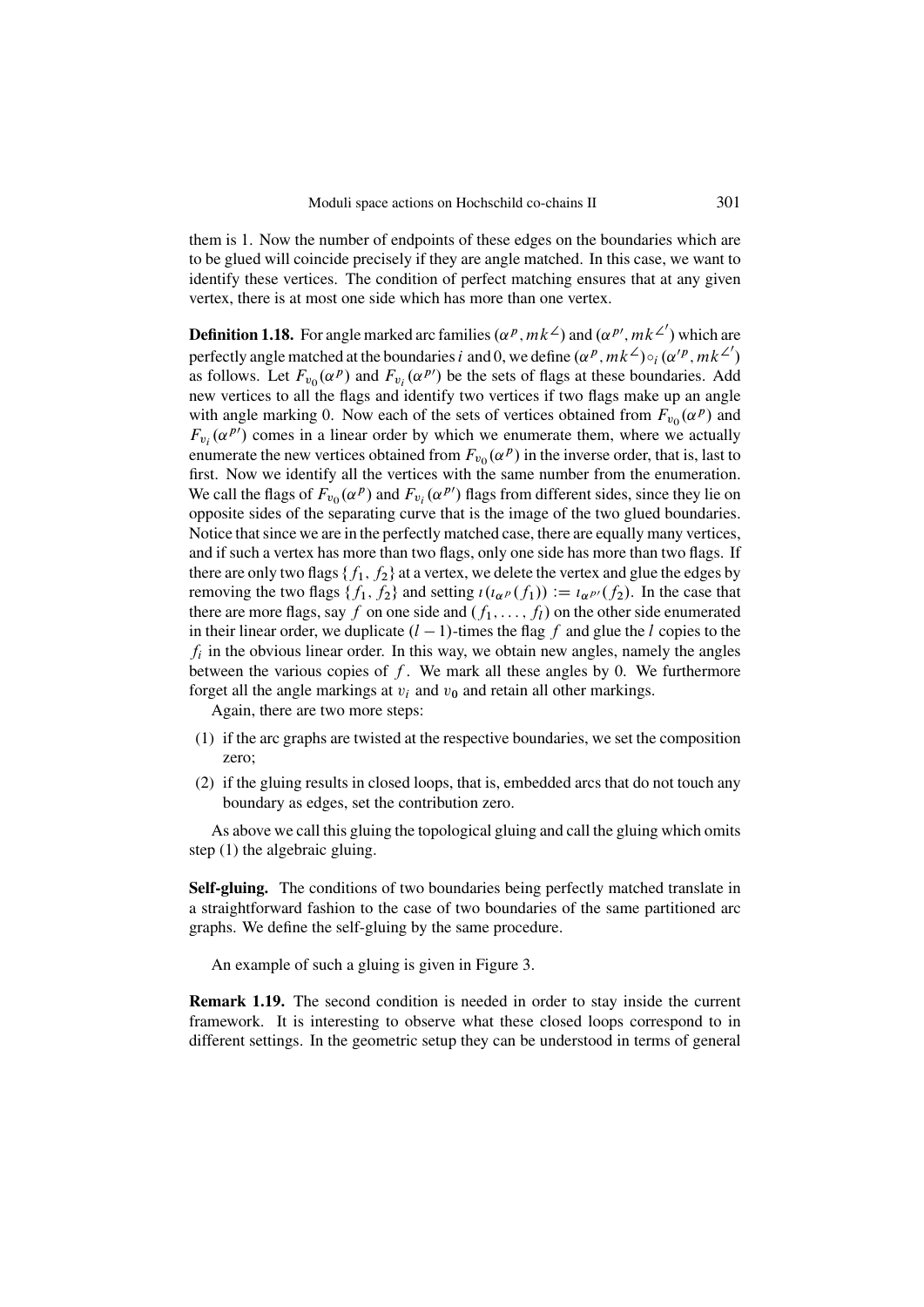<span id="page-19-0"></span>

Figure 3. An example of a gluing in the perfectly matched case.

foliations; see, e.g., [\[KP\]](#page-47-0). In the Hochschild setting, see  $\S$ 3.2.2 that each closed loop contributes a factor that equals the dimension of the algebra as the trace over the Casimir element.

The first and second conditions are natural from the topological point of view and are necessary if we wish to have an operadic map from  $\overline{\mathcal{G}}^e$  to  $\overline{\mathcal{P}}\overline{\mathcal{G}}^e$ . See [§5](#page-44-0) for more comments.

**Proposition 1.20.** *The gluings defined above turn*  $\mathcal{P}^{\angle} \overline{\mathcal{G}}$  *bi-graded by the number of boundaries minus one* (*as the operadic degree*) *and the genus* (*as the genus degree*) *into an partial modular operad.*

*Moreover, this partial modular operad structure augmented by setting zero any thus far not defined gluing is an operad structure when restricted to*  $\mathcal{P}^{\angle} \overline{\mathcal{G}}^e$ *, and a* di-operad structure on  $\mathcal{P}^{\angle}$ Arc<sup>hoor</sup> if one restricts the gluings to gluing only inputs *to outputs. Finally, using consecutive self-gluings on* P †A*rc* <sup>i</sup>\$<sup>o</sup> *to glue all "ins" to all "outs" of collections of arc graphs, the partial modular operad structure induces a PROP structure.*

*Also, similarly, there is a PROP structure – which we call the algebraic PROP* structure – imposed on  $\mathcal{C}_o^*$  Arc<sup>coro</sup>, which is obtained from the Definition [1.18](#page-18-0) by<br>omitting the final step (1)<sup>4</sup> *omitting the final step* (1)*.* 4

*Proof.* The equivariance with respect to the symmetric group actions is immediate. The associativity of the partial operations is also straightforward. Now in both of the special cases the condition of perfect matching is built in and does not change under gluing. In the first case perfect matching reduces to matching, since all the angles are marked by 1. In the case of  $\mathcal{P}^{\angle} Av^{\cdots}$  all the boundaries which are to be glued are also perfectly matched if they are angle matched since the In boundaries are again all marked by 1. This condition does not change under gluing, so the result follows by a straightforward calculation.  $\Box$ 

<sup>&</sup>lt;sup>4</sup>Notice that the situation of step (2) actually never occurs.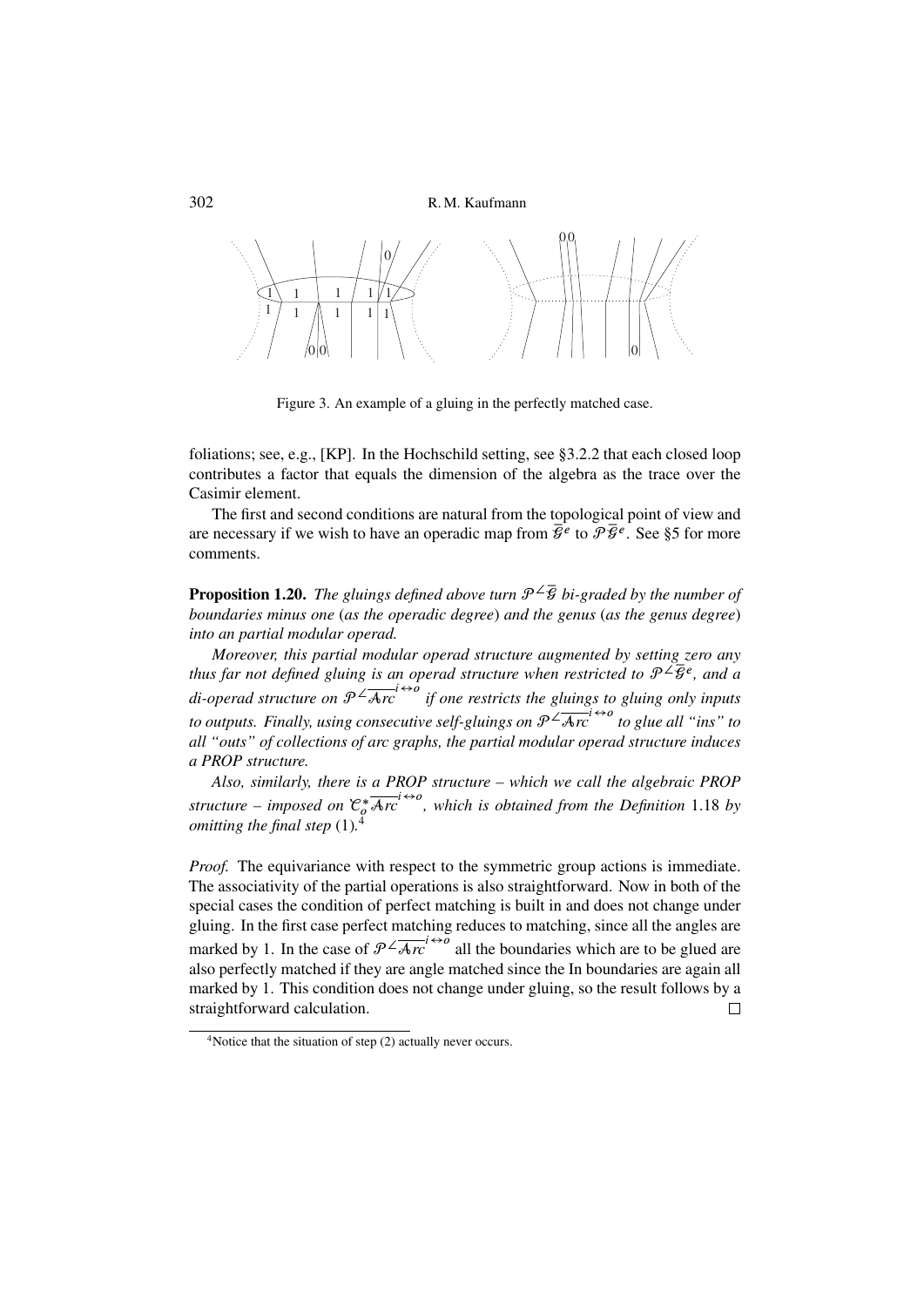<span id="page-20-0"></span>**Remark 1.21.** We only defined the gluing in the non-degenerate case. The general case can be treated in several ways. One is to use the shuffle combinatorics, like in the definition of gluing for A*rc* [\[KLP\]](#page-47-0), [\[K5\]](#page-47-0). Here one can either average over the occurring combinatorial types, or not. Another possibility is to go outside the present framework and allow arcs running to punctures, in which case one simply identifies the vertices and if their valence is more than two one leaves them in the surface as new punctures. This is reminiscent of the procedure for open gluing in [\[KP\]](#page-47-0). We shall not need these considerations in the following, but an extension of the gluing is of general interest and deserves further study.

# **Lemma 1.22.** *Let*  $\alpha, \beta \in Arc$  *Then*

$$
\mathcal{P}^{\angle}(\alpha) \circ_i \mathcal{P}^{\angle}(\beta) = \pm \mathcal{P}^{\angle}(\alpha \circ_i \beta), \tag{1.6}
$$

*and this map is*  $\mathcal{S}_n$ -equivariant. Thus  $\mathcal{P}^{\angle}$  *is an operadic map if we use the operadic composition in* Gr  $\mathcal{C}_o^*(\mathcal{A}r_c^{(1)}) \cong CC_*(\mathcal{A}r_c^{(1)})$  *on the right-hand side.* 

*Proof.* Since in the standard marking all the angles on the inputs are labelled by one, while the outputs are labelled by zero, we have the following cases. Two partitioning angles are glued. This does not change the number of non-partitioning angles. An input non-partitioning angle is glued to an output partitioning angle. In this case the new edges form a non-partitioning angle. Finally, an output non-partitioning angle is glued to a doubled incoming edge, which again results in a non-partitioning angle. So we find that the number of non-partitioning angles is additive. (See Figure 4 for an example.) This means that only the graphs of top degree appear. On the other hand it is clear that all possible partitioned graphs of  $\alpha \circ \beta$  with the maximal number of non-partitioning angles appear, which means that we obtain exactly the graphs of  $\mathcal{P}^{\angle}(\alpha \circ_i \beta)$ .  $\Box$ 



Figure 4. An example of the gluing in  $\mathcal{P}^{\angle} \overline{\mathcal{A}r} \overline{c}^{i \leftrightarrow o}$ .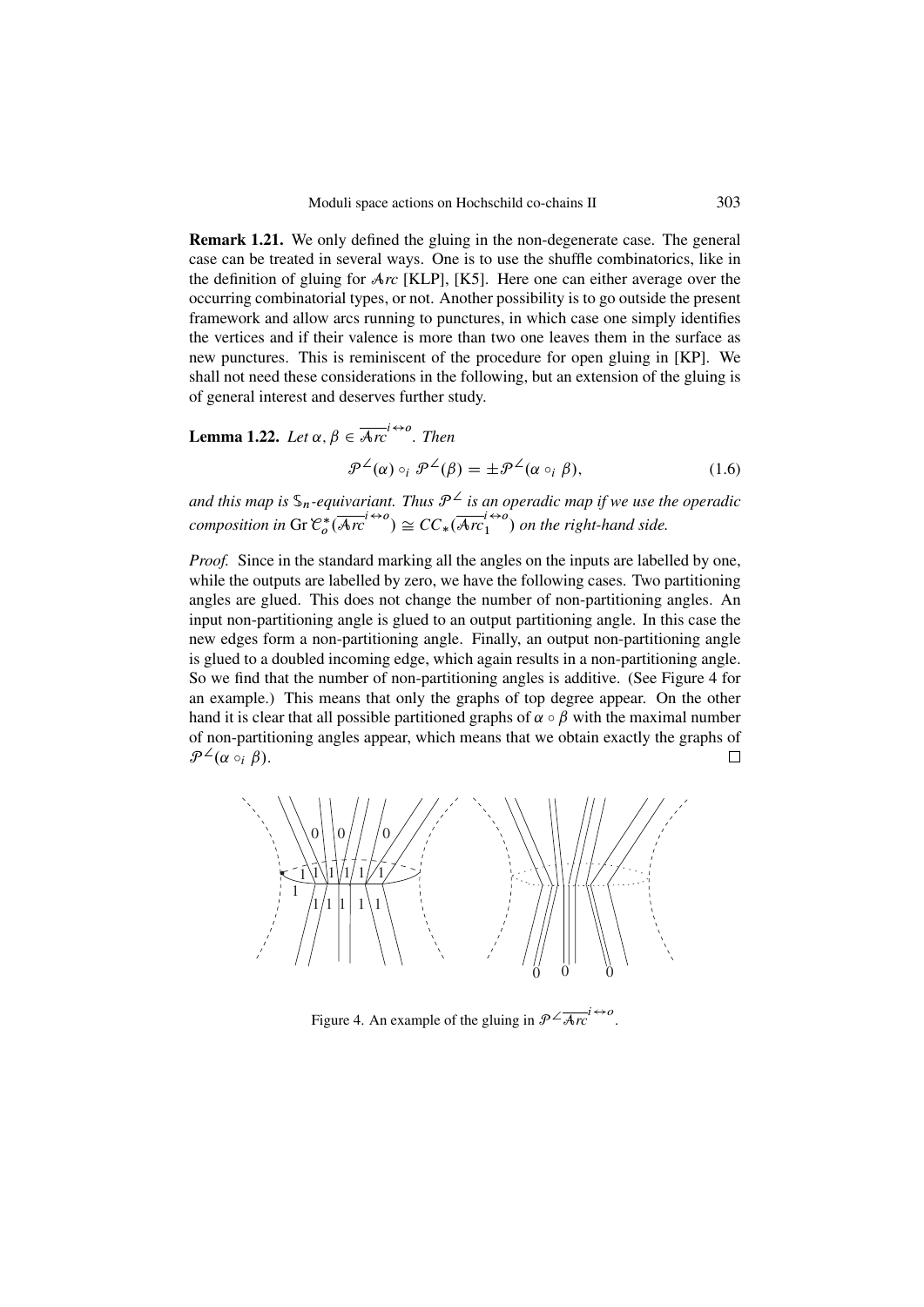#### **1.5. Graded version for angle marked graphs**

**Proposition 1.23.**  $\mathcal{P}^{\angle}$  *is an operadic map – under the embedding given by marking all angles by one – between* Gr A*rc*<sup>0</sup> # *and its image* Gr P †A*rc*<sup>0</sup> # *in* Gr <sup>P</sup> <sup>G</sup>x*. In other* words, let  $\alpha, \beta \in \mathrm{Gr\,}$  Arc $^0_\#$ , then equation [\(1.6\)](#page-20-0) also holds true if we define the left-hand<br>operation to lie inside  $\mathrm{Gr\,}$  P <del>T</del> *operation to lie inside* Gr  $\overline{\mathcal{P}}\overline{\mathcal{G}}$ .

*Proof.* Notice that for this embedding of the angle marked graphs there are no restrictions for the partial gluings. In both cases the boundaries are perfectly angle matched as soon as they are angle matched. In the graded partitioned gluing, we retain the summands that correspond to the highest possible number of non-partitioning angles. These in turn correspond to the angles of the non-partitioned graphs, and thus the conditions imposed on the gluing correspond to each other under the map  $\mathcal{P}^{\angle}$ .  $\Box$ 

#### **2. Operadic correlation functions**

In this section, we introduce operadic correlation functions, which can be thought of as the generalization of an algebra over a cyclic operad to the dg-setting. In order to get to the main definition, we first set up some notation.

Given a pair  $(A, C)$  with A a vector space and  $C = \sum_{i} c^{(1)} \otimes c^{(2)} \in A \otimes A$ , we define the following operations:

$$
\circ_i: \text{Hom}(A^{\otimes n+1}, k) \otimes \text{Hom}(A^{\otimes m+1}, k) \to \text{Hom}(A^{\otimes n+m}, k), \tag{2.1}
$$

where for  $\phi \in \text{Hom}(A^{\otimes n+1}, k)$  and  $\psi \in \text{Hom}(A^{\otimes m+1}, k)$ 

$$
\phi \circ_i \psi(a_1 \otimes \cdots \otimes a_{n+m})
$$
  
=  $\sum \phi(a_1 \otimes \cdots \otimes a_{i-1} \otimes c^{(1)} \otimes a_{i+m} \otimes \cdots \otimes a_{m+n})$  (2.2)  
 $\cdot \psi(c^{(2)} \otimes a_i \otimes \cdots \otimes a_{i+m-1}).$ 

**Definition 2.1.** A set of operadic correlation function for a cyclic linear operad  $\varnothing$  is a tuple  $(A, C, \{Y_n\})$  where A is a vector space,  $C = \sum_{i=1}^{n} c^{(1)} \otimes c^{(2)} \in A \otimes A$  is a fixed element and  $Y_{n+1}$ :  $\mathcal{O}(n) \to \text{Hom}(A^{\otimes n+1}, k)$  is a set of multilinear maps. The maps  ${Y_n}$  should be  $\mathcal{S}_{n+1}$ -equivariant, and for  $op_n \in \mathcal{O}(n)$ ,  $op_m \in \mathcal{O}(m)$  we have

$$
Y_{n+m}(op_n \circ_i op_m) = Y_{n+1}(op_n) \circ_i Y_{m+1}(op_m), \tag{2.3}
$$

where the  $\circ_i$  on the left is the multiplication of equation (2.1) for the pair  $(A, C)$ .

We call the data  $(A, \{Y_n\})$  of an algebra and the  $\mathcal{S}_{n+1}$ -equivariant maps correlation functions or simply correlators for O.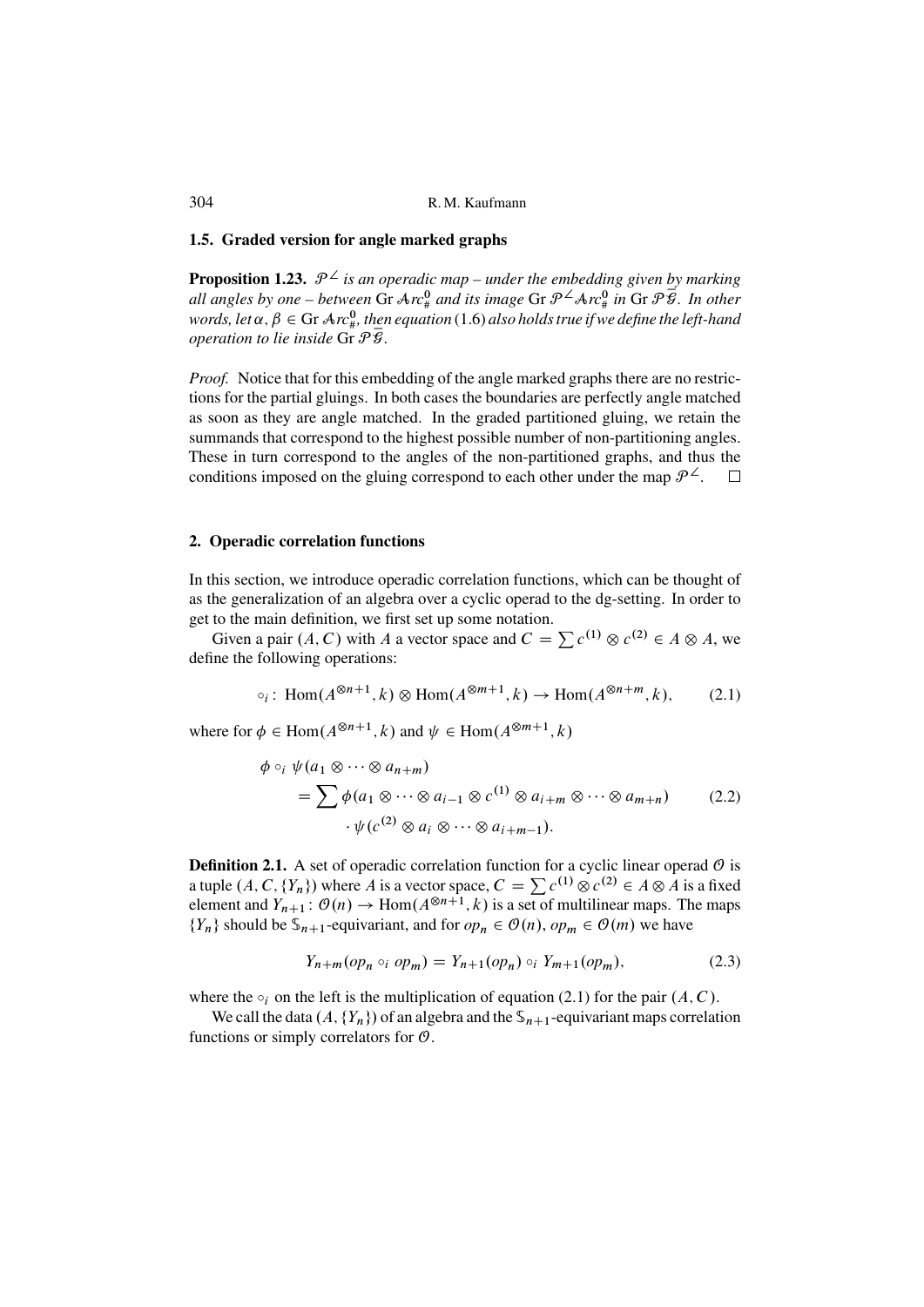**2.1. Correlators for algebras over cyclic operads.** An example is given by an algebra over a cyclic operad. Recall that this is a triple  $(A, \langle , \rangle, \{\rho_n\})$  where A is a vector space,  $\langle , \rangle$  is a non-degenerate bilinear pairing and  $\rho_n : \mathcal{O}(n) \to \text{Hom}(A^{\otimes n}, A)$ are multilinear maps, also called correlators, that satisfy:

- i)  $\rho(op_n \circ_i op_m) = \rho(op_n) \circ_i \rho(op_m)$  where  $\circ_i$  is the substitution in the *i*-th variable;
- ii) the induced maps  $Y_{n+1}$ :  $\mathcal{O}(n) \rightarrow \text{Hom}(A^{\otimes n+1}, k)$  given by

$$
Y_{n+1}(op_n)(a_0 \otimes \cdots \otimes a_n) := \langle a_0, \rho(op_n)(a_1 \otimes \cdots \otimes a_n) \rangle \tag{2.4}
$$

are  $\mathbb{S}_{n+1}$ -equivariant.

**Notation 2.2.** Given a finite dimensional vector space A with a non-degenerate pairing  $\langle , \rangle = \eta \in \dot{A} \otimes \dot{A}$ , let  $C \in A \otimes A$  be dual to  $\eta$  under the isomorphism induced by the pairing and call it the Casimir element. It has the following explicit expression: Let  $e_i$  be a basis of V, let  $\eta_{ij} := \langle e_i, e_j \rangle$  be the matrix of the metric and let  $\eta^{ij}$  be the inverse matrix. Then  $C = \sum_{ij} e_i \eta^{ij} \otimes e_j$ .

**Lemma 2.3.** *The assignment*  $(A, \langle , \rangle, \{\rho_n\}) \mapsto (A, C, \{Y_n\})$ *, where the*  $Y_n$  *are defined as in equation* (2.4)*, gives a* 1*-*1 *correspondence between the algebra structure over a cyclic operad and operadic correlation functions, which is functorial.*

*Proof.* We have defined the map in one direction. To give the inverse map, we set

$$
\rho_n(a_1 \otimes \cdots \otimes a_n) := \sum Y_{n+1}(c^{(1)}, a_1 \otimes \cdots \otimes a_n)c^{(2)}.
$$
 (2.5)

A direct calculation verifies that these assignments are inverse to each other. The compatibility of the  $\mathcal{S}_{n+1}$  operations is manifest. Finally, it is clear that this construction is functorial for maps of cyclic operads and maps of algebras with a non-degenerate pairing.  $\overline{\phantom{a}}$ 

#### **2.2. Operadic correlations functions with values in a twisted** H*om* **operad**

**Definition 2.4.** Let  $(A, \langle , \rangle, \{Y_n\})$  be as above, and let  $\mathcal{H} = \{ \mathcal{H}(n) \}$  with  $\mathcal{H}(n) \subset$ Hom $(A^{\otimes n}, A)$  as k-modules be an operad where the  $\mathcal{S}_n$  action is the usual action, but the operad structure is *not necessarily* the induced operad structure. Furthermore assume that  $\rho_{Y_{n+1}} \in \mathcal{H}(n)$ . We say that the  $\{Y_n\}$  are operadic correlation functions for  $\Theta$  with values in  $\mathcal H$  if the maps  $\rho$  are operadic maps from  $\Theta$  to  $\mathcal H$ . We will also say that we get an action of  $\Theta$  with values in  $\mathcal{H}$ .

**2.2.1. Signs.** As in the case of the Deligne conjecture one twist which we have to use is dictated by picking sign rules. In the case of Deligne's conjecture this could be done by mapping to the brace operad B*race* (see, e.g., [\[K4\]](#page-47-0)) or by twisting the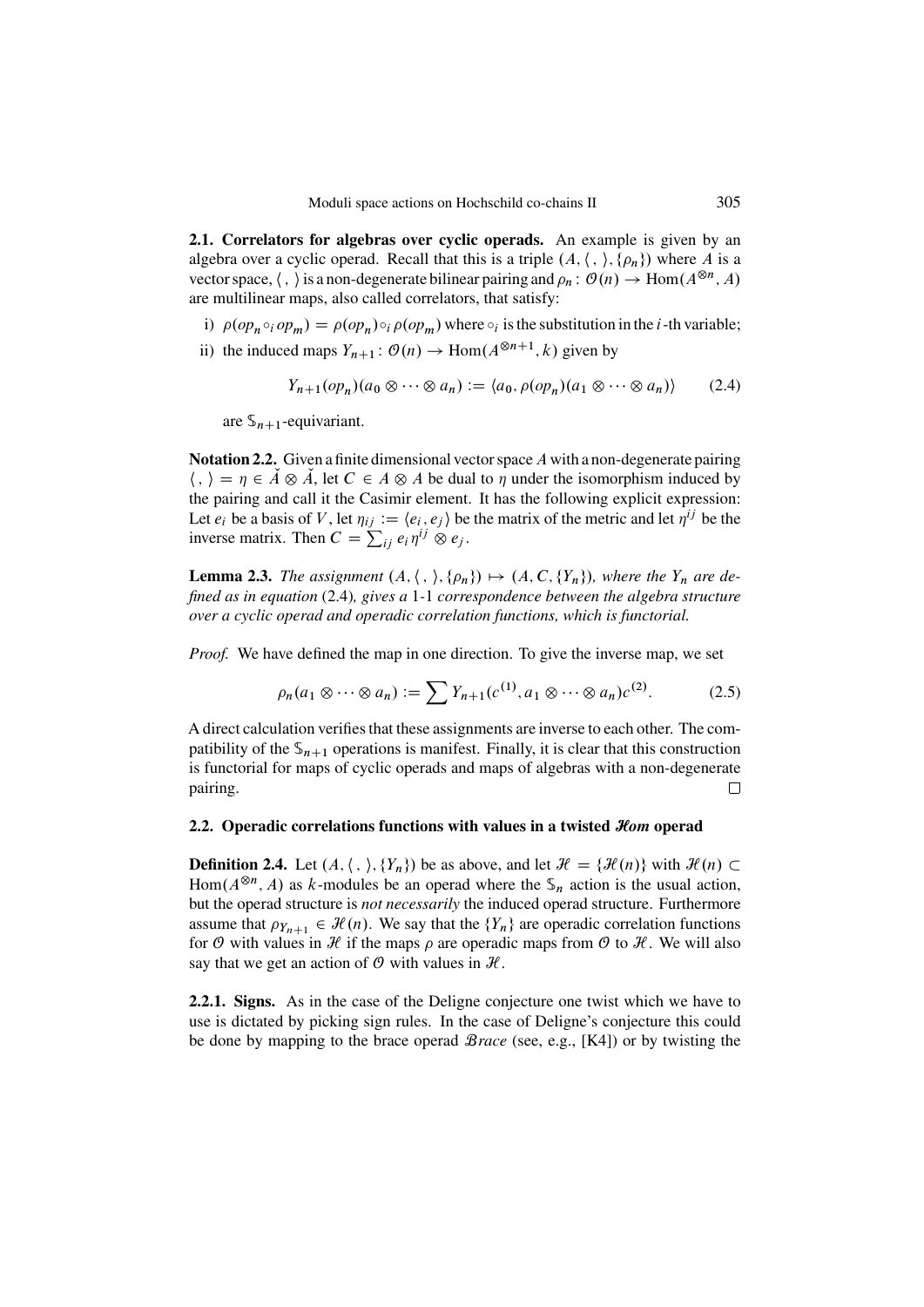<span id="page-23-0"></span>operad H*om* by lines of degree 1 as in [§1.3.4](#page-12-0) (see, e.g., [\[KS1\]](#page-47-0)). In what follows, our actions will take values on operads that are naturally graded and, moreover, we will identify the grading with the geometric grading by, for instance, the number of edges or the number of angles, etc. The signs will then automatically match up if we use the procedure of [§1.3.4](#page-12-0) at the same time for *both* the graph side and the H*om* side, i.e., for the operad  $H$ . In fact, this approach unifies the two sign conventions mentioned above on the subspace of operations corresponding to  $\mathscr{LT}$ *ree*<sub>cp</sub>.

**2.3. Correlators for dg algebras.** Let  $(V, d)$  be a complex whose homology algebra  $H := H(V, d)$  has a non-degenerate pairing  $\langle , \rangle$ . Let C be the Casimir element of  $\langle , \rangle$ . Let  $Z = \text{ker}(d)$  and let s be a section of the projection  $Z \to H$ .

**Definition 2.5.** If  $(V, d)$  is a complex, we call a set of correlation functions for V operadic chain level correlation functions if they are operadic correlation functions for  $Z(A) = \text{ker}(d)$ .

**Proposition 2.6.** *Let*  $\Theta := \{ \Theta(n) \}$  *be a cyclic operad, and let*  $(V, d, \langle , \rangle)$  *and s be as above. Let*  $Z = \text{ker}(d)$  *and let*  $Y_{n+1}$ :  $\mathcal{O}(n) \rightarrow \text{Hom}(V^{\otimes n+1}, k)$  *be a collection of*  $\mathcal{S}_{n+1}$ -equivariant maps whose values only depend on the classes in H, that is, if  $[a_i] = [b_i] \in H$  where  $a \mapsto [a]$  is the projection map  $Z \to H$ , then  $Y_n(a_1 \otimes \cdots \otimes$  $a_n = Y_n(b_1 \otimes \cdots \otimes b_n)$ . Furthermore, assume that the induced maps  $\overline{Y}_{n+1}$ :  $\mathcal{O}(n) \rightarrow$  $Hom(H^{\otimes n+1}, k)$  are operadic correlation functions for the cyclic operad. Then, for *any section s of the projection map*  $Z \rightarrow H$ *, the collection*  $\{Y_n\}$  *is a set of operadic correlation functions for*  $(Z, (s \otimes s)(C))$ *.* 

*Proof.* Straightforward.

**Definition 2.7.** A quasi-Frobenius algebra is a triple  $(A, d, \langle , \rangle)$  where  $(A, d)$  is a unital dg algebra whose homology algebra  $H := H(A, d)$  is finite dimensional, and has a non-degenerate pairing  $\langle , \rangle$ , and is a Frobenius algebra for this pairing. A quasi-Frobenius algebra with an integral is a triple  $(A, d, \int)$  where  $\int : A \to k$  is a linear man such that: map such that:

- i) For all  $a \in A$ :  $\int da = 0$ .
- ii)  $(A, d, \langle , \rangle)$  is a quasi-Frobenius algebra, where  $\langle a, b \rangle := \int ab$ . The co-cycles of a quasi-Frobenius algebra with an integral are the subalgebra  $Z = \text{ker}(d) \subset A$ of the algebra above.

A natural example of a quasi-Frobenius algebra with an integral is  $A = C^*(M)$ ,<br>co-chains of a compact manifold M the co-chains of a compact manifold  $M$ .

 $\Box$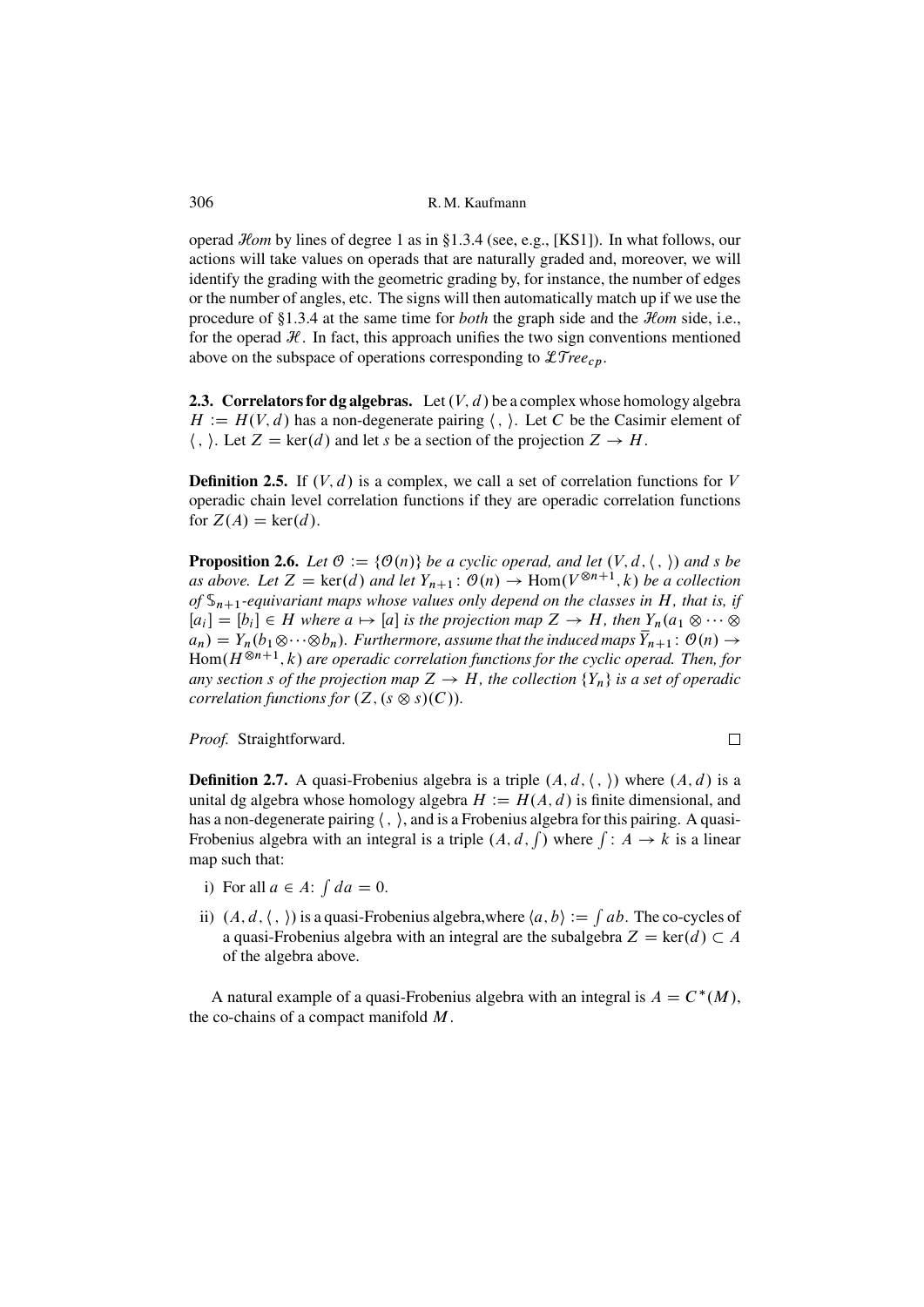<span id="page-24-0"></span>**Example 2.8.** Let  $\mathcal{C}_{\mathcal{V}C} := \mathcal{A}_{\mathcal{S}}\mathcal{S}_{\mathcal{O}}[1]$  be the cyclic operad obtained by shifting the associative operad Assoc by 1, that is,  $\mathcal{C}yc(n)$  is the permutation representation  $\mathcal{S}_{n+1}$ on  $\{0, \ldots, n\}$  with  $\mathcal{S}_n$  acting on  $\{1, \ldots, n\}$ .

Let  $(A, d)$  be an associative dg algebra with an integral, i.e., a function  $\int : A \to k$ <br>ch satisfies  $\int gh = (-1)^{\deg(a) \deg(b)} \int h a$ . Set  $\{a, b\} = \int ah$  and suppose that which satisfies  $\int ab = (-1)^{\deg(a) \deg(b)} \int ba$ . Set  $\langle a, b \rangle = \int ab$  and suppose that  $\langle \cdot \rangle$  is non-degenerate on  $H = H(A, d)$  $\langle , \rangle$  is non-degenerate on  $H = H(A, d)$ .

For  $\sigma_n \in \mathcal{S}_n$  viewed as a generator of  $\mathcal{C}yc(n-1)$  we define

$$
Y_{n+1}(\sigma_n)(a_0 \otimes \cdots \otimes a_{n-1}) := \pm \int a_{\sigma(0)} \cdots a_{\sigma(n-1)},
$$
 (2.6)

where  $\pm$  is the sign of the permutation of the elements  $a_i$ . Then by the proposition above this is a set of operadic correlation functions.

Fixing a section s of the map  $Z \to H$ ,  $a \mapsto [a]$  the operations

$$
\rho_n(\mathrm{id}_{n+1})(a_1 \otimes \cdots \otimes a_n) = \pm s([a_1] \dots [a_n]) \tag{2.7}
$$

yield operadic correlation functions.

In the case that  $A = C^*(M)$  we see that we recover the cup product up to notony. This is enough to characterize the cup product of two closed co-chains homotopy. This is enough to characterize the cup product of two closed co-chains inside any integral.

**2.4. Example: The tensor algebra.** As a simpler example than the Hochschild cochains, we will consider the action of the various algebraic structures on a tensor algebra. This type of action is interesting in its own right. Moreover it is related to the actions on the simplicial co-chain complexes regarded in [\[MS3\]](#page-48-0).

Let V be a vector space and let  $TV = \bigoplus_{n \geq 0} V^{\otimes n}$  be its tensor algebra. Let  $-\bigoplus_{V \otimes n} V^{\otimes n}$  be the reduced tensor algebra.  $TV = \bigoplus_{n \geq 1} V^{\otimes n}$  be the reduced tensor algebra.

Fix a non-degenerate symmetric pairing  $\langle , \rangle$  on V. This pairing induces a symmetric non-degenerate pairing on TV, so that we can consider TV (and  $\overline{TV}$ ) as a candidate of an algebra over a cyclic operad.

**2.4.1. Correlators.** Suppose that  $\alpha \in (\mathcal{G}^e)^k(n)$  and  $p \in P(m, k)$ . We define an  $Y(\alpha^p) \cdot \overline{TV}^{\otimes n} \to k$  as follows. Let  $n_i := #$  these at the boundary i k of the arc graph  $Y(\alpha^p)$ :  $TV^{\otimes n} \to k$  as follows. Let  $n_i := #{\text{flags at the boundary } i}$  of the arc graph of  $\alpha^p$ of  $\alpha^p$ .

If  $v \notin \bigotimes_{i=1}^k V^{\otimes n_i} \subset TV^{\otimes n}$ , we set  $\alpha^p(v) = 0$ . If  $v = \bigotimes_{i=1}^k (v_{i1} \otimes \cdots \otimes v_{in_i})$ <br>is we associate to each of the flags f of the arc graph of  $\alpha^p$  incident to the boundary i then we associate to each of the flags f of the arc graph of  $\alpha^p$  incident to the boundary i the element  $v_f := v_{i,j} f_j$ , where again  $|f|$  is the position of the flag in its linear order at the vertex i. Let E be the set of edges of the arc graph of  $\alpha^p$ . Then we define

$$
Y(\alpha^p)(v) := \prod_{e=\{f,\iota(f)\}\in E} \langle v_f, v_{\iota(f)} \rangle \tag{2.8}
$$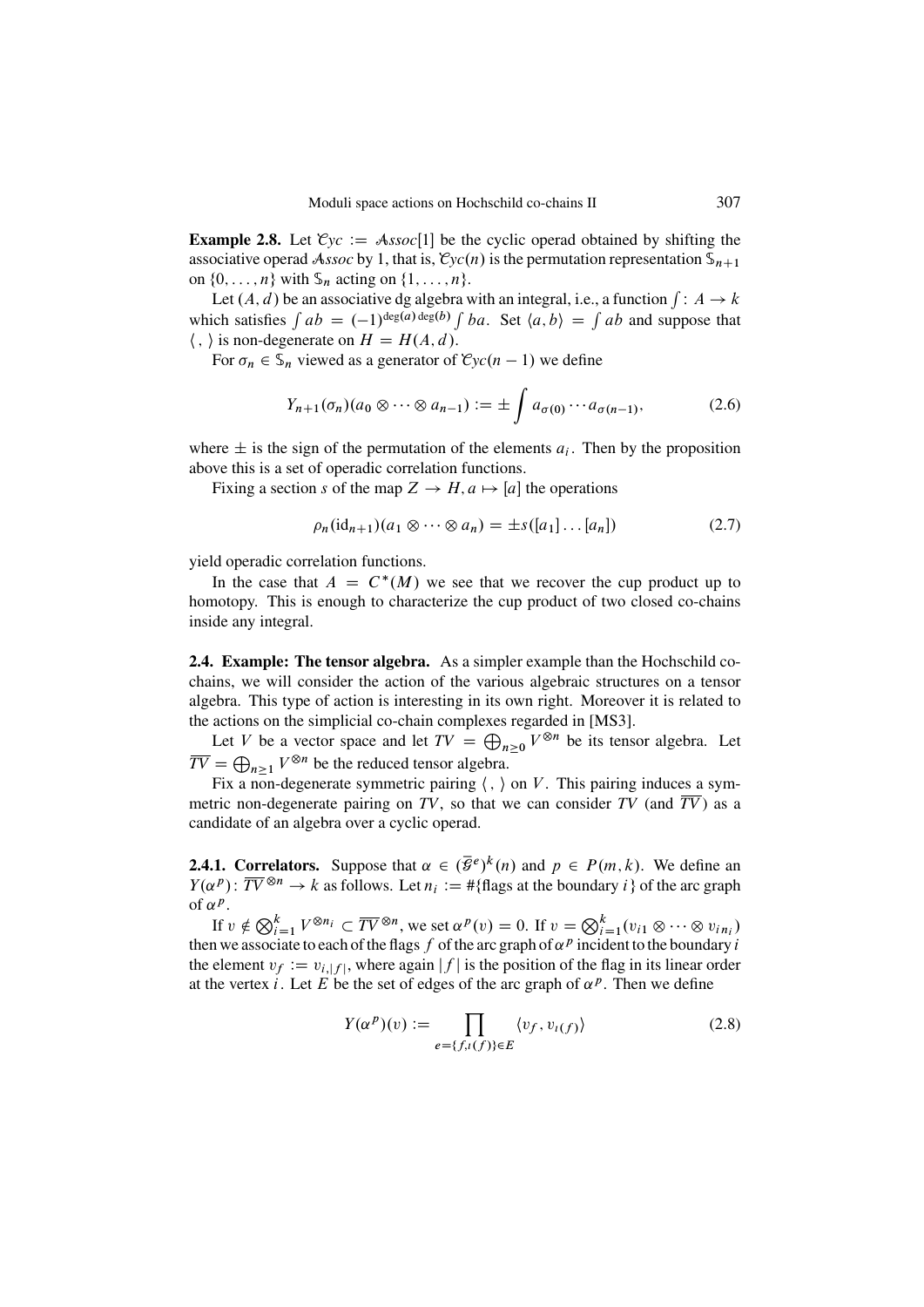<span id="page-25-0"></span>and extend to a multilinear map. It is straightforward to check that this defines operadic correlation functions for  $\mathcal{P}\overline{\mathcal{G}}^e$  with the algebraic gluings in the case that the final step  $(2)$  of [§1.4.1](#page-13-0) is not applicable.

We extend to operations of  $\overline{\mathcal{P}}\overline{\mathcal{G}}$  and hence  $\overline{\mathcal{G}}$  on *TV* by using the isomorphisms  $V \otimes_k k \simeq V$  to "decorate" the empty boundaries with copies of k. This gives well-defined multilinear maps.

# **2.4.2. Actions on the tensor algebra of a vector space with values in a twisted** H*om* **operad**

**Definition 2.9.** We let  $\mathcal{CM}(n) \subset \text{Hom}(TV)(n)$  be the image of all the operations of  $\mathcal{P}\mathcal{G}(n)$  by considering 0 as "out".

**Notation 2.10.** We will use the following notation:  $\Delta^l: TV \to TV^{\otimes l+1}$  is the interation of  $\Delta$  given by  $(\Delta \otimes id^{\otimes l}) \circ (\Delta \otimes id^{\otimes l-1}) \circ \cdots \circ (\Delta \otimes id) \circ \Delta$ iteration of  $\Delta$  given by  $(\Delta \otimes id^{\otimes l}) \circ (\Delta \otimes id^{\otimes l-1}) \circ \ldots \circ (\Delta \otimes id) \circ \Delta$ .  $(\Delta \otimes id^{\otimes l}) \circ (\Delta \otimes id^{\otimes l-1}) \circ \ldots \circ (\Delta \otimes id) \circ \Delta$ <br>man  $V^{\otimes 2m} \to k^- n(a, \otimes \ldots \otimes a_{2m}) = \prod_{m=1}^m n$ 

We write  $\eta^m$  for the map  $V^{\otimes 2m} \to k$ ,  $\eta(a_1 \otimes \cdots \otimes a_{2m}) = \prod_{i=1}^m \eta(a_i, a_{2m-i}).$ 

**Proposition 2.11.** After dualizing to obtain elements in Hom $(TV^{\otimes n+1}, k)$  any ele*ment in*  $\mathcal{CM}(n)$  *can be written uniquely as* 

$$
\bigotimes_{j=1}^{\frac{1}{2}\sum_{i}(n_i+1)} \eta^{m_j} \circ \sigma \circ \bigotimes_{i=0}^{n} \Delta^{n_i}
$$
 (2.9)

where  $\sigma$  is a permutation of the  $\sum_i (n_i)$  $i_{i}$ ( $n_{i}$  + 1)-factors of TV. Set<br>d by l Moreover the composition in  $l = \frac{1}{2} \sum_i (n_i + 1) - 1$ . Then CM is graded by l. Moreover, the composition in<br>CM respects the induced filtration of elements of degree  $\leq l$  Finally, the decompo- $CM$  *respects the induced filtration of elements of degree*  $\leq$  *l. Finally, the decompo-*<br>sition identifies  $\mathcal{C}M$  with the subspace of Hom(TV) obtained by dualization for the *sition identifies* CM *with the subspace of* Hom.*TV* / *obtained by dualization for the* subspace generated by the coproduct, permutations and  $\eta$  in  $\bigoplus_n$  Hom $(TV^{\otimes n+1}, k)$ *.*<br>That is we obtain correlation functions with values in  $\mathcal{C}$  M *That is, we obtain correlation functions with values in* CM*.*

*Proof.* The first statement is clear by the definition of  $CM$  as the image. The last statement is also straightforward by arranging the operation in the specified order. On the other hand it is easy to give the arc graph in  $\mathcal{P}\overline{\mathcal{G}}(n)$  by drawing one arc for each factor of  $\eta$  with the incidence relations given by  $\sigma$ . This identifies the two subspaces. In this identification there is one factor of  $\Delta$  for each non-partitioning inner angle. The last claim that the operations respect the filtrations is clear after identifying  $k$  with the dimension of the cell, that is, the number of edges minus one, of the underlying graph for the operation. The mentioned equality follows from the combinatorial identity  $|\angle$ <sub>inner</sub> $|+|\angle$ outer $|=$  |Flags $|=$  2 $|$ edges $|$ .  $\Box$ 

**Proposition 2.12.** *For any vector space* V *with a non-degenerate pairing, TV is an algebra over the algebraic PROP* PA*rc*i½<sup>i</sup> *. Moreover this action passes to the associated graded and gives an action of CC*-.A/ *with values in* Gr CM*.*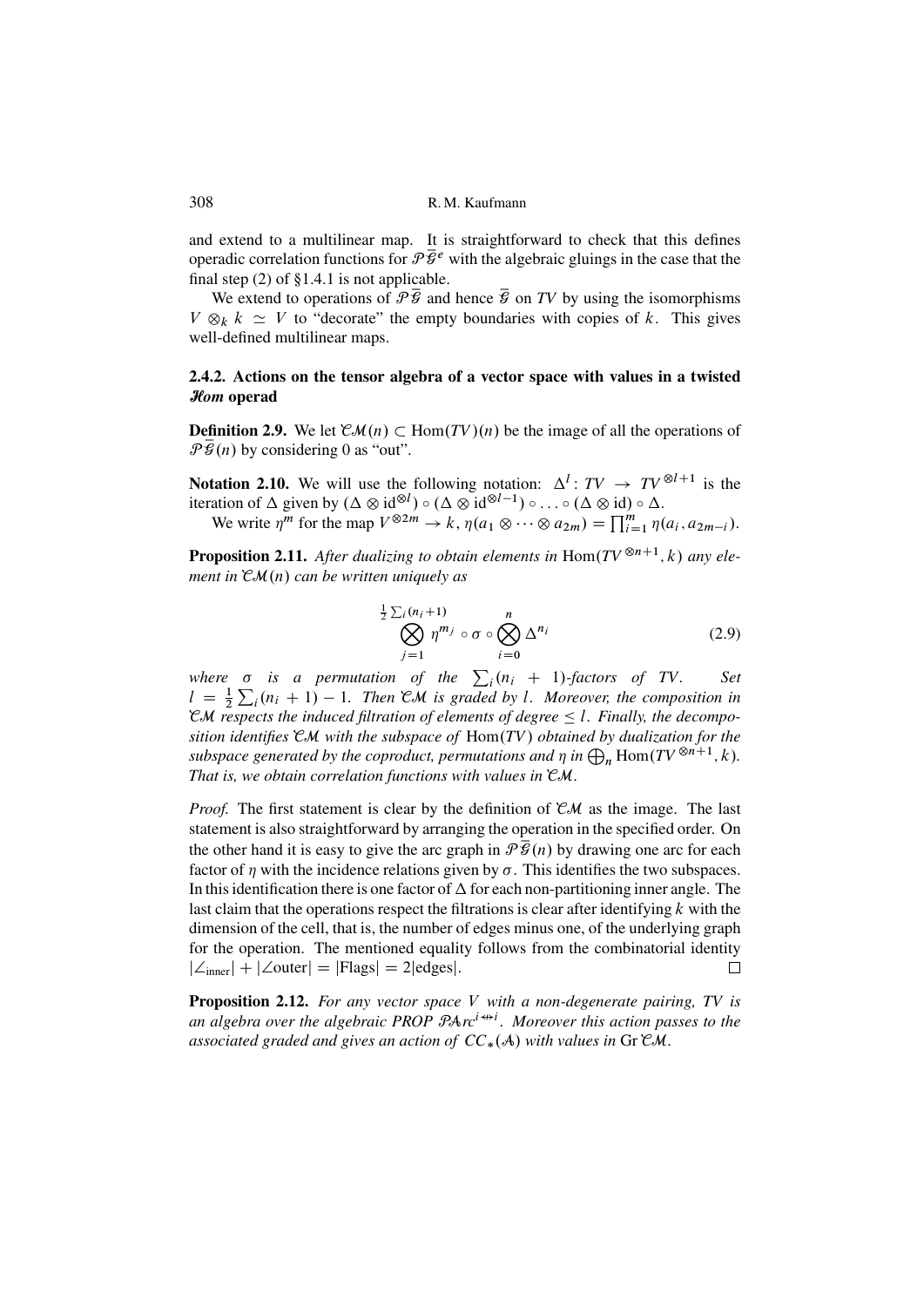*Proof.* We extended the definition of correlators above to correlators for  $\overline{g}$  and hence to  $CC_*({\cal A})$  on *TV* using the isomorphism  $V \otimes_k k \cong V$ . We use the Casimir element to chalize and thus we only have to show that the resulting structure is that of an algebra dualize, and thus we only have to show that the resulting structure is that of an algebra over a cyclic operad. The  $\mathcal{S}_{n+1}$  equivariance is manifest. After dualizing, the gluing on the flags in the operadic composition turns into the identity map id:  $A \rightarrow A$  so that indeed the gluing  $\circ_i$  on  $\mathcal{P} \mathcal{A} r c^{i \leftrightarrow i}$  maps to insertion at the *i*-th place in Hom $(TV)$ . Dealing with the extra steps  $(1)$  and  $(2)$ , we see that on the side of  $Hom(TV)$  they would not yield zero. In  $\mathcal{P}Ar^{i \leftrightarrow i}$  closed loops cannot appear, hence step (2) is avoided. Using the algebraic gluing, we get agreement for the two operations. In the graded case, the contributions of (1) and (2) are projected away on the side of  $\mathcal{CM}$ , as is the case in  $CC_*(A)$  where these contributions come from lower degree cells which<br>are again projected out. Moreover as montioned above the grading in both eases is are again projected out. Moreover as mentioned above the grading in both cases is by the number of arcs of the underlying graphs  $-1$ .  $\Box$ 

**Remark 2.13.** Without the pairing, we could still define operations for graphs of Gr  $\mathcal{C}_o^*(\mathcal{A}r\mathcal{C}^{\cdots}) \simeq CC_*(\mathcal{A}r\mathcal{C}_1^{\cdots}).$ 

**Remark 2.14.** The condition of genus zero also has a nice algebraic counterpart in this setting, and that is the condition that the permutation is only a shuffle.

**Example 2.15.** An example where the grading is not respected occurs when one considers  $\Delta \circ \mu_{\otimes} \colon TV \otimes TV \to TV \otimes TV$ . The generic number of shuffles will be 1, but there will be a summand corresponding to id  $\otimes$  id which requires no shuffle but there will be a summand corresponding to id  $\otimes$  id which requires no shuffle.

This example is very instructive, since it is this sort of behavior that is very characteristic for our actions and their associated graded ones.

We can decompose

$$
\Delta \circ \mu_{\otimes} = (\mathrm{id} \otimes \mu_{\otimes}) \circ (\Delta \otimes \mathrm{id}) + \mathrm{id} \otimes \mathrm{id} + (\mu_{\otimes} \otimes \mathrm{id}) \circ (\mathrm{id} \otimes \Delta). \tag{2.10}
$$

As is well known, this means that *TV* as an algebra and coalgebra is not Frobenius but rather has the operations usually forming the other side of the Frobenius equation as summands of the operation  $\Delta \circ \mu_{\otimes}$ ; plus there is one more summand of lower degree,<br>namely id  $\otimes$  id. The associated graded will project out this term namely id  $\otimes$  id. The associated graded will project out this term.

Extending to cycles, we obtain:

**Theorem 2.16.** *For a complex*  $(V, d)$  *over* k *with a pairing*  $\langle \, , \, \rangle$  *that satisfies* 

- i)  $\langle dv, w \rangle = -\langle w, dv \rangle$  *for all*  $v, w \in V$ *, and*
- ii) *the induced pairing on*  $H = H(V, d)$  *is non-degenerate,*

*the formulas of* [§2.4](#page-24-0) *extended as in Proposition* [2.12](#page-25-0) *yield correlation functions on the tensor algebra TV which are operadic on* T Z*, that is, operadic chain level correlation functions.* $\Box$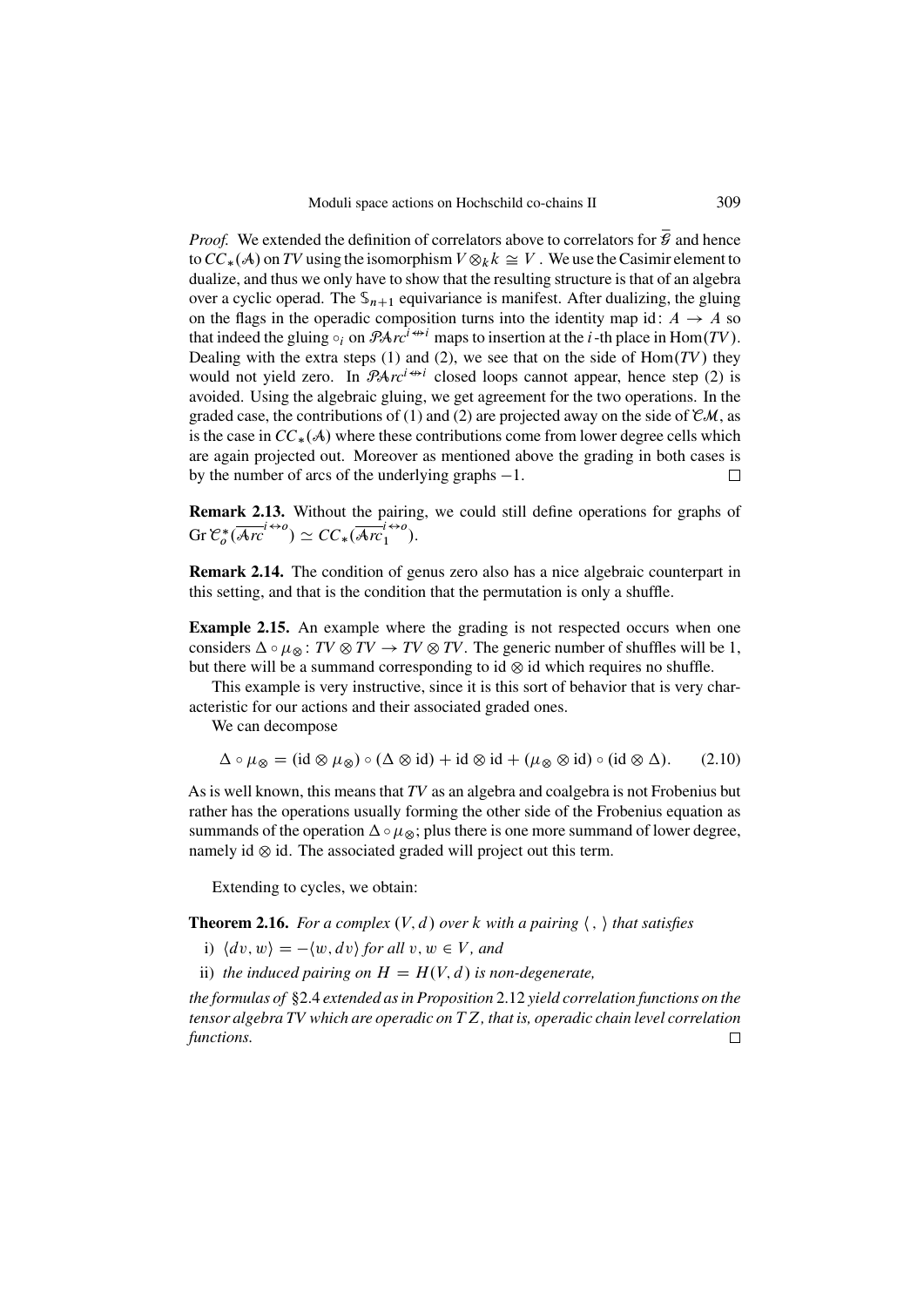<span id="page-27-0"></span>**2.5. Polygon correlation functions.** Other examples of operadic correlation functions come from operads of polygons. It is this type of example which we generalize to obtain the correlators for  $\mathcal{P}Arc^2$ .

Let  $p_n$  be the regular *n*-gon and denote its sides by sides  $(p_n)$ . We let  $\mathcal{P}oly(n) =$ the free Abelian group generated by {Lab: sides $(p_n) \rightarrow \{0, \ldots, n-1\}$ }. Similarly, let  $P_{2n}$  be the regular 2*n*-gon with a fixed choice of a preferred set of *n* non-intersecting  $P_{2n}$  be the regular 2n-gon with a fixed choice of a preferred set of n non-intersecting sides, which we call Sides $(P_{2n})$ . Then  $\mathcal{P}oly_2(n)$  is the free Abelian group generated by {Lab: Sides $(P_{2n}) \rightarrow \{0, \ldots, n-1\}$ }. The operad structure  $\circ_i$  on  $\mathcal{P}oly(n)$  is given<br>by gluing the polygons along the sides marked by 0 and *i* respectively and deleting by gluing the polygons along the sides marked by  $0$  and  $i$ , respectively, and deleting the image of the glued side, which is diagonal in the glued object. In  $\mathcal{P}oly_2(n)$  we also merge the two pairs of non-labelled sides on the two sides of the deleted diagonal. The  $\mathcal{S}_{n+1}$  action is given by permuting the labels on the labelled sides.

**Remark 2.17.** These operads are different incarnations of the operad  $\mathcal{C}_{\mathcal{V}\mathcal{C}}$ . The map from P*oly* to trees is just given by marking the center of the polygon and the middle of the sides by a vertex, connecting the vertices of the sides to the center vertex, and carrying over the labelling. This yields an isomorphism to the usual pictorial way of defining C*yc* in terms of planar corollas (see, e.g., [\[K1\]](#page-47-0)). An isomorphism from P*oly* to  $Poly_2$  is given by blowing up the vertices of  $p_n$  to sides and choosing the original sides to be the preferred set of n sides of  $P_{2n}$ . The inverse is given by contracting the non-preferred sides.

Let  $(A, d, f)$  be a quasi-Frobenius algebra with an integral. We define correlation functions as

$$
Y(\text{Lab: sides}(p_n)) \to \{0, \dots, n-1\}(a_{\text{Lab}^{-1}(0)} \otimes \dots \otimes a_{\text{Lab}^{-1}(n-1)})
$$
  
=  $\int a_{\text{Lab}^{-1}(0)} \dots a_{\text{Lab}^{-1}(n-1)},$   

$$
Y(\text{Lab: Sides}(P_{2n}))(a_{\text{Lab}^{-1}(0)} \otimes \dots \otimes a_{\text{Lab}^{-1}(n-1)})
$$
  
=  $\int a_{\text{Lab}^{-1}(0)} \dots a_{\text{Lab}^{-1}(n-1)}.$  (2.11)

Here and in the following we will frequently drop the subscripts on the  $Y_n$  since they can be deduced from the expression.

**Lemma 2.18.** Given a quasi-Frobenius algebra with an integral  $(A, d, \int)$ , the equa*tions above define operadic correlation functions for* <sup>P</sup>*oly and* <sup>P</sup>*oly*2*.*

*Proof.* This follows either directly by Proposition [2.6](#page-23-0) or by Remark 2.17 and the Example [2.8.](#page-23-0) $\Box$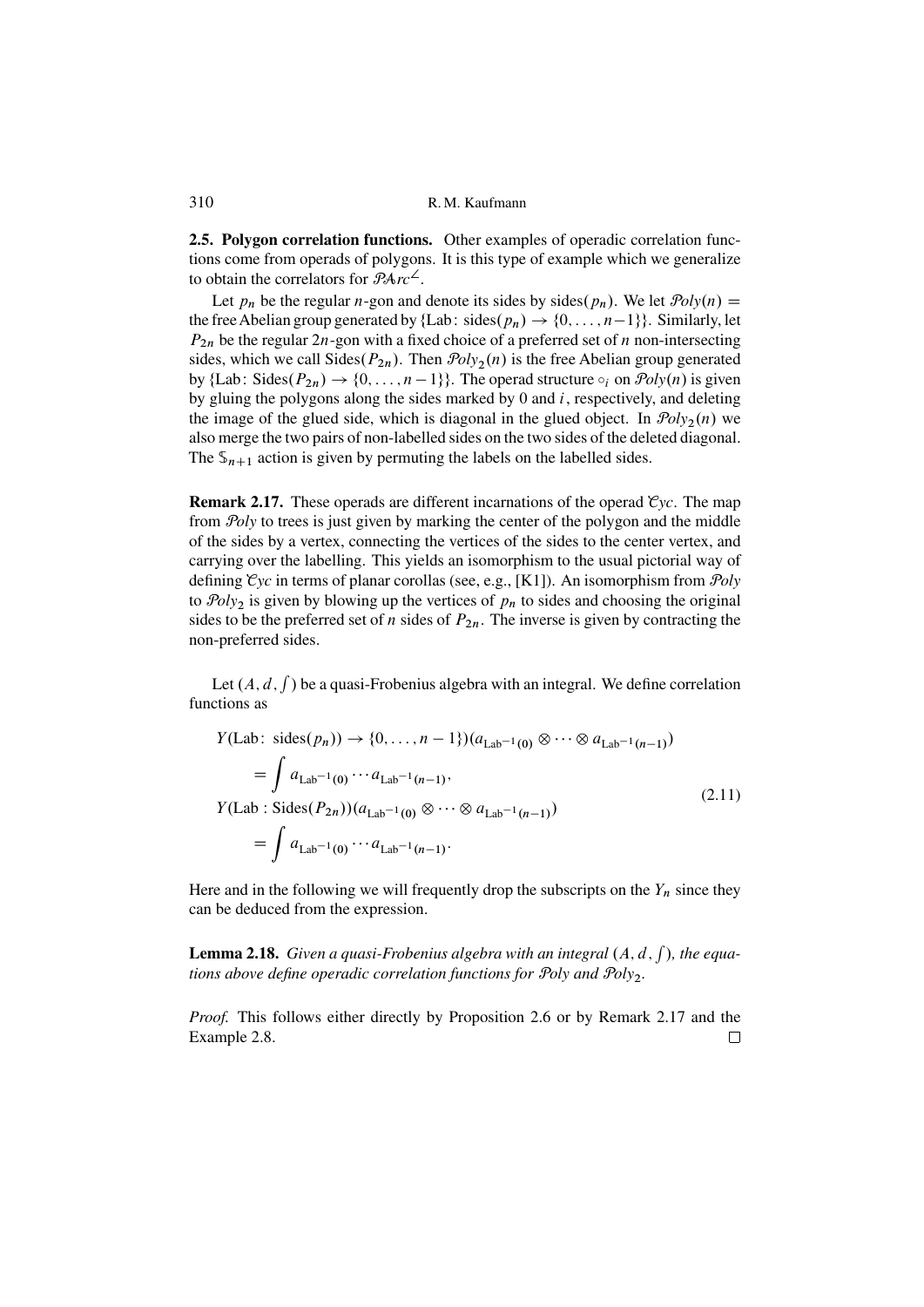# <span id="page-28-0"></span>**3.** Correlators for  $P^{\perp}$  **A** on the Hochschild co-chains of a Frobenius algebra

The natural operations on the tensor algebra *TA* of an algebra A are the ones generated by the multiplication and co-multiplication  $\mu_{\otimes}$  and  $\Delta$  of *TA* as well as the permutations and the multiplication  $\mu_{\otimes}$  *A*  $\Delta_{\otimes}$  *A*  $\Delta_{\otimes}$  *A*  $\Delta_{\otimes}$  *A*  $\Delta_{\otimes}$  *A*  $\Delta_{\otimes}$  *A*  $\Delta_{\otimes}$  *A* tations and the multiplication  $\mu_A : A \otimes A \rightarrow A$ . In order to incorporate the later operations into the picture, we will have to modify the correlators of [§2.4](#page-24-0) a little and introduce operations which act "internally", that is, operations which are associated to complementary regions or dually in the case of  $Arc_{\#}^0$  at the vertices of the dual graph.

#### **3.1. Graph correlation functions also known as Feynman rules**

**Example 3.1.** We will recall how to define correlation functions for ribbon graphs (see, e.g., [\[Ko3\]](#page-47-0), [\[KM\]](#page-47-0)) by using so-called Feynman rules. Although our action will be slightly different, the underlying principle is similar, and this easier example will be instructive.

Let  $\Gamma$  be a ribbon graph with vertices of valence at least 3. Let  $A$  be an algebra with a non-degenerate pairing, which gives an isomorphism of A with its dual  $\AA$ . Let C be the Casimir element. Let  $\phi: V_{\Gamma} \to \mathcal{H}om(A, A)$  be a map which

- i) preserves degree, i.e.,  $\phi(v) \in \mathcal{H}om(A, A)(val(v 1)) \simeq \text{Hom}(A^{\otimes \text{val}(v)}, k);$
- ii) has a cyclic image, i.e.,

$$
\phi(v)(a_0 \otimes \cdots \otimes a_n) = \pm \phi(v)(a_1 \otimes \cdots \otimes a_n \otimes a_0) \text{ for all } vf \in V_{\Gamma},
$$

where  $\pm$  is the permutation super-sign.

Set

$$
Y(\Gamma)(\phi) := \Big(\bigotimes_{v \in V_{\Gamma}(\tau)} \phi(v)\Big) \Big(\bigotimes_{e \in E_{\Gamma}} C\Big) \in k. \tag{3.1}
$$

**Remark 3.2.** Let  $\mathcal{G}$  be a class of graphs, e.g., the set of all planar trees or ribbon graphs. Functions of the type  $\phi : \mathcal{G} \to \mathcal{H}om(A, A)$  are sometimes called Feynman rules if the map  $\phi$  is expressible in local data of the graph, that is, in terms of the flags at each vertex and the edges.

Graphs which have external vertices, that is, vertices with only one adjacent flag, are treated in one of the following ways. One can either partition the external vertices into a set In and a set Out, say of cardinalities  $p$  and  $q$ , and view  $Y(\Gamma)^{p,q} \in \text{Hom}(A^{\otimes p}, A^{\otimes q})$ , or view all vertices as inputs  $Y(\Gamma) \in \text{Hom}(A^{\otimes p+q}, k)$ .<br>An example is given by associating elements of A to the flags of the external ver-An example is given by associating elements of  $A$  to the flags of the external vertices of a ribbon graph with tails and plugging in copies of  $C$  into the operations by decorating the internal edges and then contracting like in (3.1)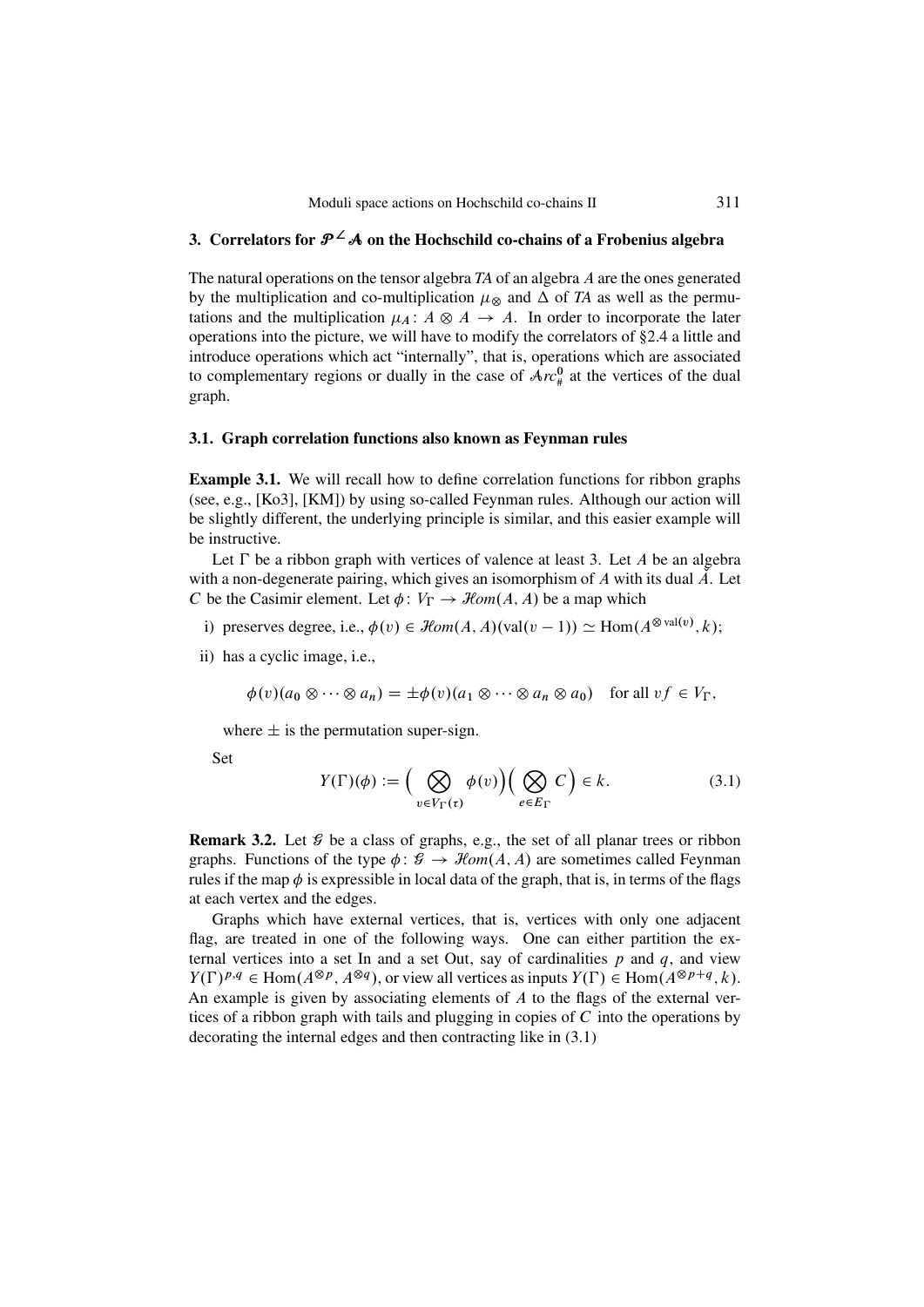<span id="page-29-0"></span>**Example 3.3.** An important example for Feynman rules  $\phi$  for ribbon graphs  $\Gamma$  is given by using an  $A_{\infty}$ -algebra [\[Ko3\]](#page-47-0). Here  $\phi(v) = \phi(\text{val}(v)) = \mu_n$ , where now  $\mu_n$ :  $A^{\otimes n} \to A$  is one of the structure maps of the  $A_{\infty}$ -algebra.

**Example 3.4.** In [\[K2\]](#page-47-0) we also used Feynman rules for trees with external vertices. They are related to the operations that we describe below, by moving to the dual graph and then to the intersection graph. They are hence decidedly different for the Example [3.3](#page-28-0) above, which directly deals with ribbon graphs.

**3.2.**  $Arc^2$  **correlation functions.** The idea of how to obtain the correlation functions for the tensor algebra is very nice in the A*rc* picture where it is based on the polygon picture. This polygon picture can be thought of as an IRF (interaction round a face) picture for a grid on a surface which is dual to the ribbon picture. For this we would modify the arc graph by moving the arcs a little bit apart as described in [§1.3.1.](#page-11-0) Then the complementary regions of partitioned quasi-filling arc graphs  $\mathcal{P}\overline{\mathcal{G}}_{\#}$ are  $2k$ -gons whose sides alternatingly correspond to arcs and pieces of the boundary. The pieces of the boundary correspond to the angles of the graph, and of course any polygonal region corresponds to a cycle of the arc graph. If the graph  $\alpha^p$  has an angle marking, then the sides of the polygons corresponding to the boundaries will also be marked. We fix the following notation. For an angle marked partitioned arc graph  $\alpha^p \in \mathcal{P}^{\angle} \overline{\mathcal{G}}_{\#}$  let Poly $(\alpha^p)$  be the set of polygons given by the complementary regions of  $\alpha^p$  when treated as above. For  $\pi \in \text{Poly}(\alpha^p)$ , let Sides' be the sides corresponding to the angles which are marked by 1 and  $Sides'(\alpha^p)$  be the union of all of these sides. If we denote  $\angle^+(\Gamma) = (mk^{\angle})^{-1}(1)$  there is a natural bijection between  $\angle^+(\alpha^p)$  and  $\text{Sides}'(\alpha^p)$ Sides' $(\alpha^p)$ .

**3.2.1. Correlation functions on the tensor algebra of an algebra.** Fix an algebra A with a cyclic trace, i.e., a map  $\int : A \to k$  which satisfies  $\int a_1 \dots a_n =$ <br>+  $\int a_n a_1 \dots a_{n-1}$  where + is the standard sign  $\pm \int a_n a_1 \dots a_{n-1}$  where  $\pm$  is the standard sign.

Now for  $\pi \in \text{Poly}(\alpha^p)$  set

$$
Y(\pi)\Big(\bigotimes_{s \in \text{Sides}'(\pi)} a_s\Big) = \int \prod_{s \in \text{Sides}'(\pi)} a_s. \tag{3.2}
$$

Notice that we only have a cyclic order for the sides of the polygon, but  $\int$  is (super)invariant under cyclic permutations, so that if we think of the tensor product and the product as indexed by sets (3.2) it is well defined.

For an angle marked partitioned arc family  $\alpha^p$  set

$$
Y(\alpha^p) \Big( \bigotimes_{s \in (mk^\angle)^{-1}(1)} a_s \Big) = \bigotimes_{\pi \in \text{Poly}(\alpha^p)} Y(\pi) \Big( \bigotimes_{s \in \text{Sides}'(\pi)} a_s \Big), \tag{3.3}
$$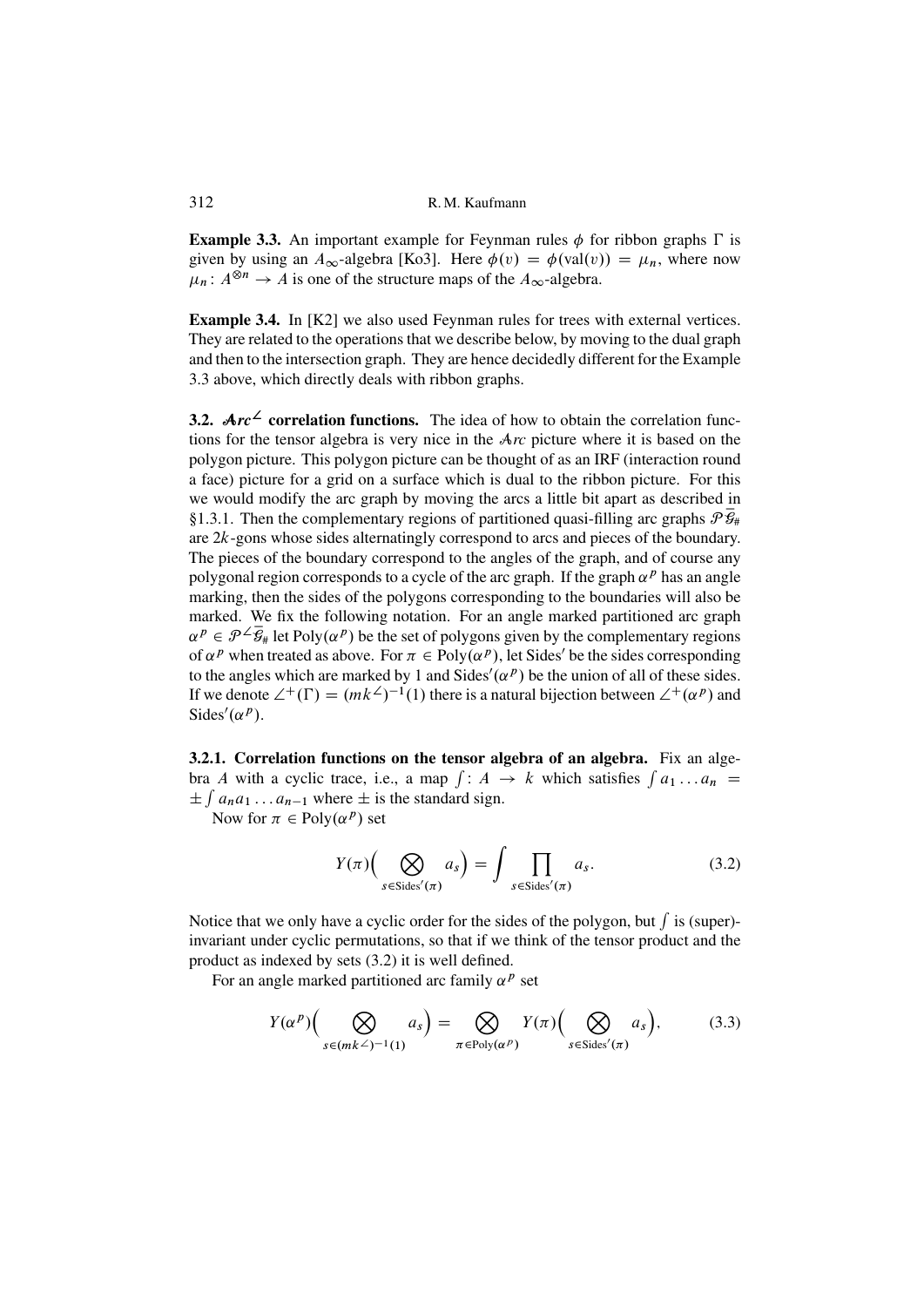<span id="page-30-0"></span>where we used the identification of the set Sides' $(\alpha^p) = \amalg_{\pi \in Poly(\alpha^p)}$  Sides' $(\pi)$  with  $\angle^+(\alpha^p)$ . Since for each  $\alpha^p \in \mathcal{P}^{\angle} \overline{\mathcal{G}}^e(n)$  the set of all flags has a linear order, we can  $\angle^+( \alpha^p)$ . Since for each  $\alpha^p \in \mathcal{P}^{\angle} \mathcal{G}^e(n)$  the set of all flags has a linear order, we can<br>think of  $Y(\alpha^p)$  as a man  $A^{\otimes |F(\alpha^p)|} = \bigotimes^n A^{\otimes |F(v_i)|} \rightarrow k$  and furthermore as a man think of  $Y(\alpha^p)$  as a map  $A^{\otimes |F(\alpha^p)|} = \bigotimes_{i=1}^n A^{\otimes |F(v_i)|} \to k$ , and furthermore as a map<br>to  $TA^{\otimes n} \to k$  by letting it be equal to equation (3.3) as a map from  $\bigotimes_{i=1}^n A^{\otimes |F(v_i)|} \subset$ to *TA*<sup>⊗n</sup>  $\rightarrow k$  by letting it be equal to equation [\(3.3\)](#page-29-0) as a map from  $\bigotimes_{i=1}^{n} A^{\otimes |F(v_i)|} \subset T_A^{\otimes n}$  and setting it to zero outside of this subspace  $TA^{\otimes n}$  and setting it to zero outside of this subspace.

Extending linearly, for an angle marked arc family  $\alpha \in \mathcal{A}r c^2$ , we finally define

$$
Y(\alpha) := Y(\mathcal{P}(\alpha)).\tag{3.4}
$$

**3.2.2. Correlators for the Hochschild co-chains of a Frobenius algebra.** Let A be an algebra and let CH<sup>n</sup>(A, A) = Hom( $A^{\otimes n}$ , A) be the Hochschild cochain complex of A. Set  $C_{\text{cyc-bar}}^n(A, k) = \text{Hom}(A^{\otimes n+1}, k) \simeq \text{Hom}(C_n(A), k)$  where  $C_n(A)$  is the cyclic bar complex. If we endow  $C^*$ . (4) with the induced differen- $C_*(A)$  is the cyclic bar complex. If we endow  $C_{\text{cyc-bar}}^*(A)$  with the induced differential, then one has a canonical isomorphism  $C_{\text{cyc-bar}}^*(A) \cong CH^*(A, A)$  as complexes (see e.g.  $\Pi$  1.1.5.5). And this denoting the Hochschild cohomology by  $HH^*(A, A)$ (see, e.g., [\[L\]](#page-48-0), 1.5.5). And this denoting the Hochschild cohomology by  $HH^*(A, A)$ and the cohomology of the complex  $C^*_{\text{cyc-bar}}$  by  $H^*_{\text{cyc-bar}}$ , we obtain an isomorphism  $HH^*(A, A) \simeq H^*_{\text{cyc-bar}}(A).$ 

**Lemma 3.5.** *For any Frobenius algebra*  $(A, \langle , \rangle)$ *, we have canonical isomorphisms*  $C_{\text{cyc-bar}}^*(A) \cong \text{CH}^*(A, A) \cong \text{CH}^*(A, A)$  and  $H_{\text{cyc-bar}}^*(A) \cong \text{HH}^*(A, A) \cong \text{HH}^*(A, A)$ *induced by the isomorphism of* <sup>A</sup> *and* <sup>A</sup>L*which is defined by the non-degenerate pairing of* A*.*

*Proof.* The only statement to prove is the last isomorphism. As mentioned, the map on the chain level is induced by the isomorphism of A and  $\vec{A}$  defined by the nondegenerate pairing of A. The fact that the complexes are isomorphic follows from the well-known fact that the invariance of the pairing  $\langle ab, c \rangle = \langle a, bc \rangle$  implies that the isomorphism between A and  $\tilde{A}$  is an isomorphism of A bi-modules, where the bi-module structure of functions  $f \in A$  is given by  $a'fa''(c) = f(a''ca')$ ; see, e.g., [\[L\]](#page-48-0).  $\Box$ 

For any  $f \in \text{CH}^n(A, A)$  let  $\tilde{f} \in \tilde{A}^{\otimes n}$  be its image under the isomorphism of  $\tilde{A}$ , with A defined by the Frobenius structure of A.

Given pure tensors  $f_i = f^{0i} \otimes f_{1i} \otimes \cdots \otimes f_{in_i} \in CH^{n_i}(A, A), i \in \{0, \ldots, n\},\$ we write  $f_i = f_{0i} \otimes \cdots \otimes f_{in_i}$  for their image in  $C_{\text{cyc-bar}}^{n_i}(A)$ . Fix  $\alpha \in \mathcal{A}r\mathcal{C}(n)$ .<br>Now decounts the sides  $\alpha \in \text{Stdev}(\infty)$ ,  $(n+k-1)$ , of the complementary resigns. Now decorate the sides  $s \in Sides'(\alpha) := (mk^2)^{-1}(1)$  of the complementary regions,<br>which correspond to pieces of the boundary, by elements of 4 as follows: for a side which correspond to pieces of the boundary, by elements of  $A$  as follows: for a side  $s \in S$ ides' let j be its position in its cycle  $c_i$  counting only the sides of  $c_i$  in Sides' starting at the side corresponding to the unique outside angle at the boundary given by the cycle. If the number of such sides at the boundary i is  $n_i + 1$ , then set  $f_s := f_{ij}$ .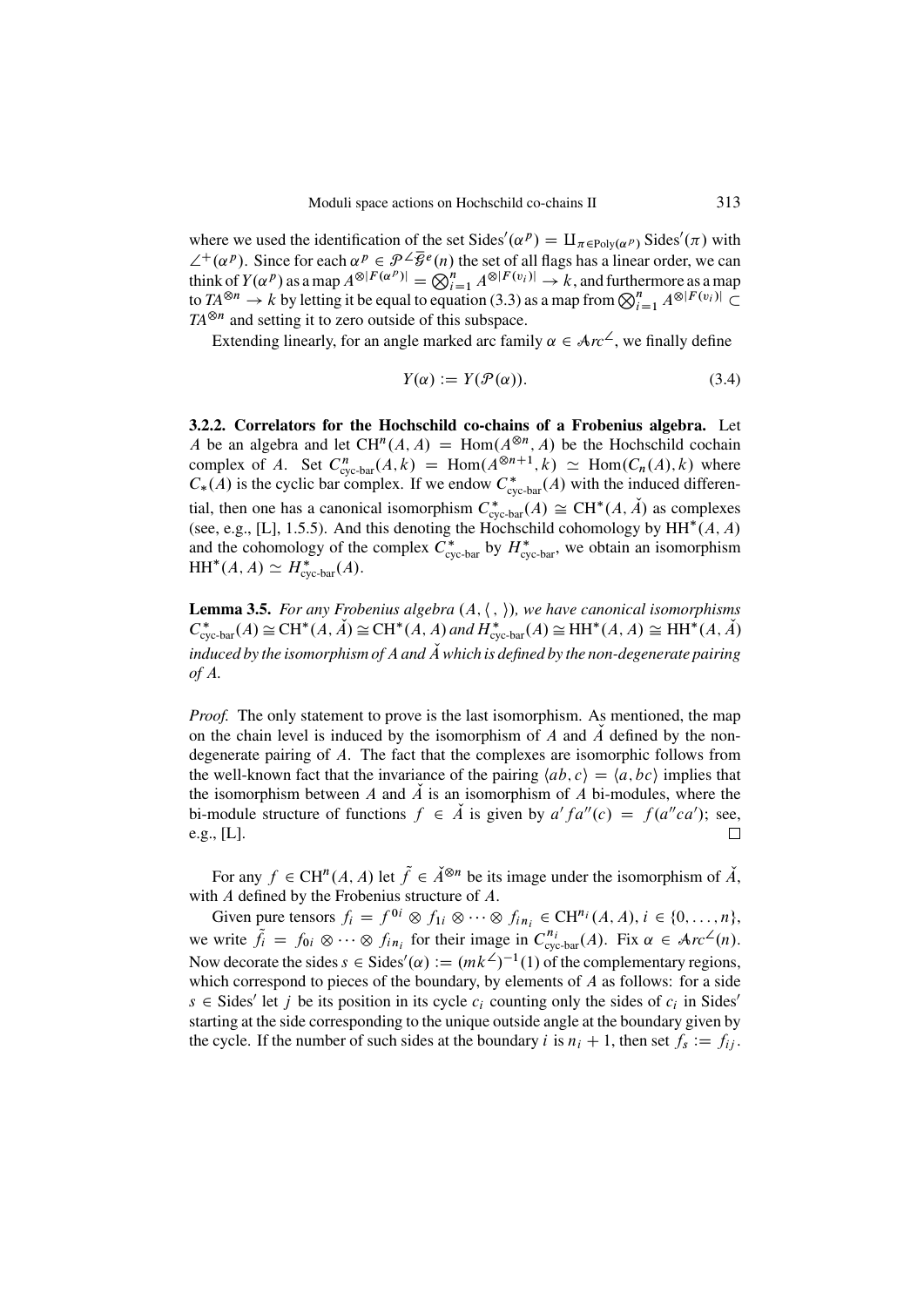Now we set

$$
Y(\alpha)(f_1, \dots, f_n) := Y(\mathcal{P}(\alpha)) \Big( \bigotimes_{s \in \angle^+(\alpha^p)} f_s \Big)
$$
(3.5)

We extend this definition by linearity if  $f_i \in \text{CH}^{n_i}(A, A), i \in \overline{n}$ . If the condition that  $n_i + 1$  equals the number of Sides' at the boundary i is not met, we set  $Y(\alpha)(f_0,\ldots,f_n) = 0$ . An example of a decorated partitioned surface and its polygons is given in Figure 5.



Figure 5. A partitioned arc graph with decorations by elements of  $A$  and one of its decorated polygons. The bold line corresponds to the bold edges.

**3.3. Ribbon correlation functions.** In this section, we give a dual and equivalent picture for the quasi-filling arc graphs in terms of ribbon graphs. Whether in the quasi-filling case one wishes to use ribbon graphs or surfaces is basically a matter of taste. Ribbon graphs seem to be more established, but actually the surfaces seem to be the better geometric fit, especially if one wants to extend the operations "to the boundary" as explained in the next section. Since CFT is, however, usually associated with ribbon graphs rather than arc graphs, we give the details of the construction for this dual picture. We stress, however, that this duality only exists for quasi-filling arc graphs indexing cells of  $Arc_{\#}^2$  and that furthermore our correlation functions are completely different from those in [\[Ko3\]](#page-47-0), where basically a CFT is defined from an  $A_{\infty}$ -algebra. What we define are morally the correlation functions of the closed string states viewed as deformations of the category of open strings evaluated on a cell of the open moduli space; see [§5.](#page-44-0)

**3.3.1. Vertex correlation functions.** Fix an angle marked ribbon graph  $(\Gamma, mk^{\perp})$ . Let  $v \in V_{\Gamma}$  be a vertex of  $\Gamma$ . Let  $\angle^+(v)$  be the subsets of angles of  $\angle^+(\Gamma)$  whose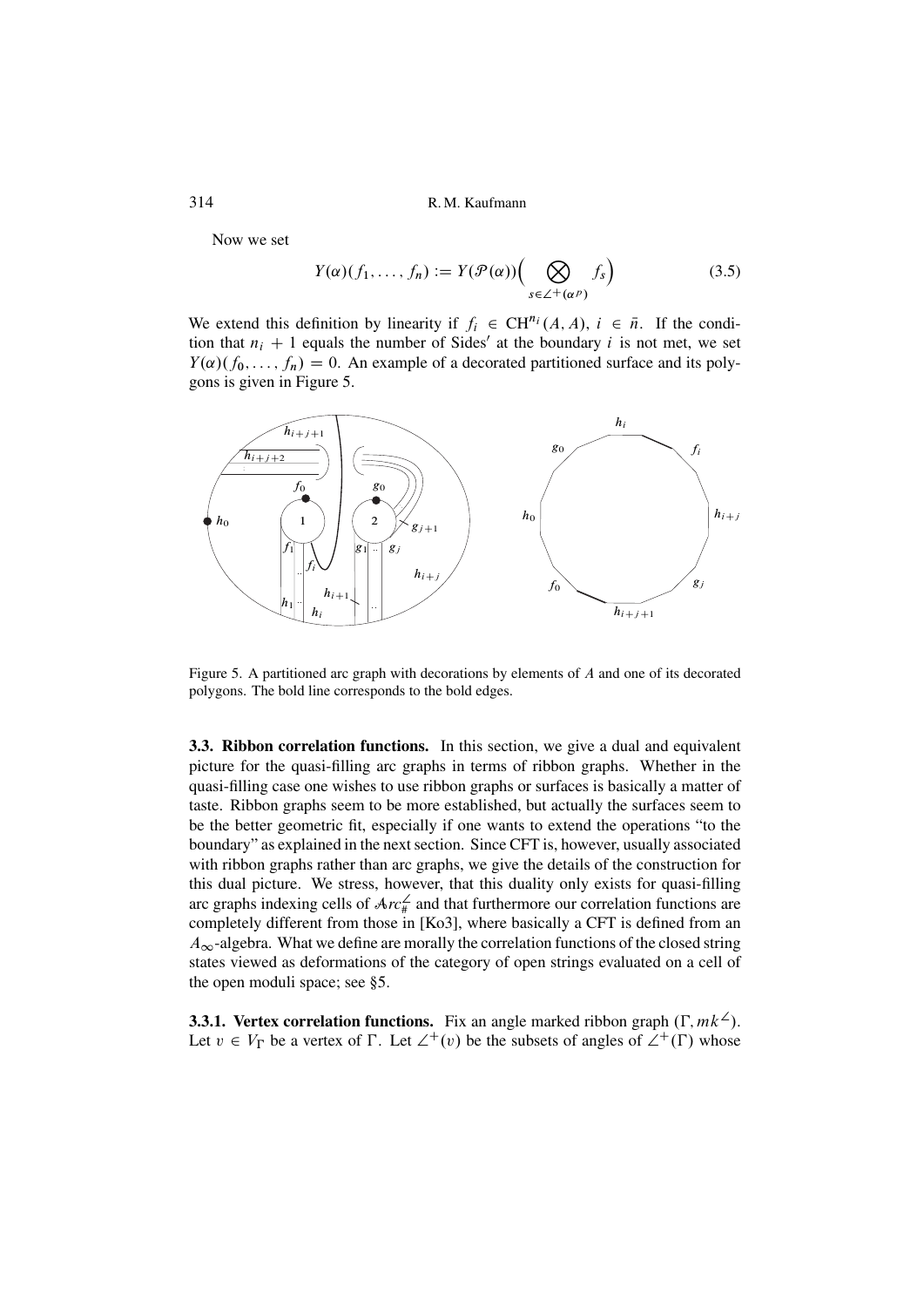flags are also incident to v, and define  $Y(v)$ :  $A^{\otimes \angle^{+}(v)} \rightarrow k$  by

$$
Y(v)\left(\bigotimes_{\alpha \in \angle^+(v)} a_{\alpha}\right) = \int \prod_{\alpha \in \angle^+(v)} a_{\alpha},\tag{3.6}
$$

just as for equation [\(3.2\)](#page-29-0). This is well defined as a function on the tensor product indexed by sets.

**3.3.2.** Correlators defined by an angle marked ribbon graph. Let  $\Gamma'$  be a partitioned marked ribbon graph with an angle marking,

$$
Y(\Gamma')\Big(\bigotimes_{\alpha \in \angle^+(\Gamma)} a_{\alpha}\Big) = \bigotimes_{v \in V_{\Gamma}} Y(v)\Big(\bigotimes_{\beta \in \angle^+(v)} a_{\beta}\Big). \tag{3.7}
$$

Let  $\{c_i\}$ ,  $i = 0, \ldots, n - 1$  be the set of cycles labelled by  $\{0, \ldots, n - 1\}$ . Let  $(c_i)$  be the angles corresponding to the flags of the cycle  $c_i$  which are marked  $\angle^{+}(c_i)$  be the angles corresponding to the flags of the cycle  $c_i$  which are marked by 1. Since the ribbon graph is marked, we have an enumeration of all flags and hence all the angles, hence we can think of the equation (3.7) as a map as defined on the subspace  $\bigotimes_{i=1}^{n} A^{|\mathcal{L}^{+}(c_i)|} \subset T A^{\otimes n}$  and extend it by zero outside of this subspace.<br>Finally for an angle marked, marked ribbon graph, we define

Finally for an angle marked, marked ribbon graph, we define

$$
Y(\Gamma) := Y(\mathcal{P}(\Gamma))\tag{3.8}
$$

by extending linearly.

**3.3.3. Correlators for the Hochschild complex, the ribbon version.** As above, for any  $f \in \mathrm{CH}^n(A, A)$  let  $\tilde{f} \in \tilde{A}^{\otimes n}$  be its image under the isomorphism of  $\tilde{A}$  and A defined by the Frobenius structure of A.

Fix  $\Gamma \in \mathcal{R}ib^{\perp}(n)$ , and let  $c_i$  be the cycles of the underlying ribbon graph, also oted by  $\Gamma$ . Set  $n_i = |\angle^+(c_i)|$ . Now for  $f_i \in \mathbb{C}H^{n_i-1}(A, A)$ ,  $i \in \{0, \ldots, n\}$ denoted by  $\Gamma$ . Set  $n_i = |\angle^+(c_i)|$ . Now for  $f_i \in \text{CH}^{n_i-1}(A, A), i \in \{0, ..., n\}$ ,<br>which are pure tensors, we have  $\tilde{f}_i = f_i \otimes \cdots \otimes f_i$ . Recall that each cycle has which are pure tensors, we have  $f_i = f_{1i} \otimes \cdots \otimes f_{1n_i}$ . Recall that each cycle has a linear order, since the graph is marked. Now decorate the angles of the graph by elements of A as follows: for an angle  $\alpha$  let f be the flag of  $\alpha$  and let j be its position in its cycle  $c_i$  starting at the flag preceding the marked flag counting only the elements of  $\angle^+(\Gamma)$ . Then set  $f_\alpha = f_{ij}$ ,

$$
Y(\Gamma)(f_1,\ldots,f_n) := \Big(\bigotimes_{\alpha \in \angle^+(\Gamma)} f_\alpha\Big). \tag{3.9}
$$

We extend this definition by linearity if  $f_i \in \text{CH}^{n_i-1}(A, A)$  and  $n_i = |\angle^+(c_i)|$ ; otherwise, if the condition is not met, we set  $Y(\Gamma)(f_1,\ldots,f_n) = 0$ .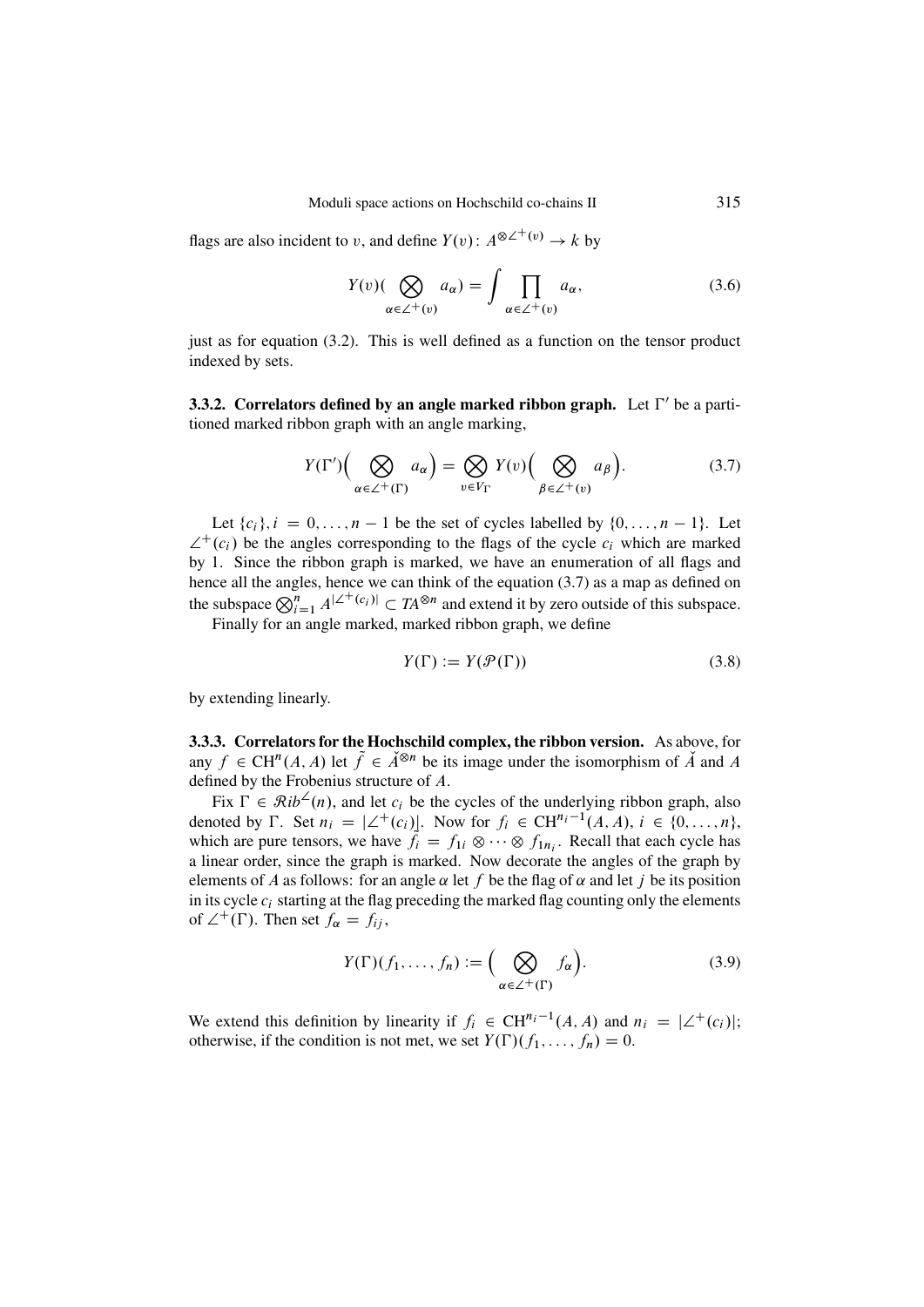#### **4. Extension to the boundary and dg properties**

Before we start the discussion of the dg-properties, we wish to point out the following.<br>Let A be a Frobenius algebra and let  $\phi$ :  $A \rightarrow \tilde{A}$  be the isomorphism defined by the Let A be a Frobenius algebra and let  $\phi: A \to A$  be the isomorphism defined by the metric. If  $u^{\dagger}$  is the adjoint of u then  $\phi u^{\dagger} \phi^{-1} = \tilde{u} := A$  i.e., the natural conroduct metric. If  $\mu^{\dagger}$  is the adjoint of  $\mu$  then  $\phi \mu^{\dagger} \phi^{-1} = \tilde{\mu} := \Delta$ , i.e., the natural coproduct on  $\tilde{A}$ . Moreover  $\phi$  induces an isomorphism  $\psi : TA \to T\tilde{A}$ . Notice however this is on A. Moreover  $\phi$  induces an isomorphism  $\psi : TA \to TA$ . Notice however, this is not an isomorphism of de algebras, since  $\phi u \phi^{-1}$  is the induced multiplication on  $\check{A}$ *not an isomorphism of dg algebras*, since  $\phi \mu \phi^{-1}$  is the induced multiplication on A<br>whereas the natural differential sames from its so simplicial structure given by  $\Lambda$ whereas the natural differential comes from its co-simplicial structure given by  $\Delta$ . We will elaborate on this a little.

As we have discussed (see Lemma [3.5\)](#page-30-0) for a Frobenius algebra there are canonical isomorphism  $TA \simeq TA \simeq \text{CH}^*(A, A) \simeq \text{CH}^*(A, A) \simeq H_{\text{cyc-bar}}^*(A)$ . Furthermore the dg structures of the middle two are compatible if  $\vec{A}$  is a Frobenius algebra yielding isomorphisms:  $HH^*(A, A) \simeq HH^*(A, A)$ . So we can work with *TA* or *TA*<br>to define the correlators. In the same win also the grosses  $\text{Hom}(T_A \otimes n, T_A \otimes m)$  and to define the correlators. In the same vein also the spaces  $\text{Hom}(TA^{\otimes n}, TA^{\otimes m})$  and  $\text{Hom}(TA^{\otimes n} \otimes TA^{\otimes m}, k)$  are isomorphic. Thus we can also work in the cyclic setting for defining the correlators.

A slight complication arises when we would like to check the dg-properties of the operadic of PROPic actions defined by dualizing say m factors of *TA* as above. The complication is that although the spaces  $\text{Hom}(TA^{\otimes n}, TA^{\otimes m})$  and Hom $(TA^{\otimes n} \otimes TA^{\otimes m}, k)$  are isomorphic if A is Frobenius, they have different dg structures when they are endowed with the natural Hom differentials. In the first case  $\partial_{\text{Hom}}(f) = f \circ \partial_{T_A} f \otimes \partial_{T_A} f$  of, while in the second case we obtain that  $\partial_{\text{Hom}}(\tilde{f}) = f \circ \partial_{\tau A^n + m}$  where  $\tilde{f}$  the image of f under the isomorphism induced by  $\phi$ . As discussed above, these differentials are different. So to get a structure of a dg algebra over a dg-PROP, we have to additionally a priori declare some boundary inputs and other outputs. Now on the other hand, in the geometric models we are considering, say  $Arc^{i/\rho}$ , the differential is a topological differential, which is independent of the discrete structure labelling the boundary. This independence of the boundary being labelled "in" or "out" will be the case for all topological models of surfaces, since these structures are naturally cyclic and the same type of argument applies. So we will have to be careful about the type of statements we can make. We can only expect a compatibility of the dg structure of the topological chains with the algebraic model if the discrete data of In and Out is canonical. When such a canonical operadically closed choice of In and Out is present, we indeed find the compatibility of the dg structures.

There is yet another caveat, though. An algebraic complex like the Hochschild complex does not "see" the moduli space structure in the sense that it does not naturally distinguish any differentials (say in the co-simplicial setup). In the moduli space case or the case of an open subset A of  $A^2$ , however, certain differentials are set zero, since we are dealing with relative chains. In these situations, the Hochschild differential will force us to go to the boundary. This type of problem is present for higher genus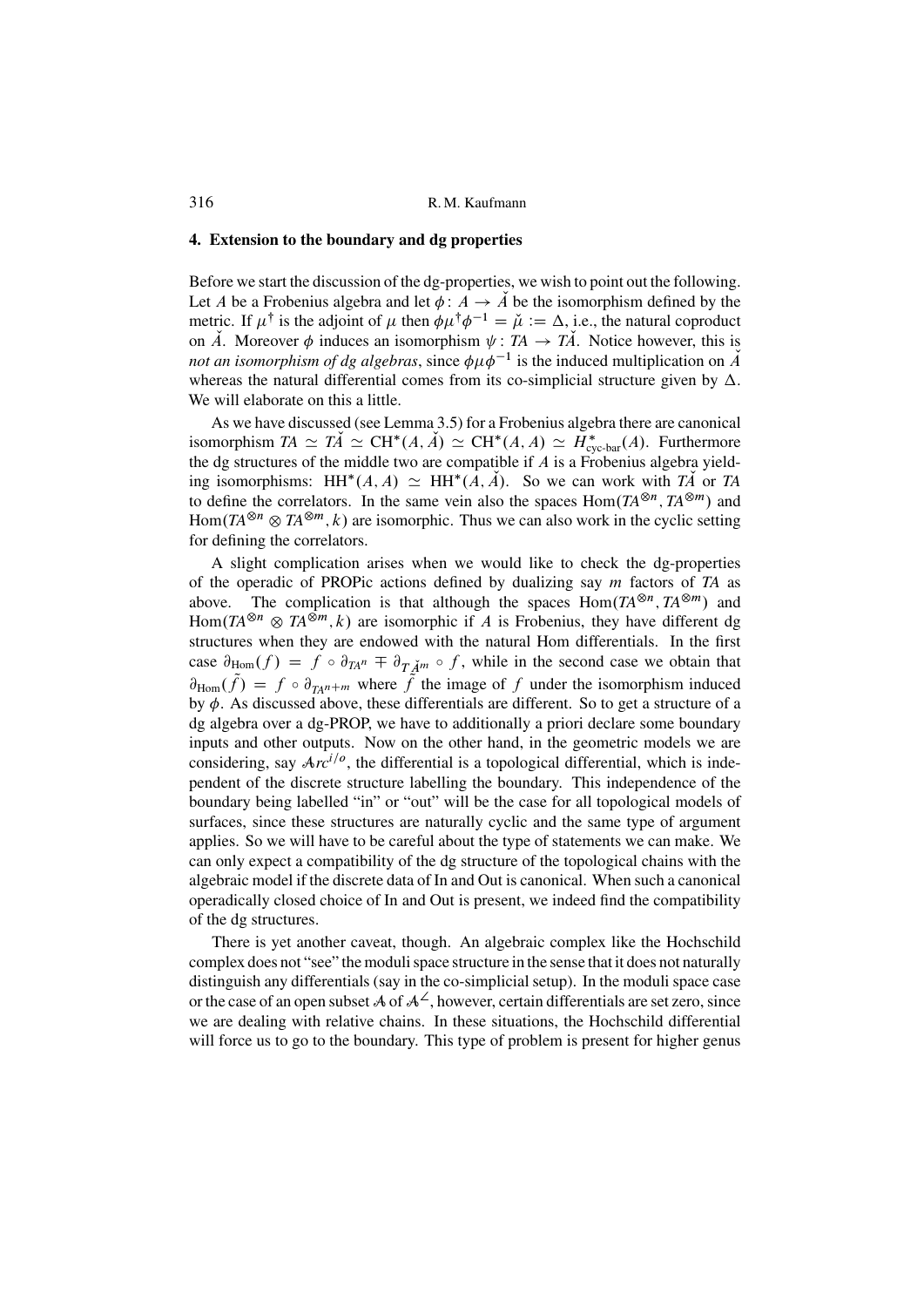<span id="page-34-0"></span>and for several "ins" and "outs". In genus zero with only one output it does not appear, which explains the naturality of the operations of  $[K4]$ ,  $[K3]$ , that is, in the case of Deligne's conjecture and the cyclic Deligne conjecture. In the general case, we have to grade the subspaces of  $\mathcal{H}om(TA)$  and pass to the associated graded to obtain the desired operations.

# **4.1.** Dg **properties of the PROP action**

**4.1.1. The tree level operads.** If we fix one output boundary and chose the natural embedding of  $Tree_{cp}$  into  $Arc^{\sim}$ , then we are in the case of [\[K4\]](#page-47-0), [\[K2\]](#page-47-0) and the action is indeed the dg action discussed for  $\mathcal{I}Tree_{cn}$  and  $Tree_{cn}$ , respectively.<sup>5</sup>

**4.1.2. The Sullivan chord diagram case.** In the case of Gr  $\mathcal{C}_o^*(\mathcal{A}r^{l^{\leftrightarrow o}})$  with the conventions of [K5] reviewed in the Introduction, we can again put ourselves into conventions of [\[K5\]](#page-47-0) reviewed in the Introduction, we can again put ourselves into the setting of a dg action of a dg-PROP on a dg algebra, but we need to extend the action to the boundary. Generalizing the arguments of [\[K4\]](#page-47-0), [\[K2\]](#page-47-0) we will show that the differential on the Hochschild side corresponds to the differential of A restricted to  $Arc^{i\rightarrow\infty}$ . If one removes an arc from a graph indexing a cell in Gr  $\mathcal{C}_o^*(Arc^{i\leftrightarrow o})$ , it<br>is not true in general that we still obtain a graph indexing a cell of Gr  $\mathcal{C}_o^*(Arc^{i\leftrightarrow o})$ .<br>This does not hold even if the This does not hold even if the genus is zero, so we will have to extend the action to the graded cells of  $Arc$ <sup>ord</sup>. Fortunately there is a CW-model which naturally allows us to do this, that is,  $CC_* (Arc_1^{\bullet\bullet}) \cong \text{Gr } \mathcal{C}_o^*(Arc_1^{\bullet\bullet})$ .<br>We will see that in order to achieve a well-defined

We will see that in order to achieve a well-defined action, we will need some additional assumptions. These are satisfied if we restrict our attention to a *commutative* Frobenius algebra A.

*Assumption*: For the rest of the discussion of this subsection let A be a commutative Frobenius algebra.

**4.1.3. Extending to the boundary.** The definition of this extension is dictated by the dg condition. This means that we will have to consider elements in A*rc* which are in the limit of elements of  $\mathcal{A}r c^0_{\#}$ . Removing an arc corresponds to gluing together two polygons, and so we have to deal with not only polygons but also with cylinders and so forth. For a cylinder  $C(n, m)$  with two boundaries given by polygons  $p_1 \in Poly(n)$ . and  $p_2 \in Poly(m)$ , and a choice of cut indices  $(i, j)$ , see Figure [6](#page-35-0) for an example, we define

$$
Y(C(n,m), (i, j))(a_1, \dots, a_n, b_1, \dots, b_m)
$$
  
:=  $\int \sum a_1 \dots a_i^{(1)} b_j \dots b_m b_1 \dots b_{j-1} a_i^{(2)} \dots a_n,$  (4.1)

<sup>5</sup>See [\[K5\]](#page-47-0) for the definitions of these subsets.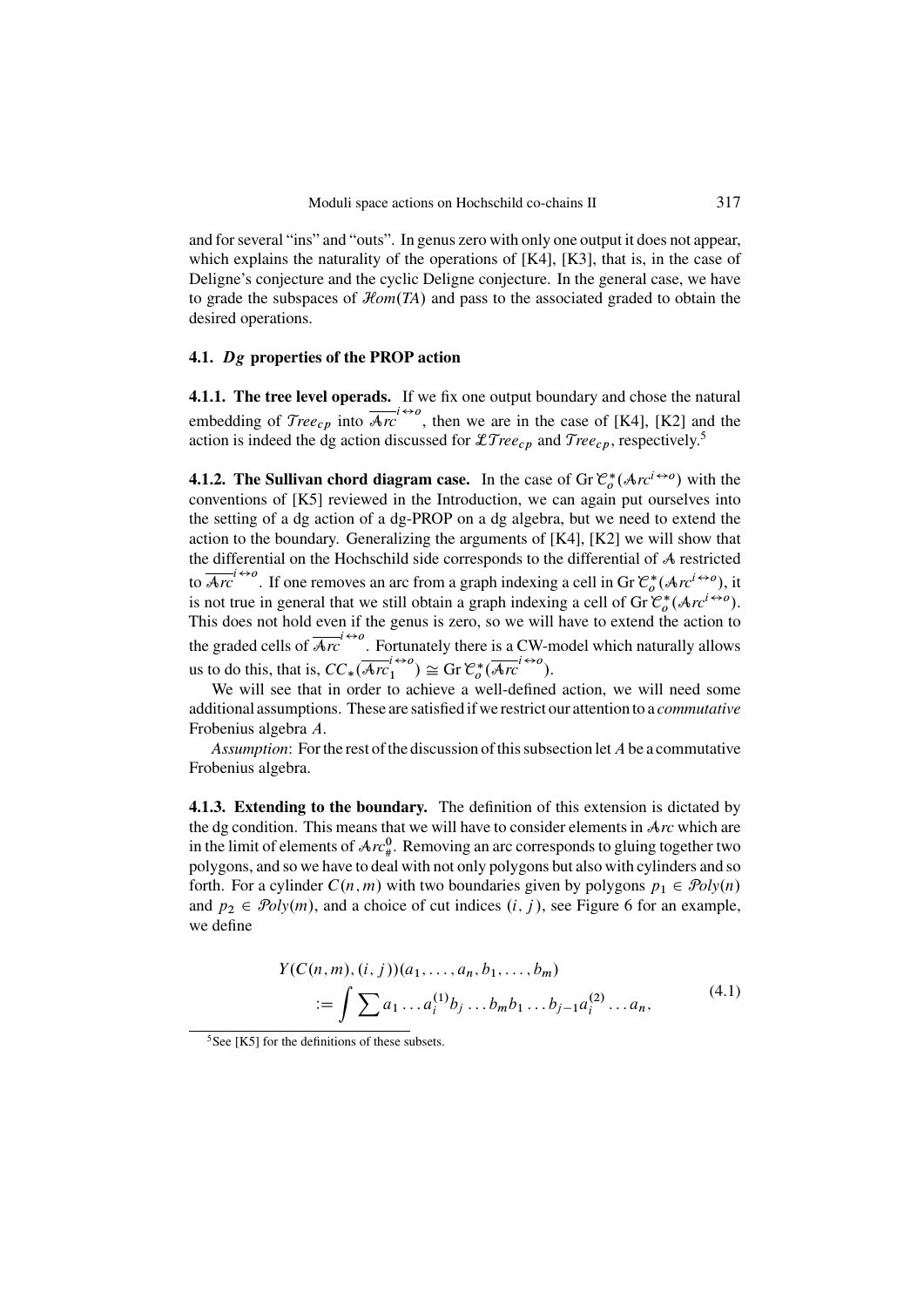<span id="page-35-0"></span>318 R. M. Kaufmann



Figure 6. A cylinder with boundary components labelled by elements of A and an indicated cut.

where  $\Delta(a_i) = \sum a^{(1)} \otimes a^{(2)}$  is the co-product of  $a_i$  using Sweedler's notation.<br>This definition is forced on us if we wish to ensure compatibility with the Ha

This definition is forced on us if we wish to ensure compatibility with the Hochschild differentials.

**Remark 4.1.** In order to ensure that equation [\(4.1\)](#page-34-0) is independent of the choice of cutting edge, that is, independent of the indices  $i$  and  $j$  in equation [\(4.1\)](#page-34-0), we assumed commutativity.

**Lemma 4.2.** *If* A *is a commutative Frobenius algebra then the right-hand side of equation* [\(4.1\)](#page-34-0) *is independent of the choice of* i *and* j *and coincides with*

$$
Y(n,m) = \int a_1 \dots a_n b_1 \dots b_m e,
$$
 (4.2)

 $\Box$ 

where  $e = \mu \circ \Delta(1)$  is the Euler element.

*Proof.* If A is commutative, then we have

$$
Y(C(n,m))(a_1,\ldots,a_n,b_1,\ldots,b_n):=\int a_1\ldots a_{i-1}(\mu\circ\Delta)(a_i)a_{i+1}\ldots a_nb_1\ldots b_m,
$$

but in any commutative Frobenius algebra one has

$$
\int (\mu \circ \Delta)(a)bc = \langle (\mu \circ \Delta)(a), bc \rangle
$$
  
=  $\langle a, (\mu \circ \Delta)(bc) \rangle = \langle a, b(\mu \circ \Delta)(c) \rangle = \int ab(\mu \circ \Delta)(c).$ 

Fixing  $a = a_i$ ,  $b = \prod_{k \neq i} a_i \prod b_j$  and  $c = 1$ , the claim follows.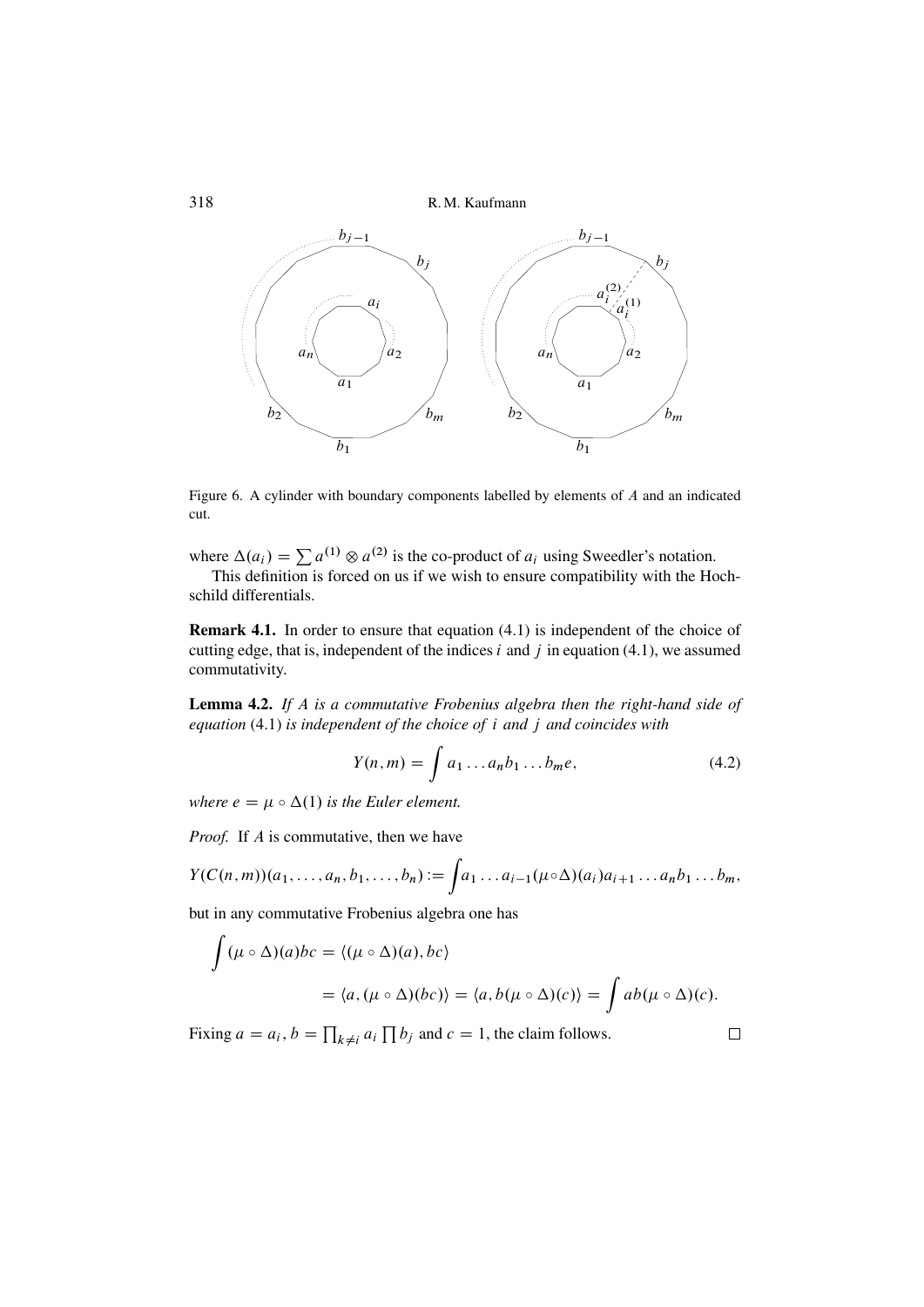<span id="page-36-0"></span>**4.2. Correlators for**  $A^2$ **.** In general we extend the action as follows. Notice that given an arc graph  $\alpha$  each complementary region  $S \in \text{Comp}(G)$  has the following structure: it is a surface of some genus g with  $r > 1$  boundary components whose boundaries are identified with a  $2k$ -gons. Alternating sides belong to arcs and boundaries as above, and the sides come marked with 1 or 0 by identifying them with the angles of the underling arc graph. Now let  $Sides'(S)$  be the sides which have an angle marking by 1 and let  $\chi$  be the Euler characteristic of S. We set

$$
Y(S)\Big(\bigotimes_{s \in \text{Sides}'(S)} a\Big) := \int \Big(\prod_{s \in \text{Sides}'(S)} a_s\Big) e^{-\chi + 1},\tag{4.3}
$$

where  $e := \mu(\Delta(1))$  is the Euler element. For an angle marked partitioned arc graph  $\alpha^p$  we set  $\alpha^p$  we set

$$
Y(\alpha^p) \Big( \bigotimes_{S \in \text{Comp}(\alpha_i)} \Big( \bigotimes_{s \in \text{Sides}'(S)} a_s \Big) \Big) = \bigotimes_{S \in \text{Comp}(\alpha_i)} Y(S) \Big( \bigotimes_{s \in \text{Sides}'(S)} a_s \Big). \tag{4.4}
$$

For  $\alpha \in CC_*(\mathcal{A}^{\angle})$  we simply set

$$
Y(\alpha) = Y(\mathcal{P}(\alpha)).\tag{4.5}
$$

**4.2.1. The Hochschild differential.** Now consider the operation  $Y(\alpha^p)$  for  $\alpha \in \text{Gr } \mathcal{C}_\delta^*(\mathcal{A}rc^{(\leftrightarrow)}_t).$  The Hom differential on this viewed as an element in  $\text{Hom}(\text{CH}^{\text{In}}(\mathcal{A}, \check{A}), \text{CH}^{\text{Out}}(\mathcal{A}, \check{A}))$  is given by  $\partial_\alpha (V)(f) = V(\partial_\alpha, (f)) \pm 2 \pi (V(f))$ Hom. (CH<sup>In</sup>(A,  $\check{A}$ ), CH<sup>Out</sup>(A,  $\check{A}$ ) is given by  $\partial_{\text{Hom}}(Y)(f_i) = Y(\partial_{\text{Cyc}}(f_i)) \mp \partial_{\text{Cyc}} Y(f_i)$ . Here we index the tensor products by the sets In and Out and denote the differential of the cyclic bar complex by  $\partial_{\mathcal{C}yc}$ .

We can consider  $Y \in Hom(CH^{In}(A, \check{A}) \otimes (CH^{Out}(A, \check{A})^{\vee}, k)$  by decorating the In boundaries with the elements  $f_i$  and the Out boundaries by elements  $a_i \in A$ . That is,  $Y(f_0,\ldots,f_n)(\bigotimes a_i)$ . Then the first term in the differential is given by applying  $\Delta = \tilde{\mu}$  cyclically to each element  $f_i$  on the left-hand side, viewed as an element in  $T\tilde{\mu}$  decorating the In boundaries. The second term in the differential is given by the  $T\ddot{A}$  decorating the In boundaries. The second term in the differential is given by the sum obtained by decorating exactly one of the angles of the Out boundaries with the product of two variables  $a_i a_{i+1}$ . These summands will cancel with summands from the first term essentially due to the Frobenius condition

$$
\langle f_{ij}, a_k a_{k+1} \rangle = \langle \Delta(f_i^j), a_k \otimes a_{k+1} \rangle, \tag{4.6}
$$

where we write  $f_{ij}$  using the notation of [3.2.2.](#page-30-0) Hence, we are left with the summands of the first term that are not cancelled. These correspond to angles on the Out boundaries marked by 0.

More precisely, consider decorating two neighboring angles at an In boundary by say  $\Delta(f_{ij})$ , where the common edge e belongs to an angle marked by 0 on the Out<br>boundary. There are two gases. Fither the edge is separating, that is it separates two boundary. There are two cases. Either the edge is separating, that is, it separates two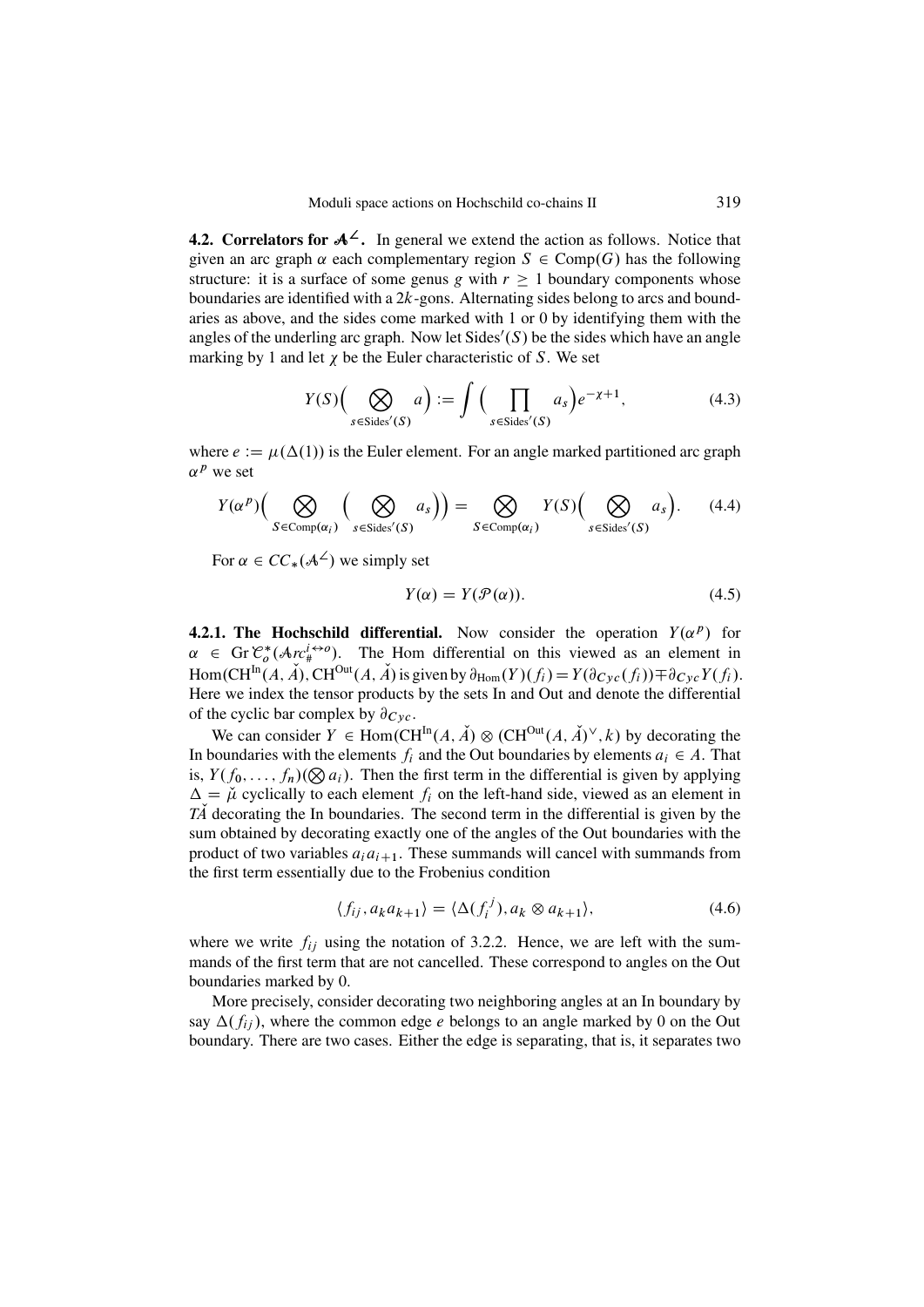<span id="page-37-0"></span>different complementary regions, or it is non-separating, that is, the same region lies on both sides of the edge; see also Figure 7.

First let us consider the angle markings all given by 1. Let  $P_1$  and  $P_2$  be the two complementary regions on the two sides of the edge e. Fix the notation  $a_1, \ldots, a_n$  for the elements decorating the sides of the polygon  $P_1$ , and  $b_1, \ldots, b_m$  for the elements decorating the sides of  $P_2$ , where in both cases the enumeration is compatible with the cyclic order. Also set  $\Delta(f_i^j) = \sum a^{(1)} \otimes b^{(2)}$  in Sweedler's notation. Say that  $a^{(1)} = a$ , and  $b_i = b^{(2)}$  see Figure 7.  $a^{(1)} = a_1$  and  $b_1 = b^{(2)}$ ; see Figure 7.



Figure 7. I. The separating case. II. The non-separating case.

In the separating case applying the Hochschild differential before applying  $Y$ , we obtain a contribution of the type

$$
\sum \int a^{(1)} a_2 \dots a_n \cdot \int b^{(2)} b_2 \dots b_m = \int f_i^j b_2 \dots b_{m-1} (b_m a_2) a_3 \dots a_n, \quad (4.7)
$$

which is the contribution obtained by gluing the two polygons along the common edge and decorating one of the two joined sides by  $f_i^j$  and the other by  $b_m a_2$ .<br>In the non-separating case, we only have one complementary regio

In the non-separating case, we only have one complementary region  $P_1$ ; let  $a_1, \ldots, a_m$  be the elements decorating the sides. Also again use  $\Delta(f_i^f)$  $\sum a^{(1)} \otimes a^{(2)}$ , let  $a_1 = a^{(1)}$ , and put  $a_i = a^{(2)}$ . The contribution reads

$$
\pm \int a^{(1)} a_2 \dots a_{i-1} a_i^{(2)} a_{i+1} \dots a_n = \int (\mu \circ \Delta) (f_i^j) a_2 \dots a_{i-1} a_{i+1} \dots a_n
$$
\n
$$
= \int f_i^j a_3 \dots a_{i-1} a_{i+1} \dots (a_n a_2) e,
$$
\n(4.8)

where  $e = \mu \circ \Delta(1)$ .<br>First if both polyge

First if both polygons are quadrangles with all markings 1, then the term in equation  $(4.7)$  cancels with the Hochschild differential on Y as discussed above. In all other cases, if  $\alpha$  is an quasi-filling element of  $Arc^{1/2}$  endowed with the standard angle markings, then one of the elements  $b_m$ ,  $a_2$  is one in equation (4.7), so that we indeed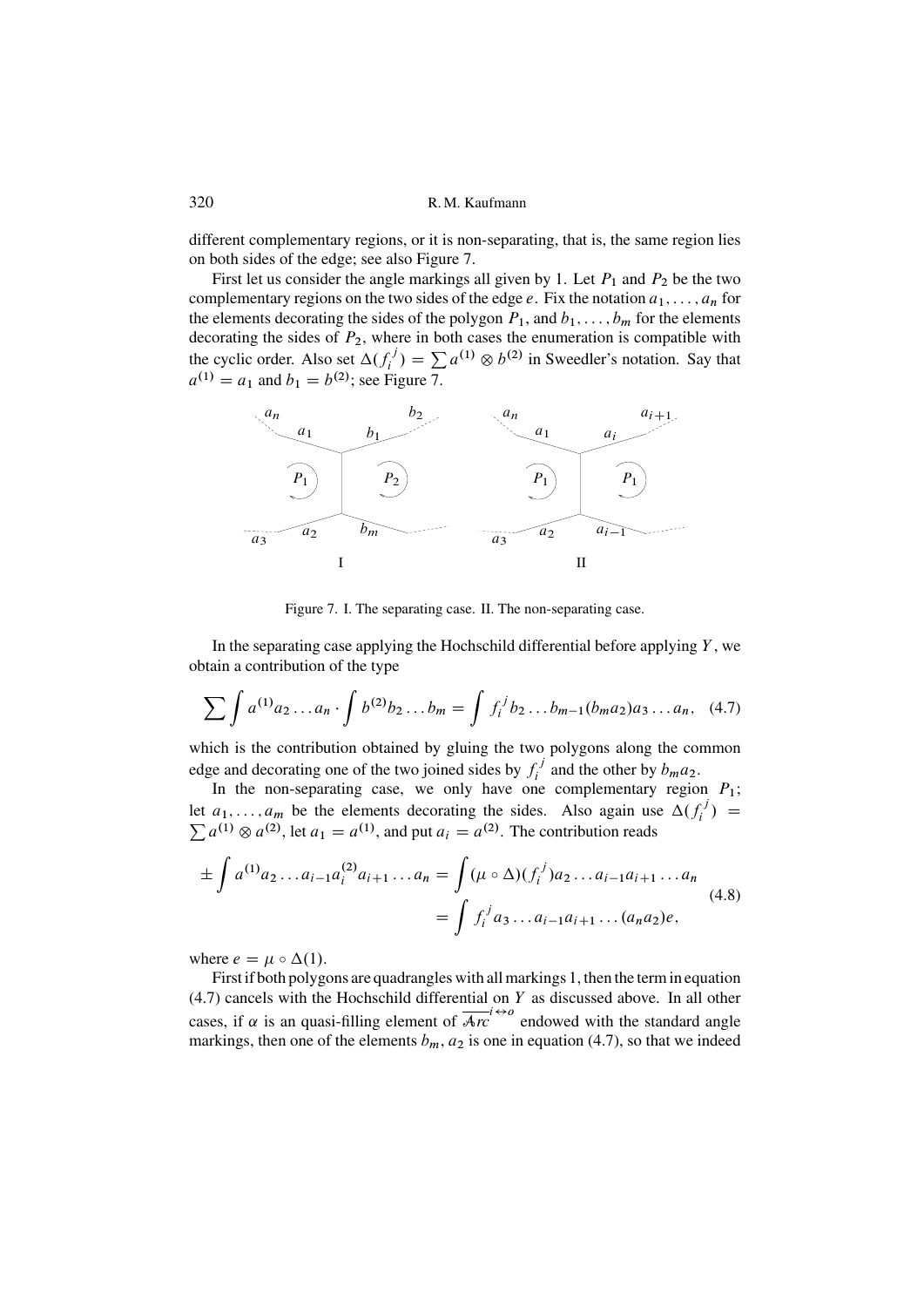obtain the contribution to the correlation function associated to the surface in which the arc has been removed. In the same situation but with a separating arc in equation [\(4.8\)](#page-37-0) either  $a_2$  or  $a_m$  is equal to 1, and we again obtain the contribution to the correlation function associated to the surface in which the arc has been removed – now basically by definition.

This calculation generalizes to arbitrary  $Y(\alpha^p)$  for  $\alpha \in \text{Gr } \mathcal{C}^*_{\sigma}(\mathcal{A}r\alpha^{1-\alpha})$ .

**Proposition 4.3.** The dg structures of  $CC_*(Arc_1^{i\infty})$  and Hom(CH(A, A) are re-<br>spected by Y. Or in other words: The equation (4.3) and hence the equation (4.4) *spected by* Y *. Or in other words: The equation* [\(4.3\)](#page-36-0) *and hence the equation* [\(4.4\)](#page-36-0) *are the operations corresponding to the summands of the Hom differential of*  $Y(\alpha^p)$ *, and furthermore these summands correspond to the respective boundary components*  $of \alpha$ .

*Proof.* In the case of splitting angles, we see by the considerations above that there are two terms in the Hom differential which cancel. In fact all of the terms  $\partial \circ Y$  cancel in this way. On the other hand generalizing the formalism explained above, we see that when two neighboring angles which are not parallel are assigned the coproduct of an element  $a_i$ , the resulting operation is the operation associated to the arc graph in which the arc corresponding to the common edge is removed. This either causes two bordering complementary regions to be joined or self-glues a complementary region to itself. In both cases the resulting function is the product of integrals over all the boundaries of the joined surface. In the case of self-gluing this yields a term  $\mu(\Delta(a_i))$ . As in Lemma [4.2,](#page-35-0) we can "transfer" the  $\mu \circ \Delta$  to an inserted unit. Now iterating this process we have to remove  $-\gamma + 1$  edges to obtain a complementary region S with process, we have to remove  $-\chi + 1$  edges to obtain a complementary region S with secourts of  $\chi$  and  $\chi$  have components. This accounts for the tensor power of  $e$ . Also genus g and  $r$  boundary components. This accounts for the tensor power of  $e$ . Also iterating the argument of the "transferring" the  $\mu \circ \Delta$  from the elements  $a_i$  to 1 one<br>obtains the independence of the exact incidences of the removed edges. That is if the obtains the independence of the exact incidences of the removed edges. That is, if the surface  $S$  can obtained by removing other edges, the resulting operation will be the same. This means that such an expression in the differential is well defined.  $\Box$ 

Collecting the results, we find:

**Theorem 4.4.** *The*  $Y(\alpha)$  *defined in equation* [\(4.5\)](#page-36-0) *give operadic correlation functions for*  $CC_* (Arc'_1)$  *and induce a dg action of the dg-PROP*  $CC_* (Arc'_1)$  *on the dg*<br>glashes  $\overline{CH^*} (A, A)$  of natural Hashahild as shains for a sequentative Evaluation algebra CH<sup>+</sup>(A, A) of reduced Hochschild co-chains for a commutative Frobenius *algebra* A*.*

*The*  $Y(\alpha)$  *also yield correlation functions on the tensor algebra of the co-cycles of a differential algebra*  $(A, d)$  *over* k *with a cyclically invariant trace*  $\int : A \to k$ <br>that satisfies  $\int da = 0$  and whose induced pairing on  $H = H(A, d)$  turns H into a *that satisfies*  $\int da = 0$  *and whose induced pairing on*  $H = H(A, d)$  *turns* H *into a Frobenius algebra. These correlations functions are operadic chain level correlation functions.*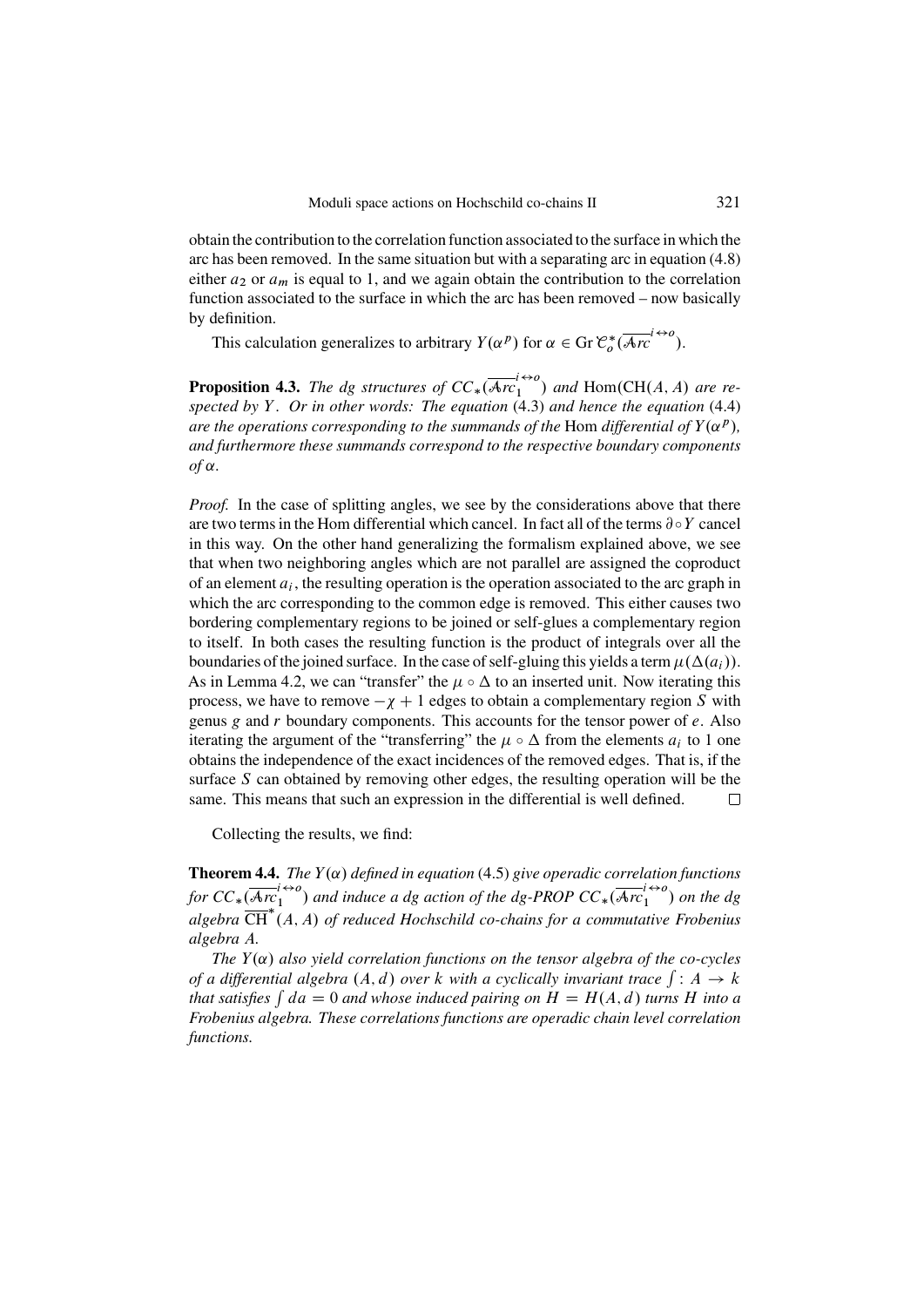*Proof.* We have shown in [\[K5\]](#page-47-0) that the  $CC_*(\text{Arc}_1^{\bullet})$  form a dg-PROP that is isomorphic to the dg-PROP Gr  $\mathcal{C}_o^*(\mathcal{A}r\mathcal{C})$ , and we have that the map  $\mathcal{P}^{\angle}$  is op-<br>eradic/PROPic. Now the gluing for the correlation functions coincides with the algeeradic/PROPic. Now the gluing for the correlation functions coincides with the algebraic one used to define the PROP structure of Proposition [1.20.](#page-19-0) On the Hochschild side, we simply plug in elements. On the graph side, we correspondingly plug in angles marked with 1 to angles marked with 1. The first thing we have to make sure is that the steps (1) and (2) in Definition [1.18](#page-18-0) are respected on the Hochschild side. By [\[K3\]](#page-47-0) the double twisted case of step (1) corresponds to applying the Connes operator B to both sides, that is, applying  $B^2$ , and hence yields zero. The case of (2) cannot occur since the arcs are only running from In to Out. Therefore the gluing actually corresponds to the "twisted" gluing. Lastly, in the gluing for  $\mathcal{P}^{\perp} Av$ <sup>-""</sup> there are no terms of lower degree because one never glues separating to separating angles, since these are labelled by 0 on the Out boundaries and by 1 on the In boundaries. So the gluing on the Hochschild side corresponds to the gluing in the associated graded for the non-partitioned graphs before applying  $\mathcal{P}^{\angle}$ .

The last statement follows from Proposition [2.6](#page-23-0)

**Remark 4.5.** Seemingly related results have been obtained by [\[TZ\]](#page-48-0) in a different setting. Their definition of Sullivan chord diagrams is, however, different from ours and, as far as we can see, also the definition of the action differs. It is therefore not possible to relate their calculations to the present ones or those of [\[K2\]](#page-47-0), [\[K4\]](#page-47-0) directly. It would be interesting to know how if it is possible to compare the two actions despite their different settings.

**Corollary 4.6.** *The operadic correlation functions descend to give a PROP action of*  $H_*(\mathcal{A}r\mathcal{C}_1^{\cdots})$  on  $HH^*(A, A)$  for a commutative Frobenius algebra A.

# **4.3. Co-simplicial properties of the action of moduli space**

**4.3.1. The operation of**  $\overline{\mathcal{L}Arc} \rightarrow 0$ **.** We recall from [\[K5\]](#page-47-0) that  $\overline{\mathcal{L}Arc} \rightarrow 0$  is the subspace of  $Arc$ <sup>o</sup> whose underlying arc graphs are not twisted at the In boundaries. Using the constant marking  $mk^2 \equiv 1$  this space is a subspace of  $A^2$ .

**Proposition 4.7.** *The correlation functions* [\(4.5\)](#page-36-0) *are operadic correlation functions* for the PROP  $\mathcal{C}_o^*(\mathcal{L}Arc^{(18)})$ , the tensor algebra on the co-cycles  $Z(A)$  of a quasi-<br>Frobenius algebra. That is, they give chain level correlators *Frobenius algebra. That is, they give chain level correlators.*

*Proof.* The algebraic operadic composition on the level of partitioned angle marked arc graphs corresponds to the insertion on the  $\mathcal{H}om(TZ(A))$  side. The conditions for the twisted gluing needed to make  $\mathcal{P}^{\angle}$  operadic never occur. There are never any double twisting and also never any closed loops. $\Box$ 

 $\Box$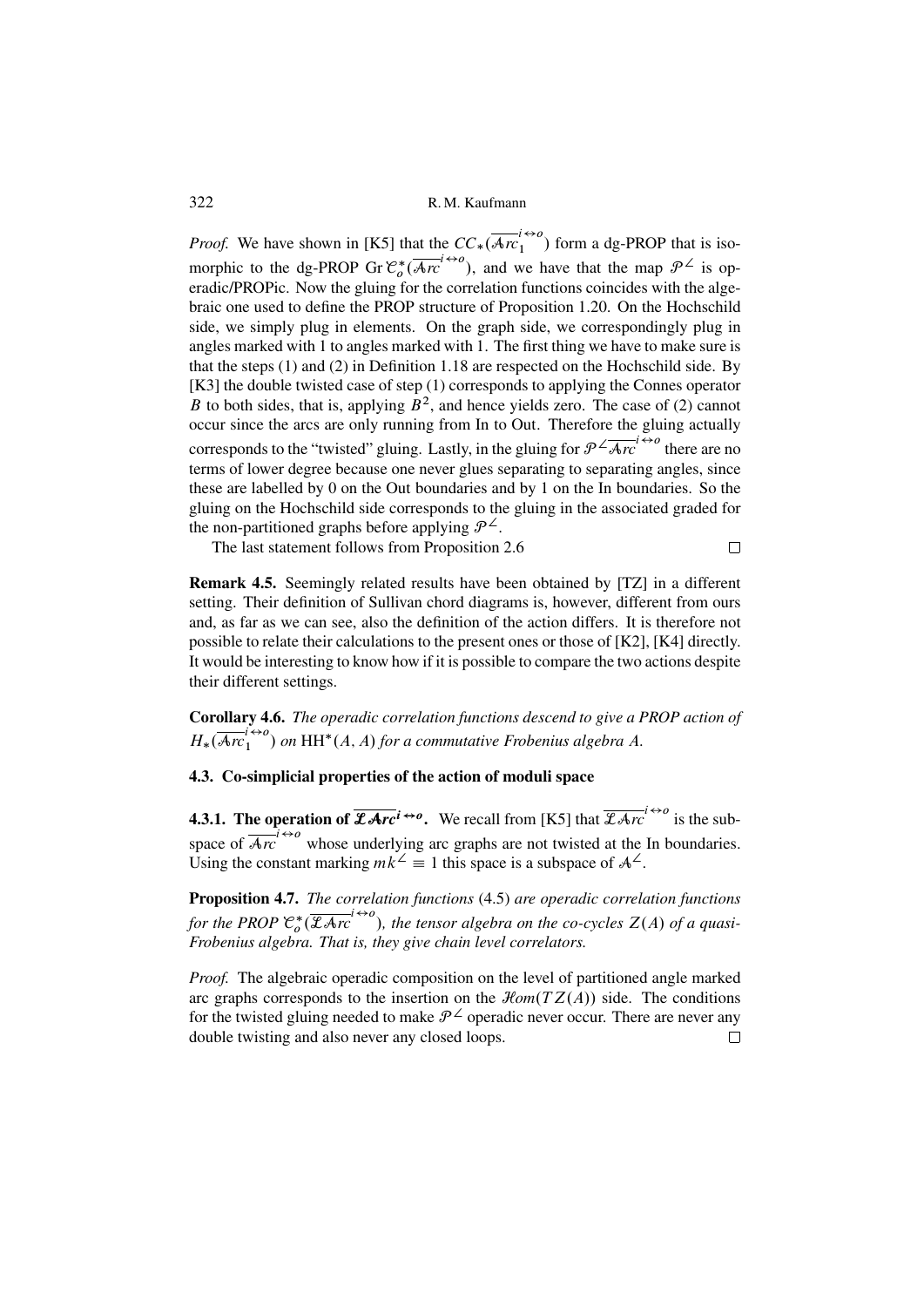<span id="page-40-0"></span>**4.3.2. The tree level: Tree.** As we have previously discussed, one cannot expect that the cyclic operad will go over to the dg setting. We, however, have the following interesting observation.

**Lemma 4.8.** *Using the isomorphism* CH( $A$ ,  $A$ )  $\simeq \overline{TA}$  *for a Frobenius algebra, the operations defined by the cells of* T*ree embedded into* A*rc*† # *by the constant marking*  $mk^2 \equiv 1$  yields the operations  $\Box$  and  $\Box$  of [\[MS3\]](#page-48-0)*. In particular, the operation of*<br> $\frac{\partial^2 A}{\partial x^2}$  is described  $\Box$  converting of MS21.  $\mathcal{L}$ *Arc* induces the  $\Xi_2$  operation of [\[MS3\]](#page-48-0).

*Proof.* This is a straightforward verification. The relevant arc families are depicted in Figure 8.  $\Box$ 



Figure 8. Examples of the angle marked partitioned families yielding  $\cup$ ,  $\cup$ ,  $\circ$ <sub>i</sub> and  $\Box$ <sub>i</sub>.

**Remark 4.9.** In other words using the language of [\[MS3\]](#page-48-0), our operations allow us to recover the operation of the functor operad given by the Kan extension of the operad of sequences with differentials up to complexity 2. This action corresponds to the genus-0-*LTree* operad embedded by the marking  $mk^2 \equiv 1$ . In general, even going to the boundary as in the last paragraph, we cannot expect to get actions of the higher  $\Xi_n$ . This is commensurate with Deligne's conjecture. Since in the differential structure of the sequences of higher complexity one does not retain the topological information of the underlying surface when moving to the boundary, one would, in contrast to the last paragraph, have to identify the surfaces S again with polygons, which is not true in  $Arc$ , but can be done in  $\delta t Arc$ , the stabilization of the arc operad.

Two questions arise in this setting. What are the conditions to get the higher differentials? Is there a co-simplicial type of setup for  $Arc_{\#}^{0}$  or  $Arc_{\#}^{0,2}$ ? The first question will be addressed in  $[K6]$  where we will deal with the stabilization of the arc operad and its loop structure.

**4.4. New monoidal structures on the Hochschild co-chains.** In order to match the geometric grading by non-partitioning angles on the algebraic side, we will introduce a new monoidal structure of  $A$ -bi-modules, where  $A$  is an associative ring. This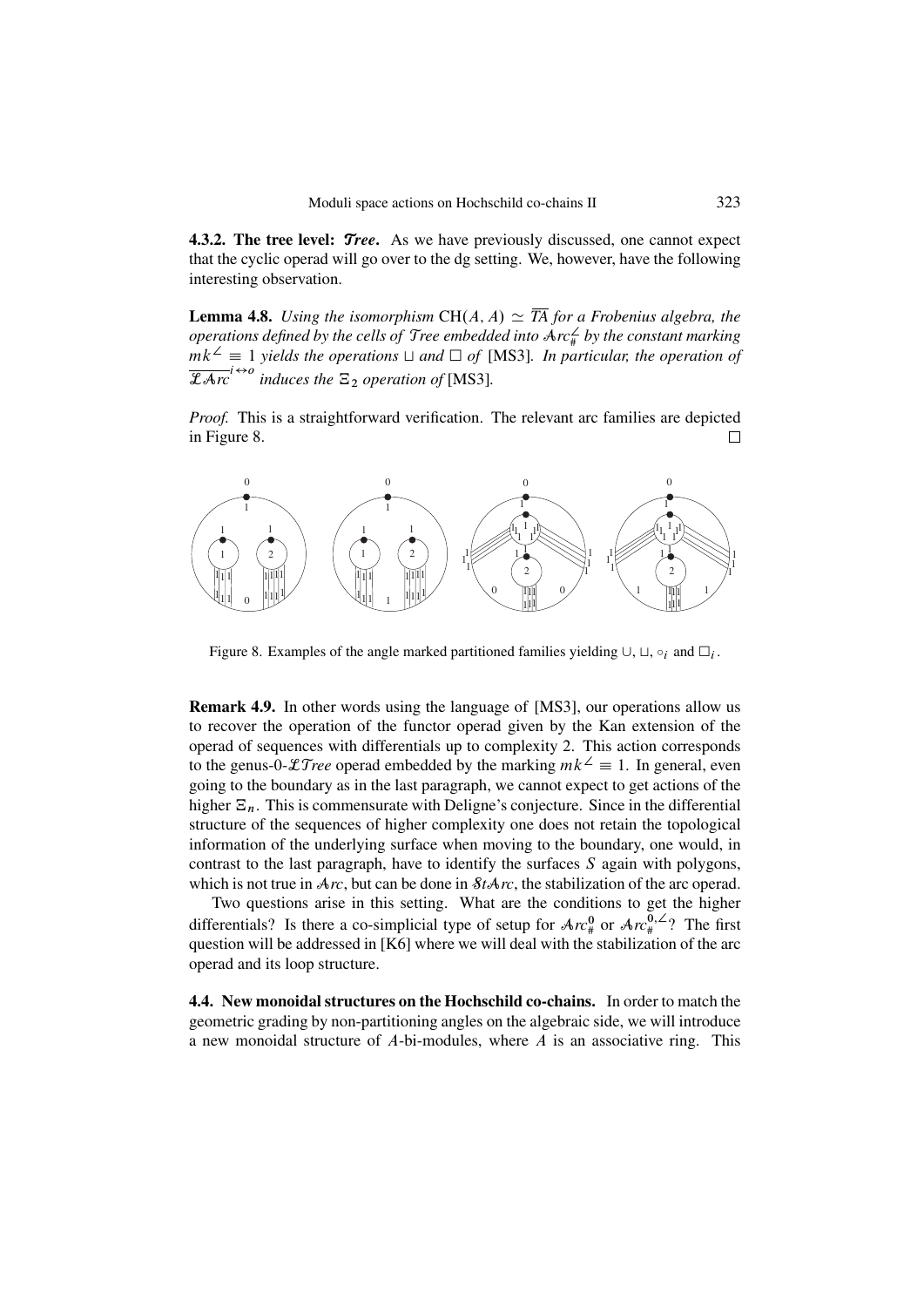structure will allow us to define a natural grading on a subcomplex of the Hochschild complex whose associated graded is the correct receptacle of our correlation functions.

**Definition 4.10.** Let A be an associative ring and let M and N be A-bi-modules. We define  $M \boxtimes N$  to be  $M \otimes A \otimes N$  with the obvious structure of A-bi-module.

**4.4.1. A new co-product.** If we study the basic operations on the Hochschild cochains, which are a generalization of the operations of  $\mathcal{CS}$  to the brace suboperad B*race*, we see that they naturally correspond to slightly different operations induced by the new monoidal structure.

We will first treat the operad corresponding to  $\mathcal{CS}$ . For this we notice that with the monoidal structure  $\boxtimes$  on *TA* the product is a map  $\boxtimes$ : *TA*  $\boxtimes$  *TA*  $\rightarrow$  *TA* and dually the co-product is a map  $\Diamond$ : *TA*  $\mapsto$  *TA*  $\boxtimes$  *TA*. Here the first map is given by  $(a_1 \otimes \cdots \otimes a_n) \otimes b \otimes (c_1 \otimes \cdots \otimes c_m) \mapsto a_1 \otimes \cdots \otimes a_n \otimes b \otimes c_1 \otimes \cdots \otimes c_m$ that is, it "raises degree by one"; and the second map is given by  $a_1 \otimes \cdots \otimes a_n \mapsto$ <br> $\sum_{i=1}^n (a_i \otimes a_{i-1}) \otimes a_i \otimes (a_{i+1} \otimes a_{i+1}) \otimes a_{i+1}$  $\sum_i \pm (a_1 \otimes a_{i-1}) \otimes a_i \otimes (a_{i+1} \otimes \cdots \otimes a_n).$ <br>Now the multiplication  $\Box$  in CH<sup>\*</sup>(A\_A) is

Now the multiplication  $\cup$  in CH<sup>\*</sup>(A, A) is given by the multiplication  $\otimes$  in the sor-algebra  $\overrightarrow{A}$  and the multiplication  $\mu$  of the algebra  $\overrightarrow{A}$ . tensor algebra  $TA$ , and the multiplication  $\mu$  of the algebra A:

$$
\bigcup: A \otimes \check{A}^{\otimes n} \otimes A \otimes \check{A}^{\otimes m} \xrightarrow{\otimes \circ \sigma} A \otimes A \otimes \check{A}^{\otimes n+m} \xrightarrow{\mu} A \otimes \check{A}^{\otimes n+m}.\tag{4.9}
$$

Here  $\sigma$  is just the permutation of the tensor factors and  $f \cup g(a_1, \ldots, a_n, b_1, \ldots, b_m) =$  $f(a_1,\ldots,a_n)g(b_1,\ldots,b_m).$ 

Using the new monoidal structure for the same canonical maps we obtain a new multiplication

$$
\sqcup: (A\otimes \check{A}^{\otimes n})\boxtimes (A\otimes \check{A}^{\otimes m}) \xrightarrow{\boxtimes\circ \sigma} A\otimes A\otimes (\check{A}^{\otimes n}\boxtimes \check{A}^{\otimes m}) \xrightarrow{\mu} A\otimes \check{A}^{\otimes n+1+m}.
$$
 (4.10)

Here  $\sigma$  is again just the permutation of the tensor factors and

 $f \sqcup g(a_1, \ldots, a_n, b, c_1, \ldots, c_m) = f(a_1, \ldots, a_n)bg(c_1, \ldots, c_m).$  (4.11)

This is exactly the operation induced by the co-simplicial structure used in [\[MS3\]](#page-48-0), which we recover using the embedding  $mk^2 \equiv 1$ .

In the setting of operadic correlation functions, we are using the coproduct to separate the different tensor factors of  $\vec{A}$  at the different boundaries before integrating over them. This means that in the current setting, we should again use the co-product  $\diamondsuit$ . Each time we use the new co-product  $\Diamond$  this has the effect of inserting a tensor factor of A, so that, for instance, the usual  $\circ_i$  operations of CH<sup>\*</sup>(A, A) which use two co-products become operations  $\Box$  where co-products become operations  $\Box_i$  where

$$
\Box_i(f, g)(a_1, \ldots, a_{n+m+2})
$$
\n
$$
= f(a_1, \ldots, a_{i-1}, a_i g(a_{i+1}, \ldots, a_{i_m}) a_{i+m+1}, a_{i+m+2}, \ldots, a_{n+m+2}).
$$
\n
$$
(4.12)
$$

This is again the operation obtained by [\[MS3\]](#page-48-0).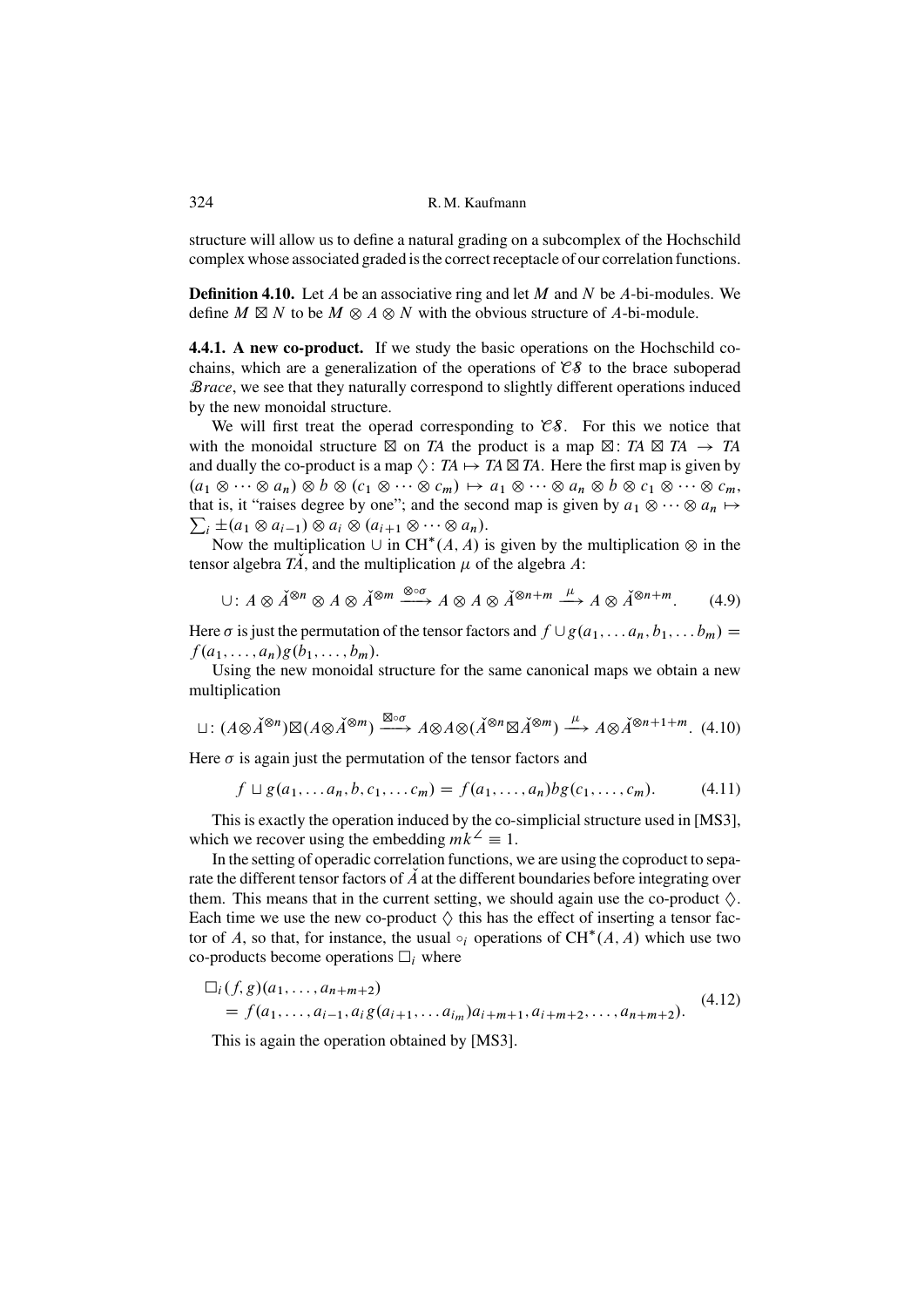<span id="page-42-0"></span>**4.5. Graded correlators.** In general from the correlators of  $\alpha^p$  whose underlying arc graph  $\alpha$  is in  $\mathcal{C}^*_{\sigma}(\mathcal{A}rc_{\#}(F))$  we obtain maps

$$
Y(\alpha^p): T A^{\otimes n} \to \bigotimes_{i=1}^n A^{\boxtimes n_i+1} \to k. \tag{4.13}
$$

**Notation 4.11.** If  $k = |E(\alpha)|$ , and  $p \in P(n, k)$ , we will use the following nota-<br>tion:  $\triangle^l \colon TA \to TA^{\boxtimes l+1}$  is the iteration of  $\triangle$  given by  $(\triangle \otimes (id \star \otimes id_{\pi})^{\otimes l}) \circ \triangle \otimes$ tion:  $\Diamond^l$ : *TA*  $\rightarrow$  *TA*<sup> $\boxtimes l+1$ </sup> is the iteration of  $\Diamond$  given by  $(\Diamond \otimes (\mathrm{id}_A \otimes id_{TA})^{\otimes l}) \circ \Diamond \otimes$ <br>(id  $\Box \otimes id_{\alpha} \otimes id_{\alpha} \otimes id_{\alpha} \otimes id_{\alpha} \otimes id_{\alpha} \otimes id_{\alpha}$ )  $(\mathrm{id}_A \otimes id_{TA})^{\otimes I-1}) \circ \ldots \circ (\Diamond \otimes \mathrm{id}_A \otimes \mathrm{id}_{TA}) \circ \Diamond.$ 

We have

$$
Y(a^p) = \left(\bigotimes_{\pi \in \text{Comp}(\alpha^p)} Y_{\text{Poly}_2}(\pi) \otimes \bigotimes_{i=1}^k \eta^{n_i - 1}\right) \circ \sigma \circ \bigotimes_{i=0}^n \Diamond^{n_i},\tag{4.14}
$$

where we think of the complementary regions  $Comp(\alpha)$  as a subset of the complementary regions of  $\alpha^p$ , and  $Y_{\text{Poly}_2}$  are the polygon correlation functions defined in equation [2.11.](#page-27-0) Here  $\sigma$  permutes the factors of *TA* and the factors of *A* corresponding to  $\bigotimes_{i=1}^{n} T A^{\boxtimes n_i+1}$ , and we use Notations [2.10](#page-25-0) and 4.11.

**Definition 4.12.** We let  $MCS(n) \subset \text{Hom}(TA)(n)$  be the image of all the operations of  $\mathcal{P}^{\neq}$  *Arc*# $(n)$  by considering 0 as "out".

We get an analogous statement to the Proposition [2.11.](#page-25-0)

**Proposition 4.13.** *After dualizing to obtain elements in*  $\text{Hom}(TA^{\otimes n+1}, k)$  *any element* in  $MCS(n)$  can be written uniquely as in equation (4.14). Set  $l = \frac{1}{2} \sum_i (n_i + 1) - 1$ .<br>Then MCS is graded by l. Moreover, the composition in MCS respects the induced 2 *Then* MCS *is graded by* l*. Moreover, the composition in* MCS *respects the induced filtration of elements of degree*  $\leq$  *l. Finally, the decomposition identifies*  $MCS$  *with the subspace of Hom(TA) obtained by dualization for the subspace generated by the coproduct*  $\Diamond$ *, permutations of the factors A and TA, and*  $\eta$  *in*  $\bigoplus_n$  Hom $(TA^{\otimes n+1}, k)$ *.* 

*Proof.* The proof is analogous to the proof of Proposition [2.11.](#page-25-0) The first statement is again clear by the definition of  $MCS$  as the image. Likewise, the last statement is again straightforward by arranging the operation in the specified order. On the other hand it is easy to give the arc graph in  $\mathcal{P}Arc_{\#}^{0,2}(n)$  by drawing one arc for each factor of  $\eta$  with the incidence relations given by  $\sigma$ . One quick way is to dually draw the partitioned ribbon graphs with one vertex per complementary region. This identifies the two subspaces. In this identification there is one factor of  $\Diamond$  for each inner angle which is not partitioning. The last claim that the operations respect the filtrations is clear after identifying  $k$  with the dimension of the cell, that is, the number of edges minus one, of the underlying graph for the operation. The mentioned equality follows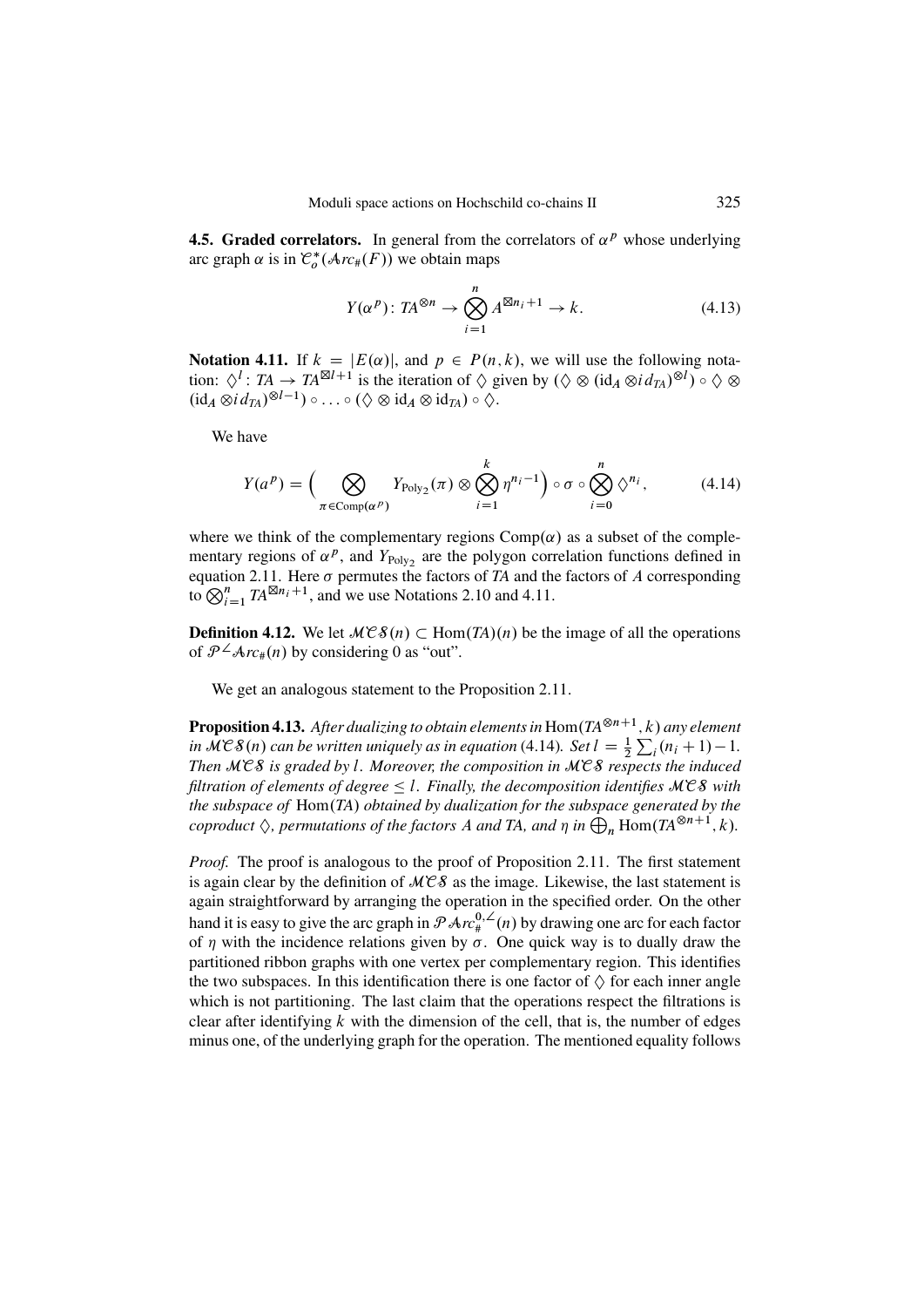from the combinatorial identity  $|\angle_{\text{inner}}| + |\angle_{\text{outer}}| = |\text{Flags}| = 2|\text{edges}|$ , which still holds true. holds true.

**Proposition 4.14.** *For any Frobenius algebra* A *the correlations functions of equation* [\(4.14\)](#page-42-0) *define operadic correlation functions for* Gr  $\mathcal{P}^{\angle}$  *Arc*# *with values in the associated graded* Gr  $MCS$  *of*  $MCS \subset Hom(TA)$ *. By regarding*  $\alpha \rightarrow Y(\mathcal{P}^{\angle}\alpha)$  the same statement hold also for  $\operatorname{Gr} C_o^*({\mathcal Ar}c^{\angle}).$ 

*Proof.* Using the Casimir element to dualize, we only have to show that the resulting structure is that of an algebra over a cyclic operad. Again the  $\mathcal{S}_{n+1}$  equivariance is manifest. After dualizing the gluing on the flags in the operadic composition turns into the identity map id:  $A \rightarrow A$ , so that indeed the gluing  $\circ_i$  on  $\mathcal{P}^{\angle} A r c_{\#}$  maps to insertion at the  $i$ -th place in Hom $(TA)$ . Dealing with the extra steps (1) and (2) in the definition of the gluing in  $\mathcal{P}^{\angle}$  *Arc*#, we see that on the side of Hom $(TA)$  they would not yield zero. However in Gr  $MCS$  both these cases are projected out, since they correspond to operations of lower degree. The same is true for both Gr  $\mathcal{P}^{\perp} \mathcal{A} r c_{\#}^{0,2}$  $\Box$ and Gr  $\mathcal{C}_o^* \mathcal{A} r c_{\#}^{\mathbf{0}, \angle}$  by definition.

Defining the action on the Hochschild complex through the tensor algebra as in [§3.2.2,](#page-30-0) we obtain:

**Theorem 4.15.** Let A be a Frobenius algebra and let  $CH^*(A, A)$  be the Hochschild *complex of the Frobenius algebra. Then the cyclic chain operad of the open cells of*  $Arc<sup>2</sup>$  *act on*  $CH<sup>*</sup>(A, A)$  *via correlation functions. Hence so do all the suboperads, subdioperads and PROPs of* [\[K5\]](#page-47-0) *mentioned in the introduction. In particular the graph complex of*  $M_{g,n+1}^{1^{n+1}}$ , the Moduli space of pointed curves with fixed tangent  $\alpha$  *vectors at each point, act on*  $\mathrm{CH}^*(A, A)$  *by its two embeddings into*  $\mathrm{Arc}_\#^{\mathbf{0}, \mathbf{2}}$  *. Further*more, on  $\mathcal{P}^{\angle}$  Arc $^0_{\#}$  the correlation functions are operadic correlation functions with *values in* Gr MCS*. Moreover, the operations of the suboperad* <sup>T</sup>*ree*cp *correspond to the operations*  $\Box$  *and*  $\Box$ *i induced by*  $\Xi$ <sub>2</sub> *as defined in* [\[MS3\]](#page-48-0)*.*<br>*The same formula, aquation* (4,14), also vialds operadic c

*The same formula, equation* [\(4.14\)](#page-42-0)*, also yields operadic correlation functions for the tensor algebra of the co-cycles of a differential algebra*  $(A, d)$  *over* k with a *cyclically invariant trace*  $\int : A \to k$  which satisfies  $\int da = 0$  and whose induced nairing on  $H = H(A, d)$  turns H into a Exphenius algebra i.e., they are chain level *pairing on*  $H = H(A, d)$  *turns* H *into a Frobenius algebra, i.e., they are chain level operadic correlation functions with values in* Gr MCS*.*

*Proof.* We use operadic correlation function Y above to give maps  $CH^{p_1} \otimes \cdots \otimes$  $CH^{p_{n+1}} \simeq \check{A}^{\otimes p_1+1} \otimes \cdots \otimes \check{A}^{p_n+1} \to k$ . All the necessary properties follow from Propositions [4.8](#page-40-0) and 4.14. The last statement again follows from Proposition [2.6.](#page-23-0) $\Box$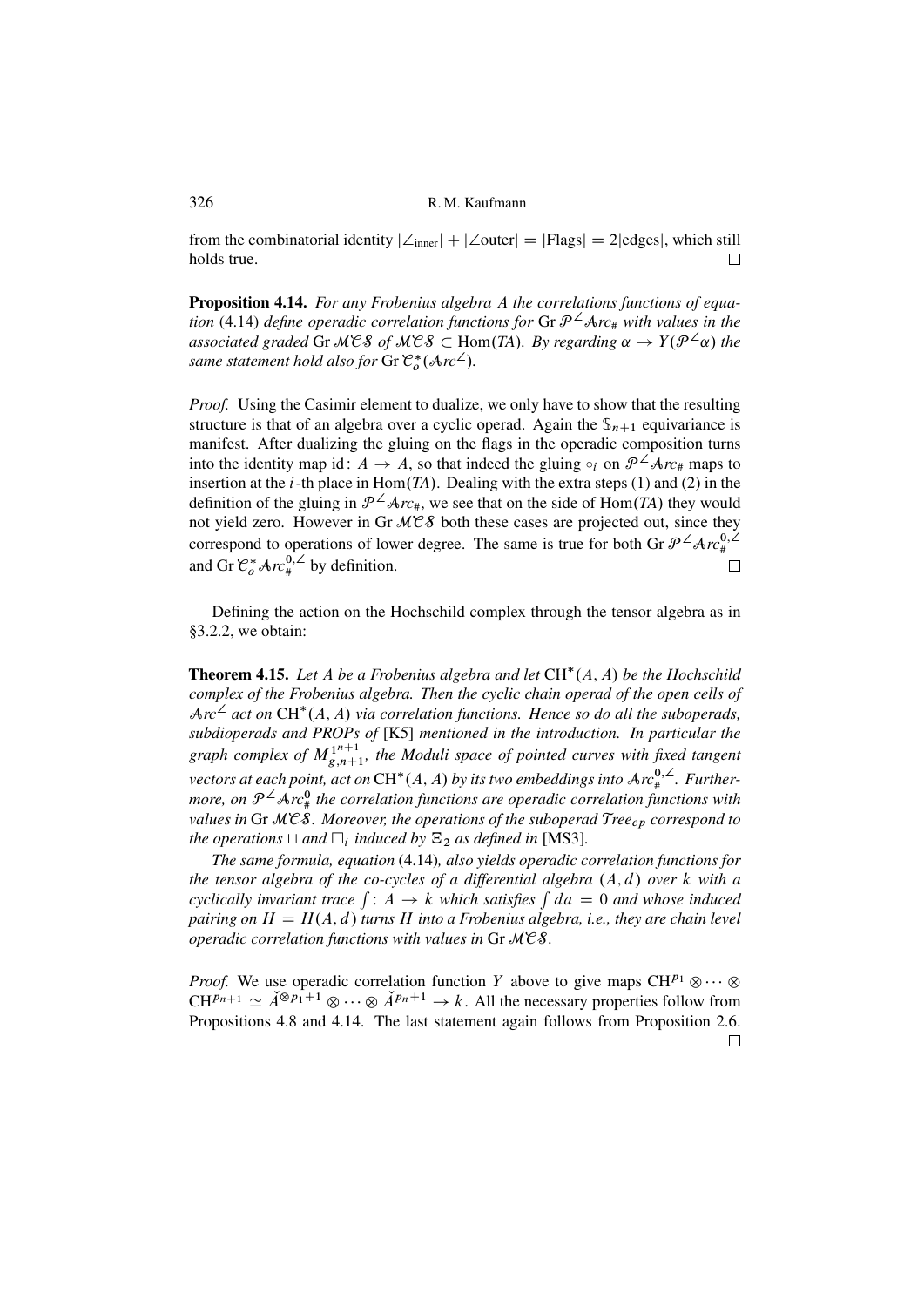<span id="page-44-0"></span>**4.6. Application to string topology.** Let M be a simply connected compact manifold M, denote the free loop space by  $\mathcal{L}M$ , and let  $C_*(M)$  and  $C^*(M)$  be the singular chains and (co) chains of M. We know from  $\Pi$ . ICH that  $C_*(\mathcal{L}M)$ singular chains and (co)-chains of M. We know from [\[J\]](#page-46-0), [\[CJ\]](#page-46-0) that  $C_*(\mathcal{L}M) =$ <br> $CH^*(C^*(M, C, (M)))$  and  $H_*(\mathcal{F}M) \sim HH^*(C^*(M, C, (M)))$ . Moreover  $C^*(M)$  $CH^*(C^*(M, C_*(M))$  and  $H_*(\mathcal{L}M) \simeq HH^*(C^*(M), C_*(M))$ . Moreover  $C^*(M)$ <br>is an associative do elgebre with unit differential d and an integral (M wes taken to is an associative dg algebra with unit, differential  $d$  and an integral (M was taken to be a compact manifold)  $\int: C^*(M) \to k$  such that  $\int d\omega = 0$ . By using the spectral<br>sequence and taking field coefficients we obtain operadic correlation functions Y for sequence and taking field coefficients we obtain operadic correlation functions Y for Tree on  $E^1 = \text{CH}^*(H, H)$ , which converges to  $\text{HH}^*(C^*(M))$  and which induces<br>an operadic action on the level of (co)-homology. Except for the last remark, this was an operadic action on the level of (co)-homology. Except for the last remark, this was established in [\[K2\]](#page-47-0).

**Theorem 4.16.** *When taking field coefficients, the above action gives a dg action of a dg-PROP of Sullivan chord diagrams on the* E1*-term of a spectral sequence converging to*  $H_*(LM)$ *, that is, the homology of the loop space a simply connected*<br>converging to  $H_*(LM)$ , that is, the homology of the loop space a simply connected *compact manifold, and hence induces operations on this loop space.*

*Proof.* Recall from [\[CJ\]](#page-46-0) that the isomorphism  $C_*(\mathcal{L}M) = \text{CH}^*(C^*(M), C_*(M))$ <br>comes from dualizing the isomorphism  $C_*(\mathcal{V}M) = \text{CH}^*(C^*(M))$  [I] Calculatcomes from dualizing the isomorphism  $C_*(\mathcal{L}M) = CH_*(C^*(M))[J]$ . Calculating the latter with the usual bi-complex [\[L\]](#page-48-0), we see that the  $E^1$ -term is given by comes from dualizing the isomorphism  $C_*(\mathcal{L}M) = CH_*(C^*(M))$ [\[J\]](#page-46-0). Calculating the latter with the usual bi-complex  $\Pi$ , we see that the  $F^1$  term is given by  $CH_*(H^*(M))$ , and dualizing the corresponding  $E^1$  spectral sequence we obtain that  $CH^*(H^*(M), H^*(M))$  so we get an operation of the  $E^1$  level. Since the operation  $CH^*(H^*(M), H_*(M))$ , so we get an operation of the  $E^1$  level. Since the operation<br>of Tree is do it is compatible with the  $F^1$  differential and hance gives an action on of  $Tree$  is dg, it is compatible with the  $E<sup>1</sup>$  differential and hence gives an action on the convergent spectral sequence computing  $H_*(\mathcal{L}M)$ , and so on its abutment.  $\Box$ 

#### **5. Concluding remarks**

In this paper and its first part [\[K5\]](#page-47-0) we have systematically used the A*rc* operad and its cousins to give operations on the Hochschild co-chains of a Frobenius algebra by extending and building on our results of [\[K4\]](#page-47-0), [\[K2\]](#page-47-0). In particular, we have given correlation functions for  $Arc_{\#}$ . In physics terms this could be expected by using the logic of [\[KR\]](#page-47-0) as follows. If the closed string states are thought of as deformations of the open string states and the open string states are represented by a category of D-branes, then the closed strings should be elements of the Hochschild co-chains of the endomorphism algebra of this category. Now thinking on the worldsheet, we can insert closed string states. That is, for a world sheet we should get a correlator by inserting, say *n* closed string states. This is what we have done if one simplifies to a space filling D-brane and twists to a TCFT.

For string topology, we have given operations using the spectral sequence. So the question remains whether we loose any information by passing to the associated graded. This is indeed an interesting question. It seems though that since all the operations of string topology preserve the grading and not just the filtrations, we have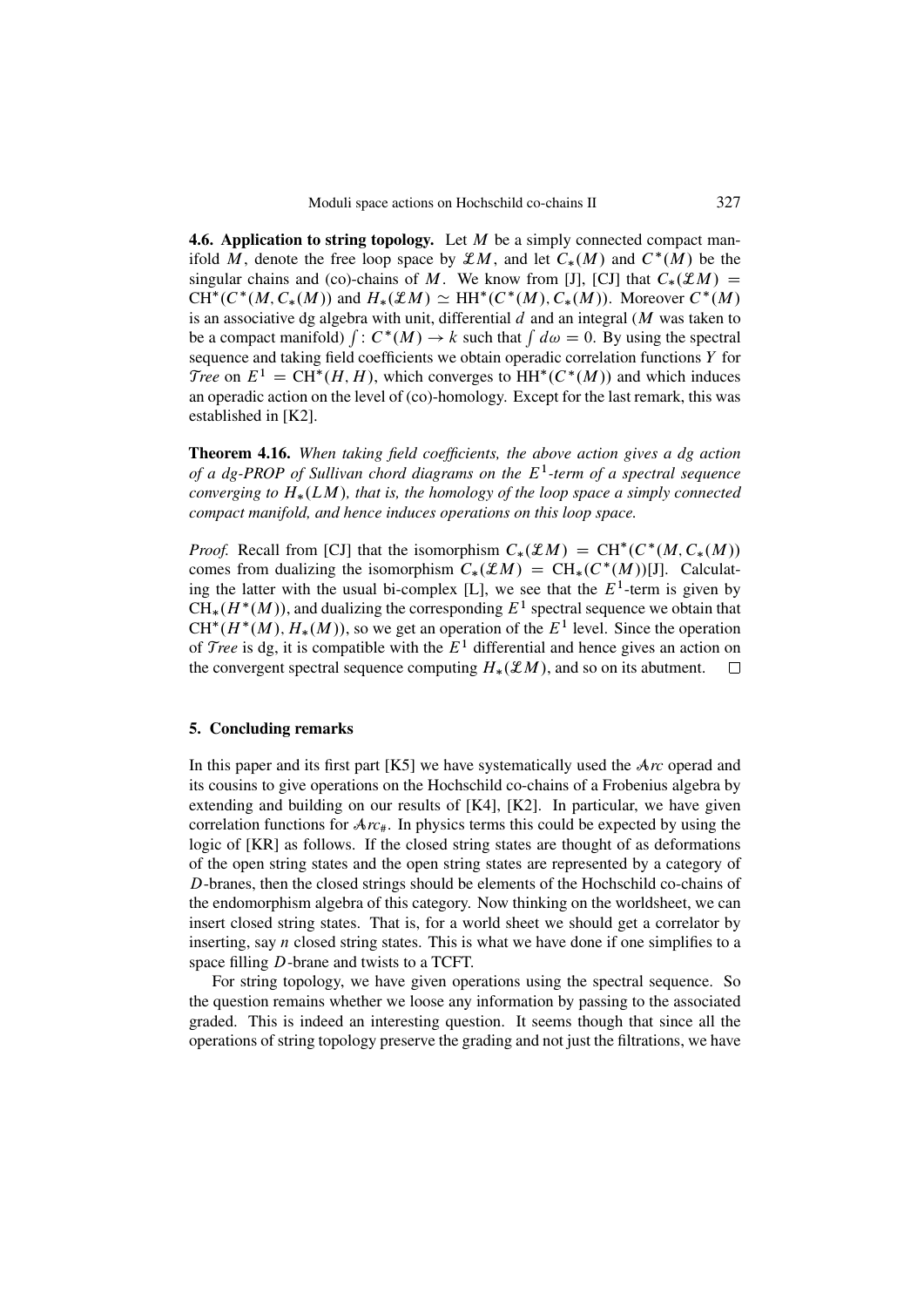not lost any information. A question that one could ask is how different possible lifts from the associated graded to the filtered complex are related. It is conceivable that an interesting "up to homotopy" structure is lurking, which may possibly be related to Frobenius manifold structures found, e.g., in [\[Me1\]](#page-48-0). An interesting observation in this respect is that the operadic correlation functions allow one to lift to at least the co-cycle level in the tensor algebra setting. Perhaps this gives enough information to compare the two sets of operations. It seems that compared with [\[CJ\]](#page-46-0) the operations should even be the same. Although *a priori* they might differ, the operation of [\[CJ\]](#page-46-0) do not only respect the filtration, but they act with a definite bi-degree in the bi-grading and hence *a posteriori* seem to have no lower order contributions in the filtration.

It seems that the combinatorial version of the moduli space of [\[P2\]](#page-48-0), [\[KLP\]](#page-47-0) is particularly suited for these applications. One amazing coincidence is that the Hochschild differential forces one to consider Penner's compactification. That is, it forces to move from  $Ar^{t\leftrightarrow o}$  to  $Ar^{t\leftrightarrow o}$ . Another interesting remark is that the grading by the number of arcs on the Hochschild side is reminiscent of the operation of open strings rather than closed strings in the framework set up in [\[KP\]](#page-47-0). Here we have the additional restriction that there is exactly one arc per window in the terminology of [\[KP\]](#page-47-0), and the D-brane label corresponds to dualizing the respective element labelling the marked point to live in A. This observation could be a "shadow" of the open/closed duality.

The interplay between algebra and geometry is astonishing. The algebra side for instance demands the insertion of degeneracies in order to obtain the BV-operator B. This manifests itself in the restriction to the PROP  $Arc^{i\leftrightarrow o}$  and the preservation of the algebraic dg structure on the geometric side then forces one to move to the boundary, viz.  $Arc^{\sim}$  or the Sullivan chord diagrams.

This leads us to an interesting aspect which we did not cover, namely the cosimplicial setup for the A*rc* complex. That is, reverse engineering the A*rc*-complex by starting with a cosimplicial model coming from partitioned arc graphs. For the subset of  $\mathcal{L} \mathcal{T} \text{re}$  this is essentially what has been done in [\[MS3\]](#page-48-0). Hence one could expect that the totalization of the arising complex operates on the totalization of the relevant Hochschild complex. If this is possible one would have the hope of "dg compatibility" after passing to the totalization. One of the difficulties, however, is that there is more than one "output", so that one cannot directly use a co-simplicial structure since this relies on the category of maps, viz. several inputs, but only one output. In order to accommodate this one either has to break the cyclic setting of the cyclic operad, or one has to construct a suitable category of sets with correspondences.

Of course a generalization to the  $A_{\infty}$  case would be very useful. The tree level version is worked out in [\[KSch\]](#page-47-0). A further area which deserves study are the implications for the operations on the cyclic co-chains and the associated  $S<sup>1</sup>$  equivariant theories, e.g., in the spirit of [\[W\]](#page-49-0). In our context, we can also simply to restrict to Connes' cyclic complex.

Finally, we wish to emphasize that at several points we had to avoid closed loops.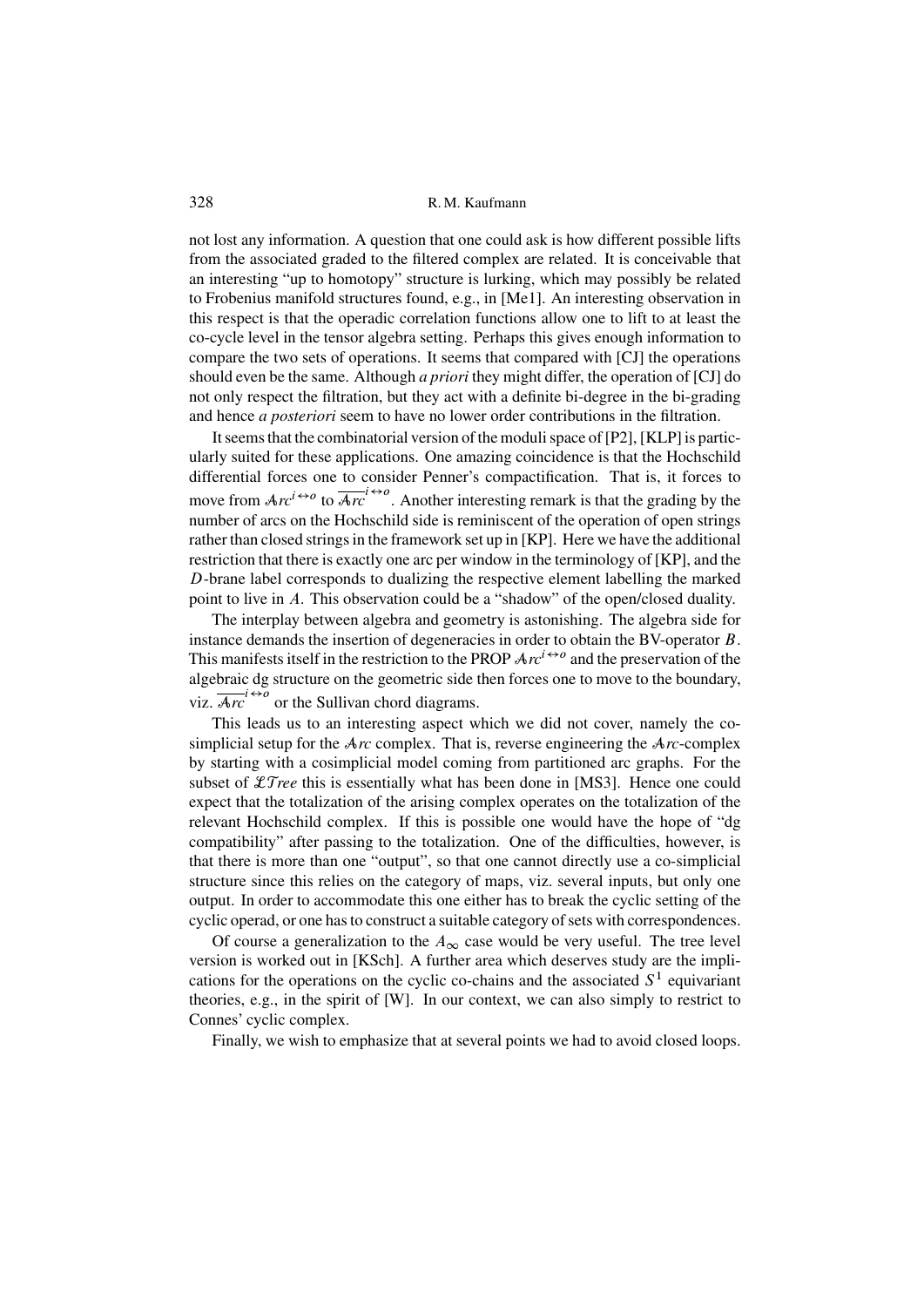<span id="page-46-0"></span>On the topological side this basically comes from the cell decomposition of moduli space, which does not have any graphs with closed loops. On the Hochschild side this was not as natural. We avoided the occurrence, by either restricting the type of graph or passing to the associated graded. In the setting of partially measured foliations however these closed leaves are very natural. So one cannot help but wonder whether there is yet another generalization of this whole story to foliations, as outlined in the Appendix of [\[KP\]](#page-47-0).

# **References**

- [BF] C. Berger and B. Fresse, Une décomposition prismatique de l'opérade de Barratt-Eccles. *C. R. Acad. Sci. Paris Sér. I Math.* **335** (2002), 365–370. [Zbl 1016.18005](http://www.emis.de/MATH-item?1016.18005) [MR 1931518](http://www.ams.org/mathscinet-getitem?mr=1931518)
- [CS] M. Chas and D. Sullivan, String topology. *Ann. of Math.*, to appear; preprint 1999, [arXiv:math.GT/9911159](http://arxiv.org/abs/math.GT/9911159)
- [Ch] D. Chataur, A bordism approach to string topology. *Internat. Math. Res. Notices* **2005** (2005), 2829–2875. [Zbl 1086.55004](http://www.emis.de/MATH-item?1086.55004) [MR 2180465](http://www.ams.org/mathscinet-getitem?mr=2180465)
- [C] R. L. Cohen, Multiplicative properties of Atiyah duality. *Homology Homotopy Appl.* **6** (2004), 269–281. [Zbl 1072.55004](http://www.emis.de/MATH-item?1072.55004) [MR 2076004](http://www.ams.org/mathscinet-getitem?mr=2076004)
- [CG] R. L. Cohen and V. Godin, A polarized view of string topology. In *Topology, geometry and quantum field theory* (Oxford, 2002), London Math. Soc. Lecture Note Ser. 308, Cambridge University Press, Cambridge, 2004, 127–154. [Zbl 1095.55006](http://www.emis.de/MATH-item?1095.55006) [MR 2079373](http://www.ams.org/mathscinet-getitem?mr=2079373)
- [CJ] R. L. Cohen and J. D. S. Jones, A homotopy theoretic realization of string topology. *Math. Ann.* **324** (2002), 773–798. [Zbl 1025.55005](http://www.emis.de/MATH-item?1025.55005) [MR 1942249](http://www.ams.org/mathscinet-getitem?mr=1942249)
- [CV] J. Conant and K. Vogtmann, On a theorem of Kontsevich. *Algebr. Geom. Topol.* **3** (2003), 1167–1224. [Zbl 1063.18007](http://www.emis.de/MATH-item?1063.18007) [MR 2026331](http://www.ams.org/mathscinet-getitem?mr=2026331)
- [Co] K. J. Costello, Topological conformal field theories and Calabi-Yau categories. *Adv. Math.* **210** (2007), 165–214 [Zbl 05132553](http://www.emis.de/MATH-item?05132553) [MR 2298823;](http://www.ams.org/mathscinet-getitem?mr=2298823) The Gromov-Witten potential associated to a TCFT, preprint 2005, [arXiv:math.QA/0509264;](http://arxiv.org/abs/math.QA/0509264) A dual version of the ribbon graph decomposition of moduli space. *Geom. Topol.* **11** (2007), 1637–1652. [Zbl 1131.32008](http://www.emis.de/MATH-item?1131.32008) [MR 2350462](http://www.ams.org/mathscinet-getitem?mr=2350462)
- [H] J. L. Harer, Stability of the homology of the mapping class groups of orientable surfaces. *Ann. of Math.* (2) **121** (1985), 215–249. [Zbl 0579.57005](http://www.emis.de/MATH-item?0579.57005) [MR 786348](http://www.ams.org/mathscinet-getitem?mr=786348)
- [HM] J. Hubbard and H. Masur, Quadratic differentials and foliations.*Acta Math.* **142** (1979), 221–274. [Zbl 0415.30038](http://www.emis.de/MATH-item?0415.30038) [MR 523212](http://www.ams.org/mathscinet-getitem?mr=523212)
- [J] J. D. S. Jones, Cyclic homology and equivariant homology. *Invent. Math.* **87** (1987), 403–423. [Zbl 0644.55005](http://www.emis.de/MATH-item?0644.55005) [MR 870737](http://www.ams.org/mathscinet-getitem?mr=870737)
- [KLi1] A. Kapustin and Y. Li, D-branes in Landau-Ginzburg models and algebraic geometry. *J. High Energy Phys.* **2003**, no. 12, 005. [MR 2041170](http://www.ams.org/mathscinet-getitem?mr=2041170)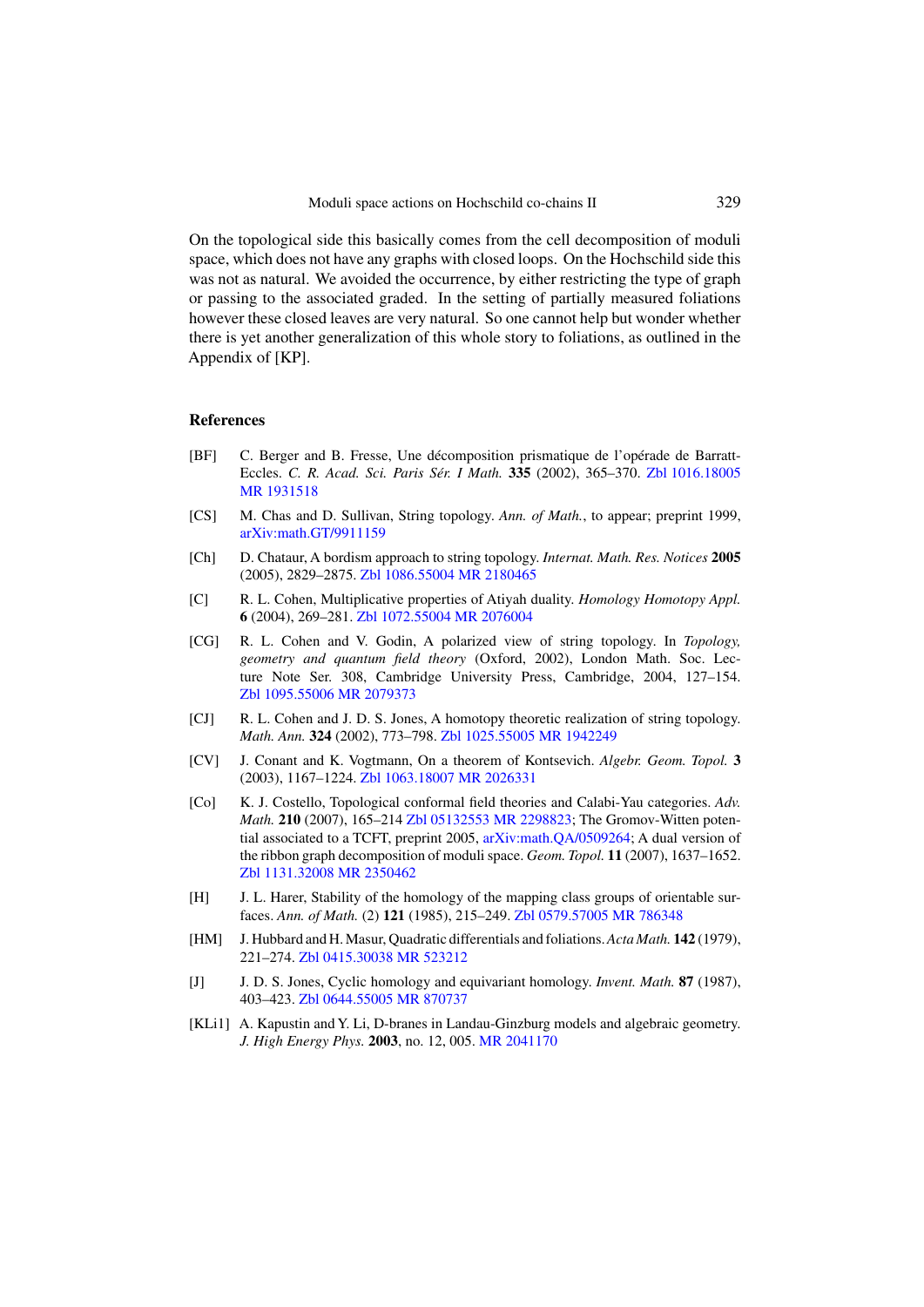- <span id="page-47-0"></span>[KLi2] A. Kapustin andY. Li, Topological correlators in Landau-Ginzburg models with boundaries. *Adv. Theor. Math. Phys.* **7** (2003), 727–749. [Zbl 1058.81061](http://www.emis.de/MATH-item?1058.81061) [MR 2039036](http://www.ams.org/mathscinet-getitem?mr=2039036)
- [KR] A. Kapustin and L. Rozansky, On the relation between open and closed topological strings. *Comm. Math. Phys.* **252** (2004), 393–414. [Zbl 1102.81064](http://www.emis.de/MATH-item?1102.81064) [MR 2104884](http://www.ams.org/mathscinet-getitem?mr=2104884)
- [K1] R. M. Kaufmann, Operads, moduli of surfaces and quantum algebras. In *Woods Hole mathematics*. Ser. Knots Everything 34, World Scientific, Singapore 2004, 133–224. [MR 2123369](http://www.ams.org/mathscinet-getitem?mr=2123369)
- [K2] R. M. Kaufmann, A proof of a cyclic version of Deligne's conjecture via cacti. Preprint 2004, [arXiv:math.QA/0403340](http://arxiv.org/abs/math.QA/0403340)
- [K3] R. M. Kaufmann, On several varieties of cacti and their relations. *Algebr. Geom. Topol.* **5** (2005), 237–300. [Zbl 1083.55007](http://www.emis.de/MATH-item?1083.55007) [MR 2135554](http://www.ams.org/mathscinet-getitem?mr=2135554)
- [K4] R. M. Kaufmann, On spineless cacti, Deligne's conjecture and Connes–Kreimer's Hopf algebra. *Topology* **46** (2007), 39–88. [Zbl 05123990](http://www.emis.de/MATH-item?05123990) [MR 2288726](http://www.ams.org/mathscinet-getitem?mr=2288726)
- [K5] R. M. Kaufmann, Moduli space actions on the Hochschild co-chains of a Frobenius algebra I: cell operads. *J. Noncommut. Geom.* **1** (2007), 333–384. [Zbl 05238580](http://www.emis.de/MATH-item?05238580) [MR 2314100](http://www.ams.org/mathscinet-getitem?mr=2314100)
- $[K6]$  R. M. Kaufmann, Dimension vs. genus: a surface realization of the little k-cubes and an  $E_{\infty}$  operad. Preprint 2008, [arXiv:0801.0532;](http://arxiv.org/abs/0801.0532) The arc spectrum. In preparation.
- [KLP] R. M. Kaufmann, M. Livernet, and R. C. Penner, Arc operads and arc algebras. *Geom. Topol.* **7** (2003), 511–568. [Zbl 1034.18009](http://www.emis.de/MATH-item?1034.18009) [MR MR2026541](http://www.ams.org/mathscinet-getitem?mr=MR2026541)
- [KP] R. M. Kaufmann and R. C. Penner, Closed/open string diagrammatics. *Nuclear Phys. B* **748** (2006), 335–379. [Zbl 05151248](http://www.emis.de/MATH-item?05151248) [MR MR2242677](http://www.ams.org/mathscinet-getitem?mr=MR2242677)
- [KSch] R. M. Kaufmann and R. Schwell, Associahedra, cyclohedra and a topological solution to the  $A_{\infty}$ -Deligne conjecture. Preprint 2007. [arXiv:0710.3967](http://arxiv.org/abs/0710.3967)
- [Ko1] M. Kontsevich, Intersection theory on the moduli space of curves and the matrix Airy function. *Comm. Math. Phys.* **147** (1992), 1–23. [Zbl 0756.35081](http://www.emis.de/MATH-item?0756.35081) [MR 1171758](http://www.ams.org/mathscinet-getitem?mr=1171758)
- [Ko2] M. Kontsevich, Formal (non)commutative symplectic geometry. In *The Gel'fand Mathematical Seminars, 1990–1992*, Birkhäuser, Boston 1993, 173–187. [Zbl 0821.58018](http://www.emis.de/MATH-item?0821.58018) [MR 1247289](http://www.ams.org/mathscinet-getitem?mr=1247289)
- [Ko3] M. Kontsevich, Feynman diagrams and low-dimensional topology. In *First European congress of mathematics* (Paris, 1992), Vol. II, Progr. Math. 120, Birkhäuser, Basel 1994, 97–121. [Zbl 0872.57001](http://www.emis.de/MATH-item?0872.57001) [MR 1341841](http://www.ams.org/mathscinet-getitem?mr=1341841)
- [Ko4] M. Kontsevich, Operads and motives in deformation quantization. *Lett. Math. Phys.* **48** (1999), 35–72. [Zbl 0945.18008](http://www.emis.de/MATH-item?0945.18008) [MR 1718044](http://www.ams.org/mathscinet-getitem?mr=1718044)
- [KM] M. Kontsevich and Y. Manin, Gromov-Witten classes, quantum cohomology, and enumerative geometry. *Comm. Math. Phys.* **164** (1994), 525–562. [Zbl 0853.14020](http://www.emis.de/MATH-item?0853.14020) [MR 1291244](http://www.ams.org/mathscinet-getitem?mr=1291244)
- [KS1] M. Kontsevich and Y. Soibelman, Deformations of algebras over operads and the Deligne conjecture. In *Conférence Moshé Flato 1999* (Dijon), Vol. I, Math. Phys. Stud. 21, Kluwer Academic Publishers, Dordrecht 2000, 255–307. [Zbl 0972.18005](http://www.emis.de/MATH-item?0972.18005) [MR 1805894](http://www.ams.org/mathscinet-getitem?mr=1805894)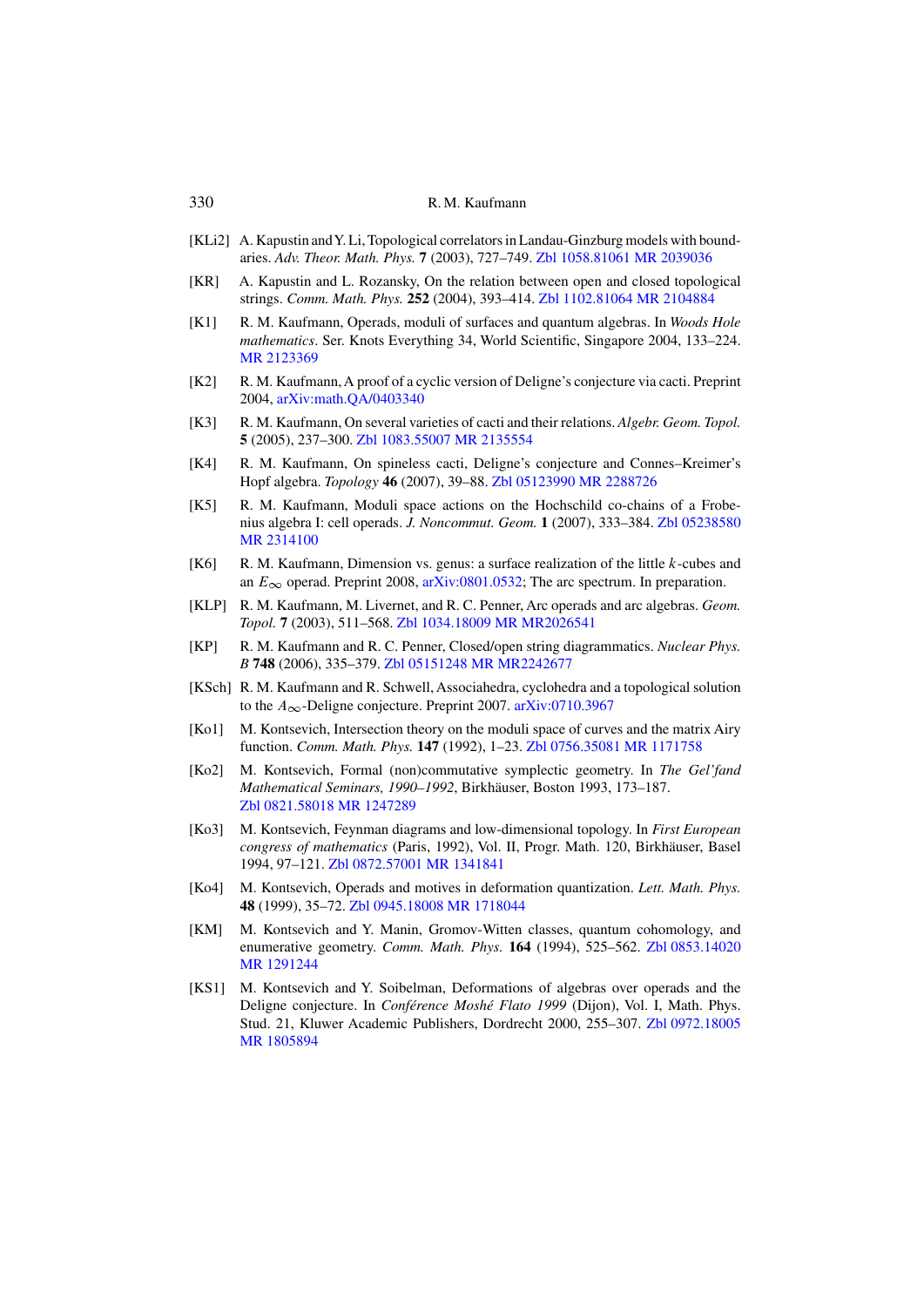- <span id="page-48-0"></span>[KS2] M. Kontsevich and Y. Soibelman, Notes on  $A_{\infty}$ -categories and non-commutative geometry. Manuscript.
- [L] J-L. Loday, *Cyclic homology*. Second ed., Grundlehren Math. Wiss. 301. Springer-Verlag, Berlin 1998. [Zbl 0885.18007](http://www.emis.de/MATH-item?0885.18007) [MR 1600246](http://www.ams.org/mathscinet-getitem?mr=1600246)
- [MSS] M. Markl, S. Shnider and J. Stasheff, *Operads in algebra, topology and physics*. Math Surveys Monogr. 96, Amer. Math. Soc., Providence, RI, 2002. [Zbl 1017.18001](http://www.emis.de/MATH-item?1017.18001) [MR 1898414](http://www.ams.org/mathscinet-getitem?mr=1898414)
- [MS1] J. E. McClure and J. H. Smith, A solution of Deligne's Hochschild cohomology conjecture. In *Recent progress in homotopy theory* (Baltimore, MD, 2000), Contemp. Math. 293, Amer. Math. Soc., Providence, RI, 2002, 153–193. [Zbl 1009.18009](http://www.emis.de/MATH-item?1009.18009) [MR 1890736](http://www.ams.org/mathscinet-getitem?mr=1890736)
- [MS2] J. E. McClure and J. H. Smith, Multivariable cochain operations and little *n*-cubes. J. Amer. Math. Soc. 16 (2003), 681–704. [Zbl 1014.18005](http://www.emis.de/MATH-item?1014.18005) [MR 1969208](http://www.ams.org/mathscinet-getitem?mr=1969208)
- [MS3] J. E. McClure and J. H. Smith, Cosimplicial objects and little n-cubes. I. *Amer. J. Math.* **126** (2004), 1109–1153. [Zbl 1064.55008](http://www.emis.de/MATH-item?1064.55008) [MR 2089084](http://www.ams.org/mathscinet-getitem?mr=2089084)
- [Me1] S. A. Merkulov, Frobenius<sub>oo</sub> invariants of homotopy Gerstenhaber algebras, I. *Duke Math. J.* **105** (2000), 411–461. [Zbl 1021.53062](http://www.emis.de/MATH-item?1021.53062) [MR 1801768](http://www.ams.org/mathscinet-getitem?mr=1801768)
- [Me2] S. A. Merkulov, De Rham model for string topology. *Internat. Math. Res. Notices* **2004** (2004), 2955–2981. [Zbl 1066.55008](http://www.emis.de/MATH-item?1066.55008) [MR 2099178](http://www.ams.org/mathscinet-getitem?mr=2099178)
- [P1] R. C. Penner, The decorated Teichmüller space of punctured surfaces. *Commun. Math. Phys.* **113** (1987), 299–339. [Zbl 0642.32012](http://www.emis.de/MATH-item?0642.32012) [MR 0919235](http://www.ams.org/mathscinet-getitem?mr=0919235)
- [P2] R. C. Penner, Decorated Teichmüller theory of bordered surfaces. *Comm. Anal. Geom.* **12** (2004), 793–820. [Zbl 1072.32008](http://www.emis.de/MATH-item?1072.32008) [MR 2104076](http://www.ams.org/mathscinet-getitem?mr=2104076)
- [St] K. Strebel, *Quadratic differentials*. Ergeb. Math. Grenzgeb. (3) 5, Springer-Verlag, Berlin 1984. [Zbl 0547.30001](http://www.emis.de/MATH-item?0547.30001) [MR 0743423](http://www.ams.org/mathscinet-getitem?mr=0743423)
- [S1] D. Sullivan, Open and closed string field theory interpreted in classical algebraic topology. In *Topology, geometry and quantum field theory* (Oxford, 2002), London Math. Soc. Lecture Note Ser. 308, Cambridge University Press, Cambridge 2004, 344–357. [Zbl 1088.81082](http://www.emis.de/MATH-item?1088.81082) [MR 2079379](http://www.ams.org/mathscinet-getitem?mr=2079379)
- [S2] D. Sullivan, Sigma models and string topology. In *Graphs and patterns in mathematics and theoretical physics*, Proc. Sympos. Pure Math. 73, Amer. Math. Soc., Providence, RI, 2005, 1–11. [Zbl 1080.53085](http://www.emis.de/MATH-item?1080.53085) [MR 2131009](http://www.ams.org/mathscinet-getitem?mr=2131009)
- [T] D. E. Tamarkin, Another proof of M. Kontsevich formality theorem. Peprint 1998, [arXiv:math/9803025;](http://arxiv.org/abs/math/9803025) Formality of chain operad of little discs. *Lett. Math. Phys.* **66** (2003), 65–72. [Zbl 1048.18007](http://www.emis.de/MATH-item?1048.18007) [MR 2064592](http://www.ams.org/mathscinet-getitem?mr=2064592)
- [TZ] T. Tradler and M. Zeinalian, On the cyclic Deligne conjecture. *J. Pure Appl. Algebra* **204** (2006), 280–299. [Zbl 02242211](http://www.emis.de/MATH-item?02242211) [MR 2184812](http://www.ams.org/mathscinet-getitem?mr=2184812)
- [V1] A. A. Voronov, Homotopy Gerstenhaber algebras. In *Conférence Moshé Flato 1999* (Dijon), Vol. II, Math. Phys. Stud. 22, Kluwer Academic Publishers, Dordrecht 2000, 307–331. [Zbl 0974.16005](http://www.emis.de/MATH-item?0974.16005) [MR 1805923](http://www.ams.org/mathscinet-getitem?mr=1805923)
- [V2] A. A. Voronov, Notes on universal algebra. In *Graphs and patterns in mathematics and theoretical physics*, Proc. Sympos. Pure Math. 73, Amer. Math. Soc., Providence, RI, 2005, 81–103. [Zbl 1083.18005](http://www.emis.de/MATH-item?1083.18005 ) [MR 2131012](http://www.ams.org/mathscinet-getitem?mr=2131012)